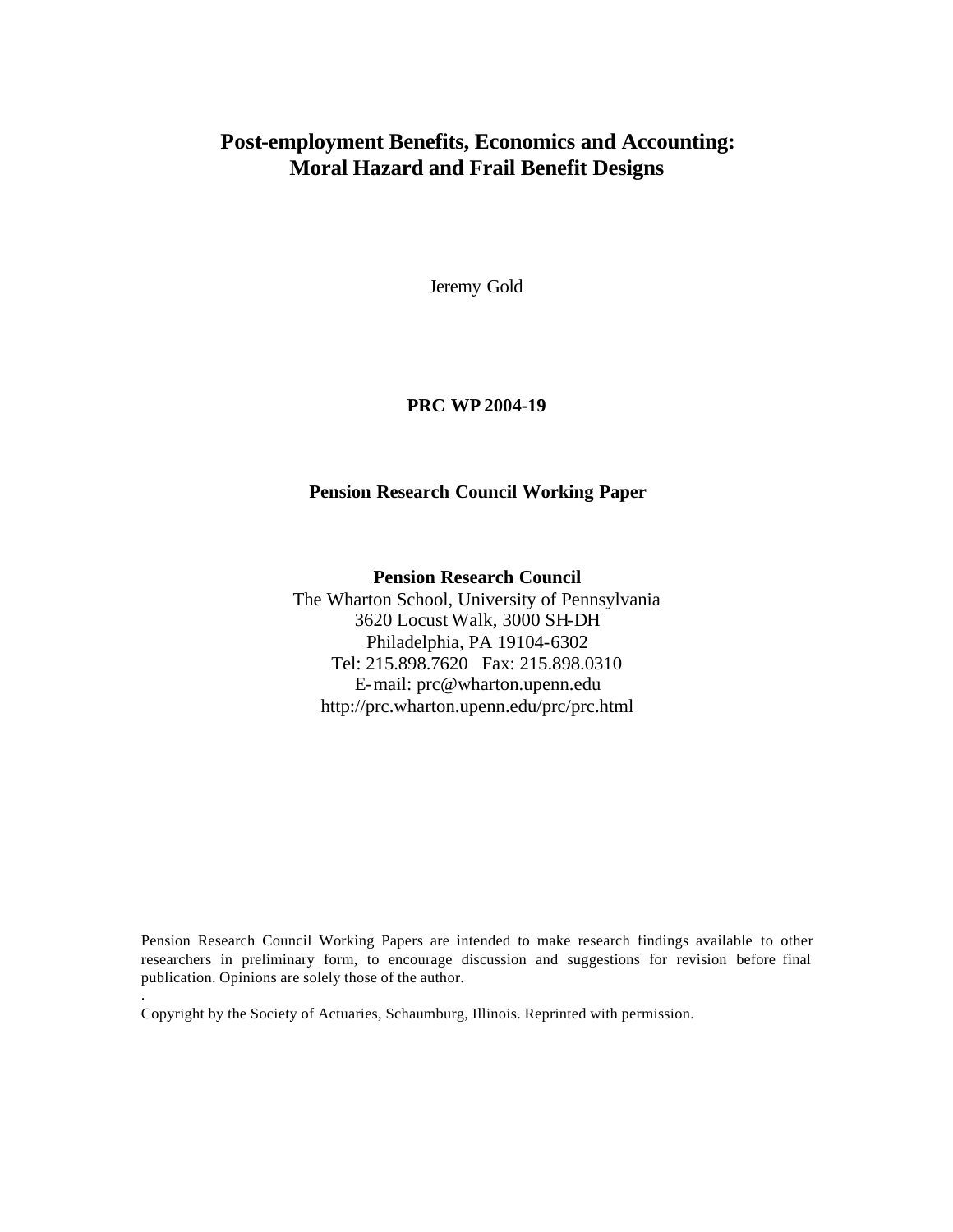## **Post-employment Benefits, Economics and Accounting: Moral Hazard and Frail Benefit Designs**

#### Jeremy Gold

### Abstract

This paper uses economic principles to analyze alternative definitions for end-of-period liabilities under post-employment benefit plans; the candidates, using U.S. nomenclature, are the vested benefit obligation (VBO), the accumulated benefit obligation (ABO) and the projected benefit obligation (PBO). In competitive employment markets with rational contracting we are unable to justify *projected costing* (PBO-based) for typical pay-related defined benefit plans. Projected costing misrepresents the economic obligations incurred by shareholders and invites moral hazard. Employee exposure to moral hazard may be minimized by *exit costing* (VBObased) which recognizes only those benefits to which an exiting employee is entitled under the explicit benefit contract. But exit costing may not fully inform shareholders about the obligations that they have incurred under implicit contracts that extend beyond the plan document. *Accrued costing* (represented in the U.S. by the ABO) may better measure shareholders' economic commitments. Small differences between the ABO and the VBO may measure a human capital asset incented by delayed vesting and benefit eligibility. Large differences are a marker for frail benefit design and potential moral hazard. Moral hazard options exercised by employers disappoint employees and may lead to unwelcome ex-post results-oriented repairs imposed by legislators, regulators and courts.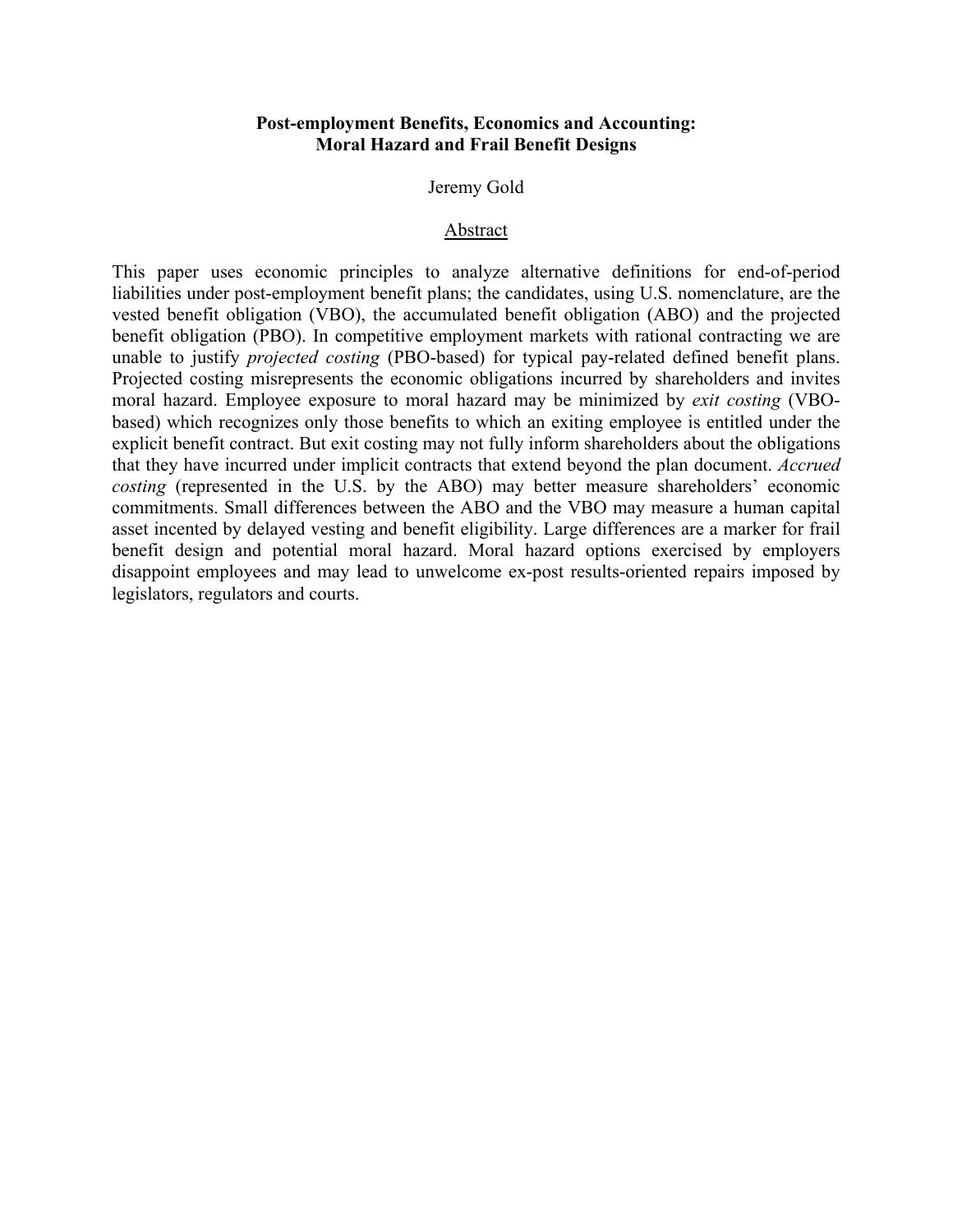## **Post-employment Benefits, Economics and Accounting: Moral Hazard and Frail Benefit Designs**

Jeremy Gold

## **Introduction**

This paper uses economic principles to analyze alternative definitions for end-of-period liabilities under post-employment benefit plans; the candidates, using U.S. nomenclature, are the vested benefit obligation (VBO), the accumulated benefit obligation (ABO) and the projected benefit obligation (PBO). We are concerned only with economics and financial reporting and do not address funding.

Each of the end-of-period liability recognition scheme implies an allocation of costs over periods of employment. Because the VBO adheres to the explicit "contract" that defines the benefit entitlement of an exiting employee, we may call the VBO-based allocation *exit costing. Accrued costing* is based on the ABO which exceeds the VBO because it assigns probabilities to future service that may meet eligibility requirements for vesting and for subsidized benefits. The ABO recognizes an implicit contract to continue employment beyond the current reporting date. *Projected costing* is based on the PBO which adds a second layer of implicit contract, recognizing the benefit impact of estimated future pay increases.

The end-of-period liabilities must properly inform shareholders with respect to economic obligations that they have incurred. The cost allocation method should provide reliable information to support economically rational decisions by managers, employees, investors and regulators.

Fully vested defined contribution (DC) plans provide an example of exit costing. The cost recognized by the employer in each period is identical to the cash it contributes. Defined benefit (DB) and other post-employment benefit plans accrue over an employee's career in ways that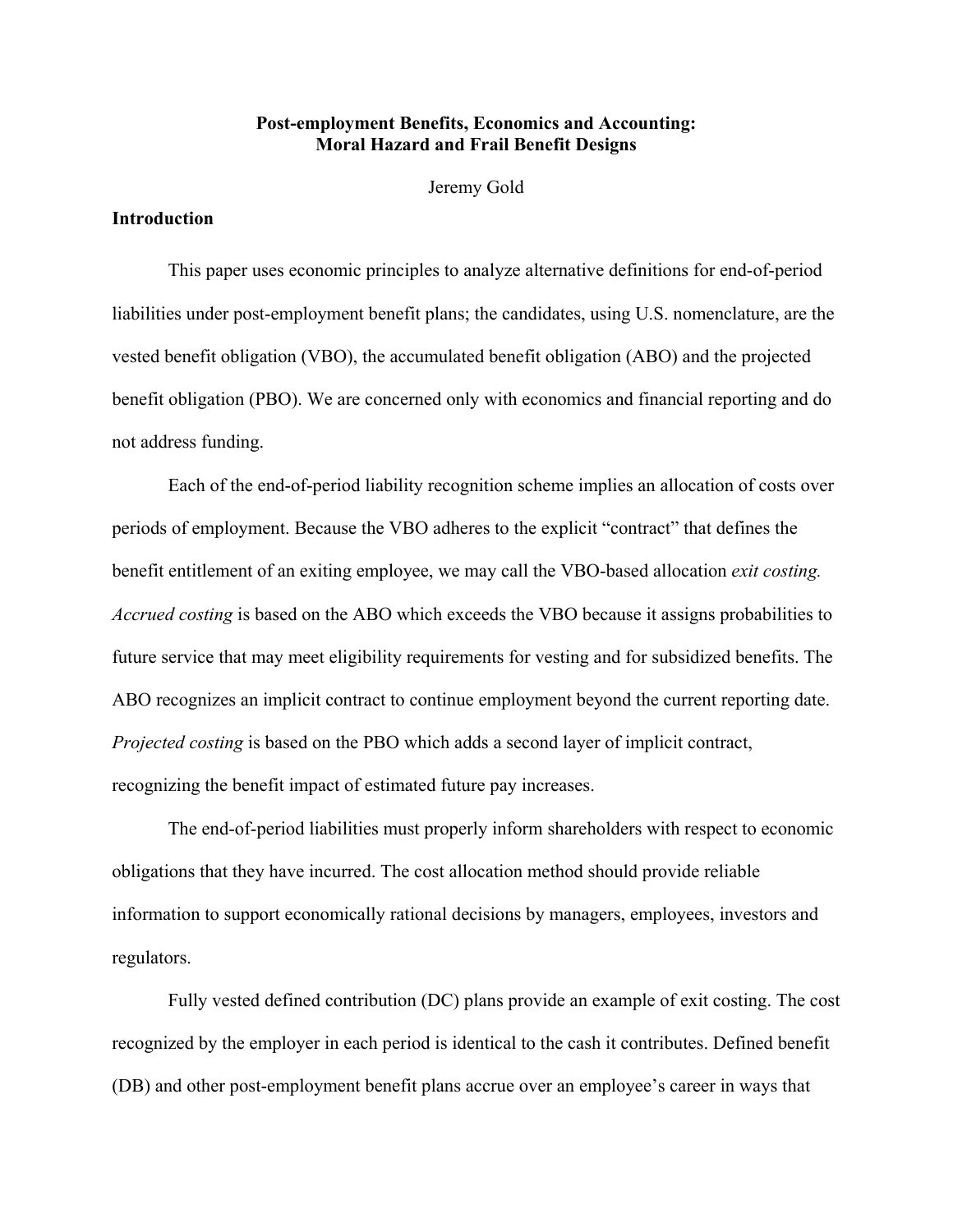makes the cost attribution less certain. Difficulties can arise with provisions for vesting and benefit eligibility and with the treatment of future salary increases under pay-related DB plans. When do benefits that are subject to vesting and eligibility rules accrue, over the full crediting period or only when they vest? Do final-pay benefits accrue on the basis of current pay or expected final pay? What about benefits that may be revoked at the company's discretion, such as retiree medical coverage or ancillary pension benefits that are not protected by statute?

We assume competitive markets for labor and capital, and rational contracts. These contracts may be explicit, implicit or both and may include risks. Under these conditions, we argue that there cannot be a rational implicit contract for future pay increases that induces noncompetitive total compensation. This means we can rule out projected costing for common pay-related DB plans. But U.S. and international accounting standards prescribe exactly that approach. This accounting for benefit costs over employees' careers is flawed because it misrepresents the underlying contracts and invites moral hazard.

Some plan designs deliberately delay vesting and eligibility, leading to an ABO that is greater than the VBO. Such designs put employees at risk, raise expected compensation, reduce turnover, enable training investments and enhance productivity. Small differences may mark tradeoffs where productivity gains exceed expected compensation increases; thus the difference represents a human capital asset. Large differences, however, indicate frail contracts where the increased compensation required for employee risks is very likely to exceed any productivity gains; the difference exceeds any human capital asset and reflects an opportunity for moral hazard.

In Section 2, we review principles of employment economics and provide a literature review.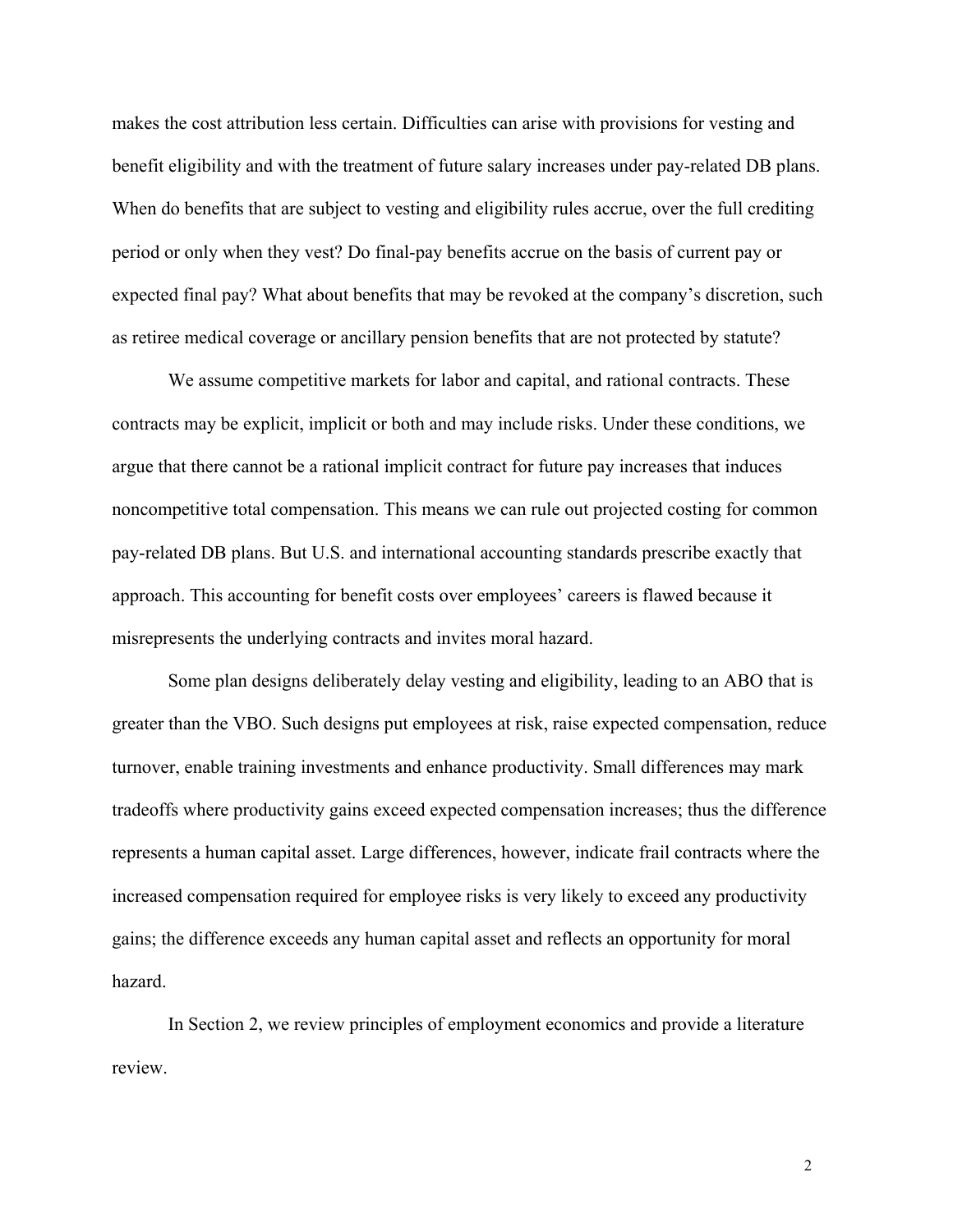In Section 3, we define and develop the cost method candidates and explore them in spot markets and under explicit and implicit contracts. We see that projected costing requires the support of an enforceable multiperiod contract.

In Section 4, we examine the difference between the ABO and the VBO and the implications for robust rational plan design.

In Section 5, we look at historical cases where the enforcement mechanisms for implicit contracts have broken down and the moral hazard option has been exercised. We then look at how society responds to such action. Regulators, legislators and courts respond in ways that may disappoint employers and employees and threaten the future of otherwise desirable employee benefit schemes. Section 6 summarizes the paper and concludes.

#### **2. Some Principles of Employment Economics**

We seek an economic basis to inform financial reporting for firms that sponsor postemployment benefit plans. We do so in the context of employment economics and contractual relationships.

### *2.1 Contract Basics*

Contracts constitute an important branch of economic analysis. We are interested in contracts related to employment and the recognition of the liabilities to which they give rise.

Contracts are agreements entered into by willing parties, each for its own perceived benefit. Although some contracts begin and end immediately (e.g., a cash purchase of a newspaper), we are interested here in contracts that may extend over long periods. Because circumstances change subsequent to the original meeting of the minds, $\frac{1}{2}$  contracts must have force even after one party would rather no longer be bound. Thus, contracts must be part of a system that can coerce compliance from a reluctant party. Usually, the reputations of the parties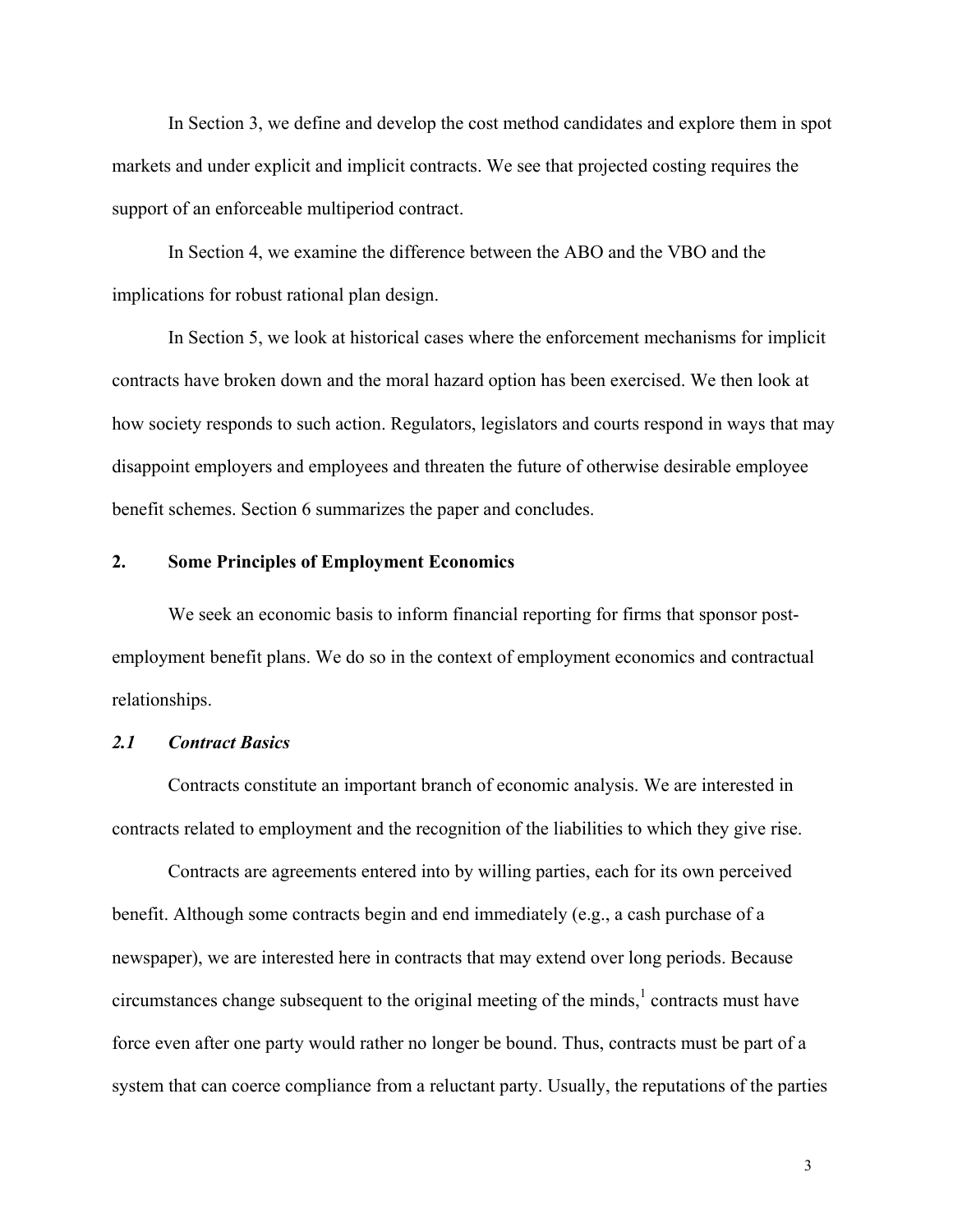or their continued interdependence, serve as the enforcement mechanism. Occasionally, courts must intervene and apply legal sanctions.

Contracts may be explicit or implicit or combinations of both. Economics teaches us that it is efficient to formalize a contract in writing when the benefits of such formality exceed the preparation costs. When a home is sold, it is efficient to write a contract because the amount of value being transferred is large, the sale occurs at a single point in time, there are only a few pertinent issues, the importance of compliance is high and both parties want the enforcement potential of the courts to stand behind the transaction. In contrast, when a firm hires a young manager or salaried professional, an explicit contract is not efficient because the employment relationship will encompass changing responsibilities and compensation, evolving relationshipspecific investments by each party, and an unpredictable date of severance. Thus the typical nonexecutive employment contract will consist of mutual and tacit understandings, backed by a commonality of interests.

Economists expect contracts to be rational (the welfare of each party is improved) and efficient (no "better" contract exists).<sup>2</sup>

Contracts may incorporate options (financial or real) that may be absolute or conditional. Examples from the employment world may include the right to terminate a pension plan at any time for any reason, the right to fire an employee for inadequate performance or the right to choose a lump sum rather than an annuity. The holder of the right (the "long" position) will usually have had to concede some compensation to the "short" party in the contract negotiation.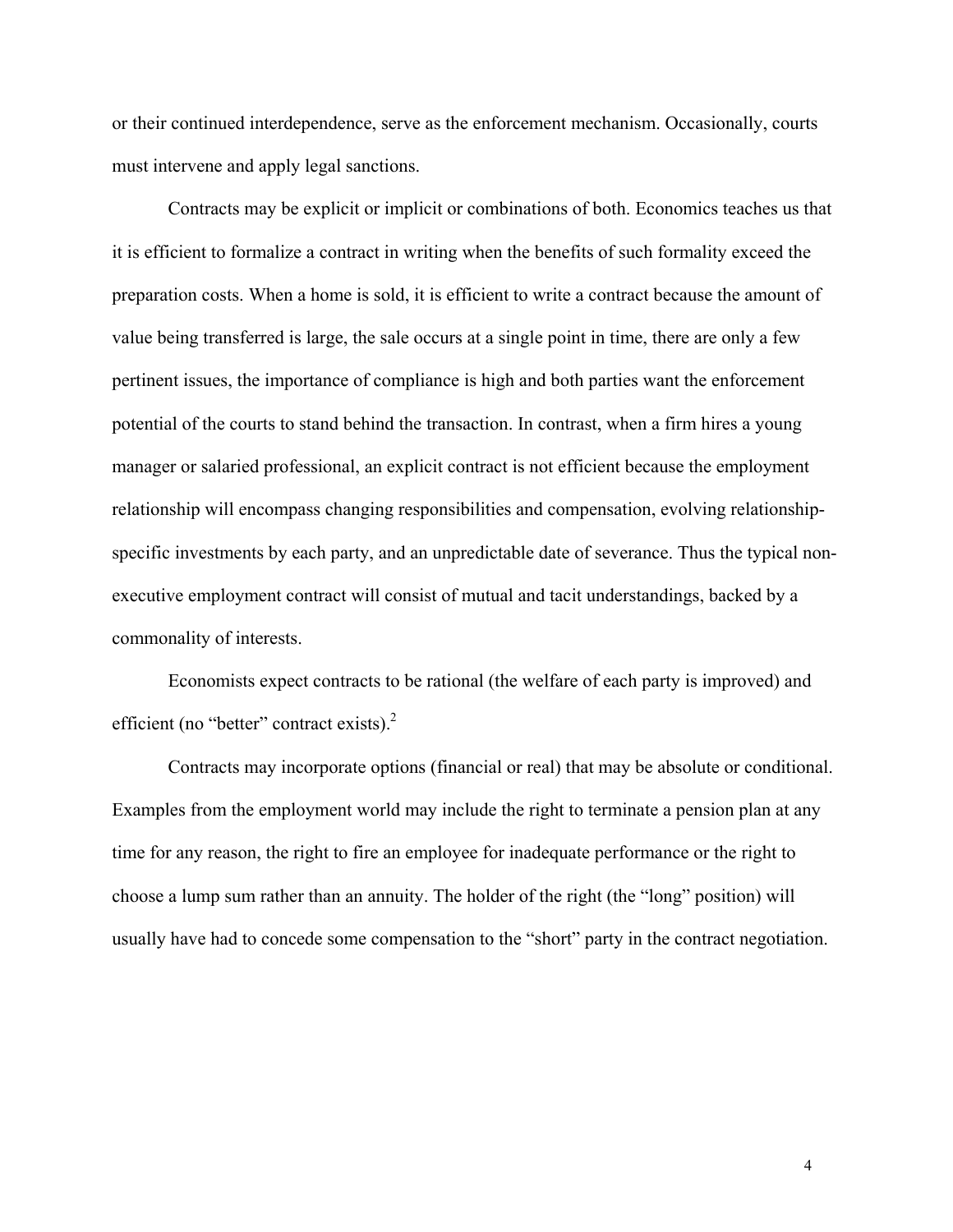## *2.2 Financial Accounting for Contracts*

*Principle 1: The objective of financial accounting is to report value-relevant information to interested parties.* Information that would reduce (increase) the price that a buyer would be willing to pay for a share of the firm signifies a value-relevant liability (asset).

*Principle 2: Accounting recognition follows de facto contracts whether implicit, explicit or combined.* This is a direct application of Principle 1. Financial accounting reports the value of firm assets and the value of contractual claims against those assets in a fashion that will be credible to suppliers of capital and labor. Although this may seem to be self-evident, we will see that much of the debate about the proper accounting for employee benefits turns on the nature of the contracts and upon the actions and intents of the parties.

### *2.3 Risks and Incentives in Employment Contracts*

We consider the impact of three distinct types of employment-related risks faced by employees: (a) *statistical* (or demographic) *risk*, where individual employee experiences vary around actuarial expectations in regard to tenure, compensation, mortality etc., (b) *firm-specific risk*, where employees are exposed to the fortunes of the firm and (c) *moral hazard*, where employees are vulnerable to exploitation if management fails to adhere faithfully to implicit contracts.

Contracts that impose risk on employees stimulate risk-averse employees to demand higher expected total compensation. Statistical and firm-specific risks may motivate greater productivity:

• Firm-specific risk aligns employee compensation and firm results. This may be accomplished through bonus programs, stock options and grants, and promises without collateral (e.g., unfunded or underfunded benefit programs that make the employee a de facto firm creditor).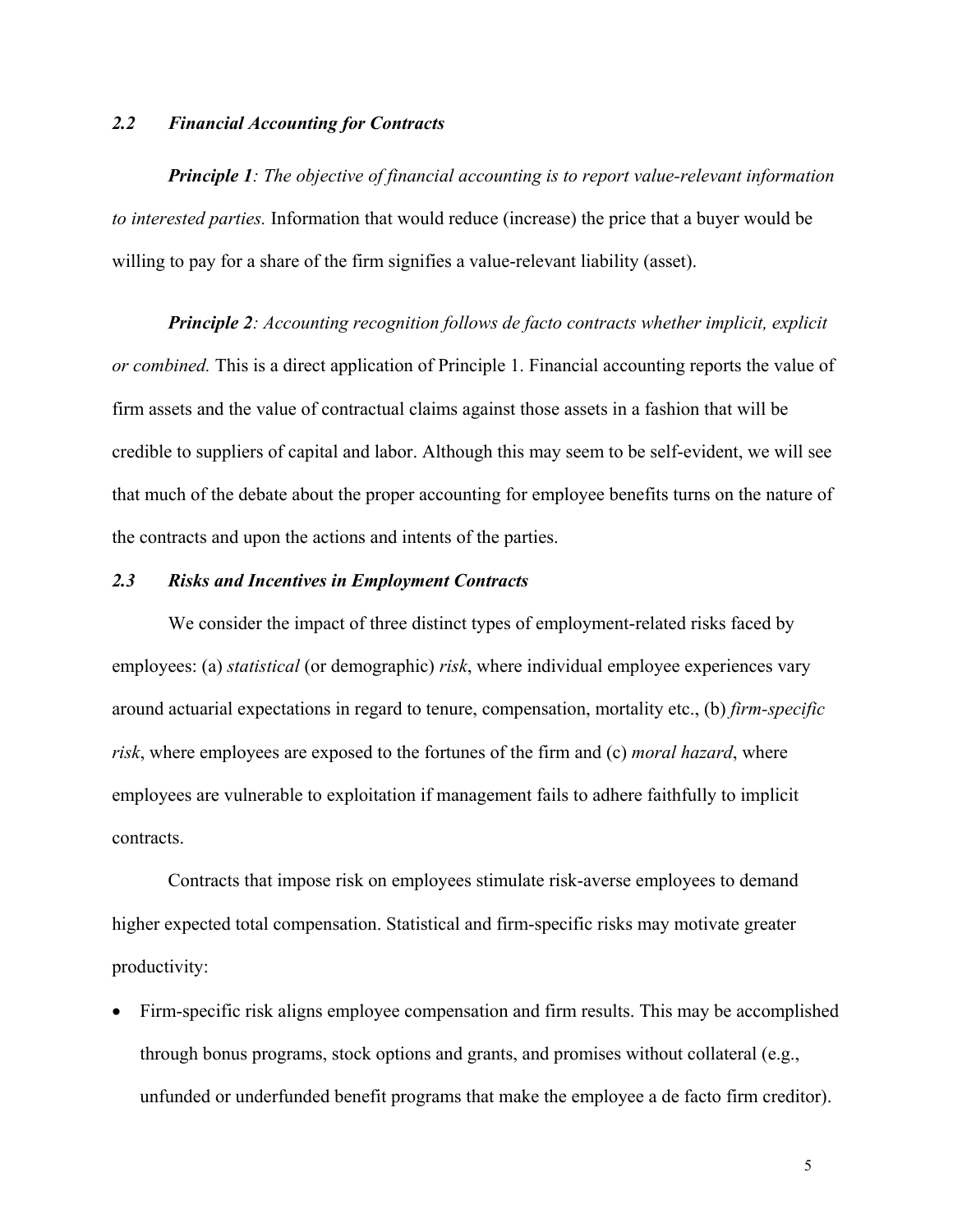• Statistical risk, such as a probability of future vesting instead of immediate vesting, can serve to retain and motivate employees. Employees facing potential forfeiture if they terminate will (a) require greater pay from competitors seeking to hire them away and (b) be disinclined to shirk for fear of being fired.

The amount of compensation demanded per unit of risk increases as a function of the amount of risk employees are asked to bear. An employee who demands a \$1 risk premium for one unit of risk will demand more than a \$2 premium for two units. The incentive effect declines as risk is increased. If the first unit of imposed risk adds \$10 to output, the second unit will add less than another \$10.

*Principle 3: Increasing employment contract risk may be efficient, but only up to a limit.* At some point, the increasing marginal compensation must exceed the decreasing marginal productivity, and any further imposition of risk must be counterproductive.

*Principle 4: Exposing employees to moral hazard is generally inefficient.* An employer who wants to retain valuable options against employee interests cannot generally pay employees enough. This is tantamount to asking employees to insure the employer against its own bad acts. Most actuaries will deem this risk "uninsurable." A more practicable variation on this theme may be constructed with conditions; that is, the option to renege on promised benefits will only be exercised when condition "A" occurs. If A is defined, for example, in terms of the employer's financial distress, we may characterize the employee position as "short a customized put on the employer's equity." Such a short position equals a variable long position in the employer equity. Thus, we have a special case of firm-specific risk.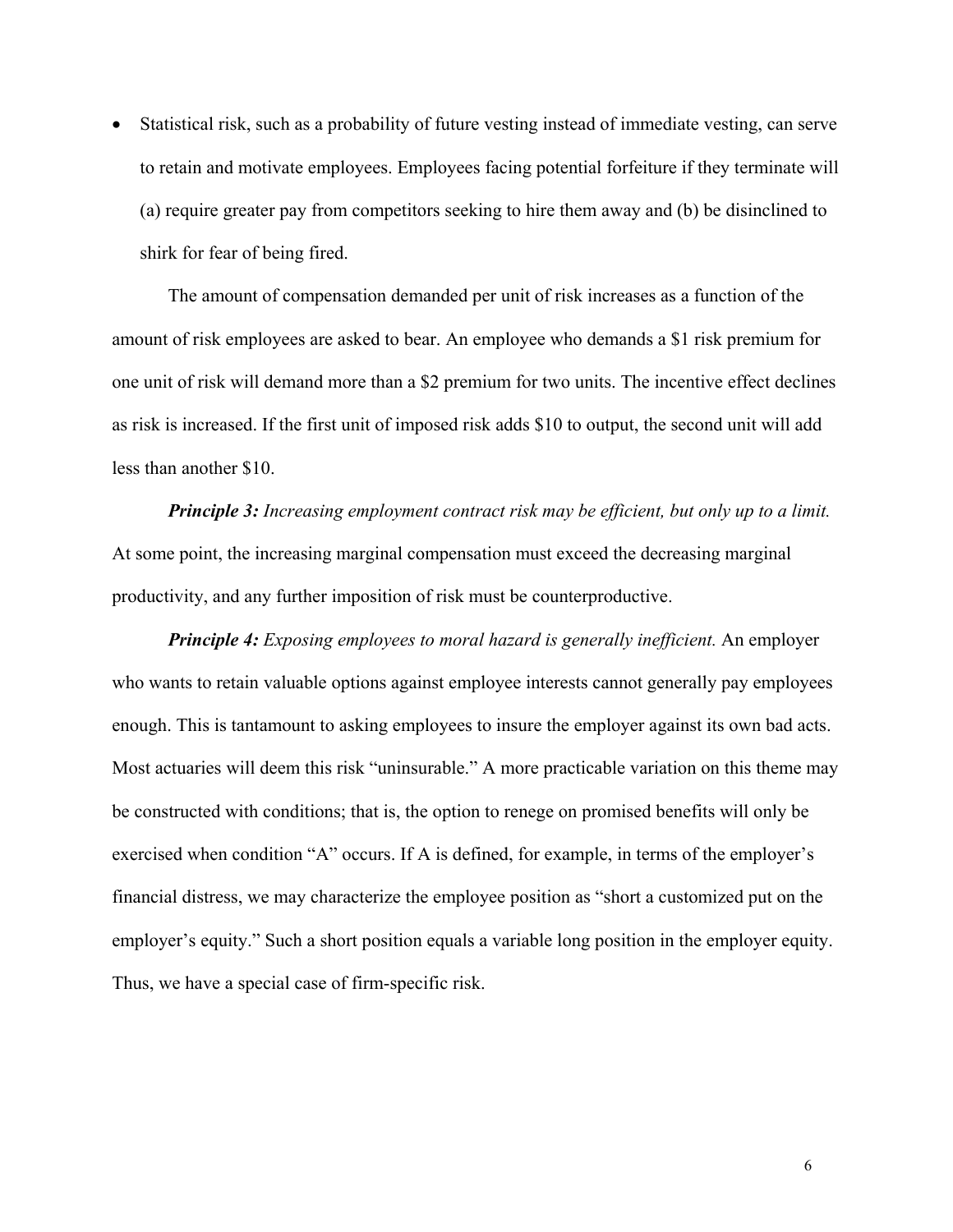## *2.4 Competition*

Under a simple competitive equilibrium model, firms employ capital and labor, each of which is provided within a context of perfect information, competition and mobility. This model includes spot markets for capital and labor, the existence of which implies that:

- The risk-adjusted expected return on capital is the same in every firm. Lower (higher) returns cause a departure (influx) of capital until this principle is met.
- Each employee will be offered the same total compensation in each period by numerous firms. Lower (higher) total compensation causes a departure (influx) of labor until this principle is met.

*Principle 5: Total compensation is independent of the value of benefits earned under the de facto contract.* Any increase in benefits must be offset dollar-for-dollar by a decrease in direct pay. If a firm chose to commit more (or less) to benefits without adjusting direct pay, the resulting increase (decrease) in total compensation would drive away its suppliers of capital (labor).

In the sections that follow, the simple model will be made more complex to account for the real-life features of explicit and implicit contracts of employment. We begin by using the simple model to develop exit-cost recognition of plan liabilities and costs.

## *2.5 Economic Models of Implicit Pension Contracts*

Actuaries, accountants and economists have struggled to assign value to financial promises that are wrapped in complicated relationships where not everything is reduced to written contracts. It appears that, while we all may model what we see, we cannot be sure that we have grasped the financial essence of the unwritten promise and its intended effects. Actuaries use statistical models to predict distributions of outcomes under implicit contracts; accountants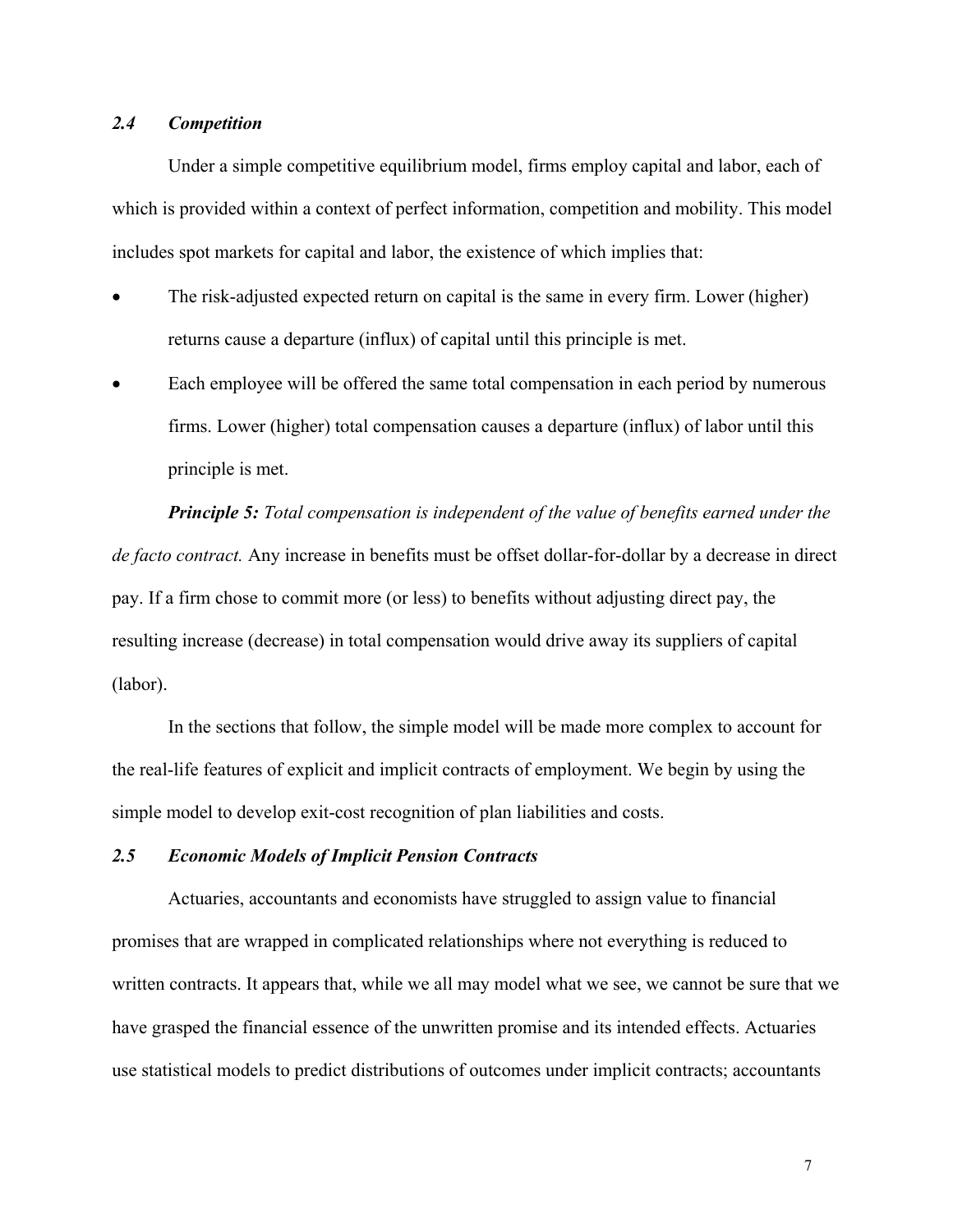concentrate on the timing of transfers of value; economists are concerned about the rationality of contracts.

## *2.5.1 Lazear Style Implicit Contracts (LSICs)*

Lazear (1979) identifies implicit multiperiod employment contracts that add value for employers and employees. Lazear (1983) asserts that DB pension plans may be viewed as the implementation mechanism for LSICs. According to Lazear, early in their careers, certain employees are paid less than their competitive total compensation. These employees, who tacitly agree to participate in LSICs, commit to a long-term relationship that withholds a portion of their earned total compensation, trains them to enhance their future productivity, motivates them to perform under the risk of losing the value withheld, and ultimately rewards them with career total pay that reflects their enhanced productivity. Usually such employees may be characterized as salaried non-bargaining employees covered by pay-related DB pension plans.

The portion of early-career compensation that is withheld is deemed to act as a "training bond" that allows employers to invest in the employee relationship or as a "performance bond" that discourages employee shirking.<sup>3</sup> Return of the withheld compensation late in the career (in the form of vested early retirement subsidies and post-employment benefits) acts as a severance incentive.

Employees who participate in LSICs must believe that, even after considering various risks—including possible reneging by the firm—they will be adequately rewarded. This belief has been bolstered by the observation that the firm has not reneged on prior generations of employees. Firms that see the value in LSICs need to protect their access to today's young work force by honoring the implied promises previously made to their employees with long-tenure today.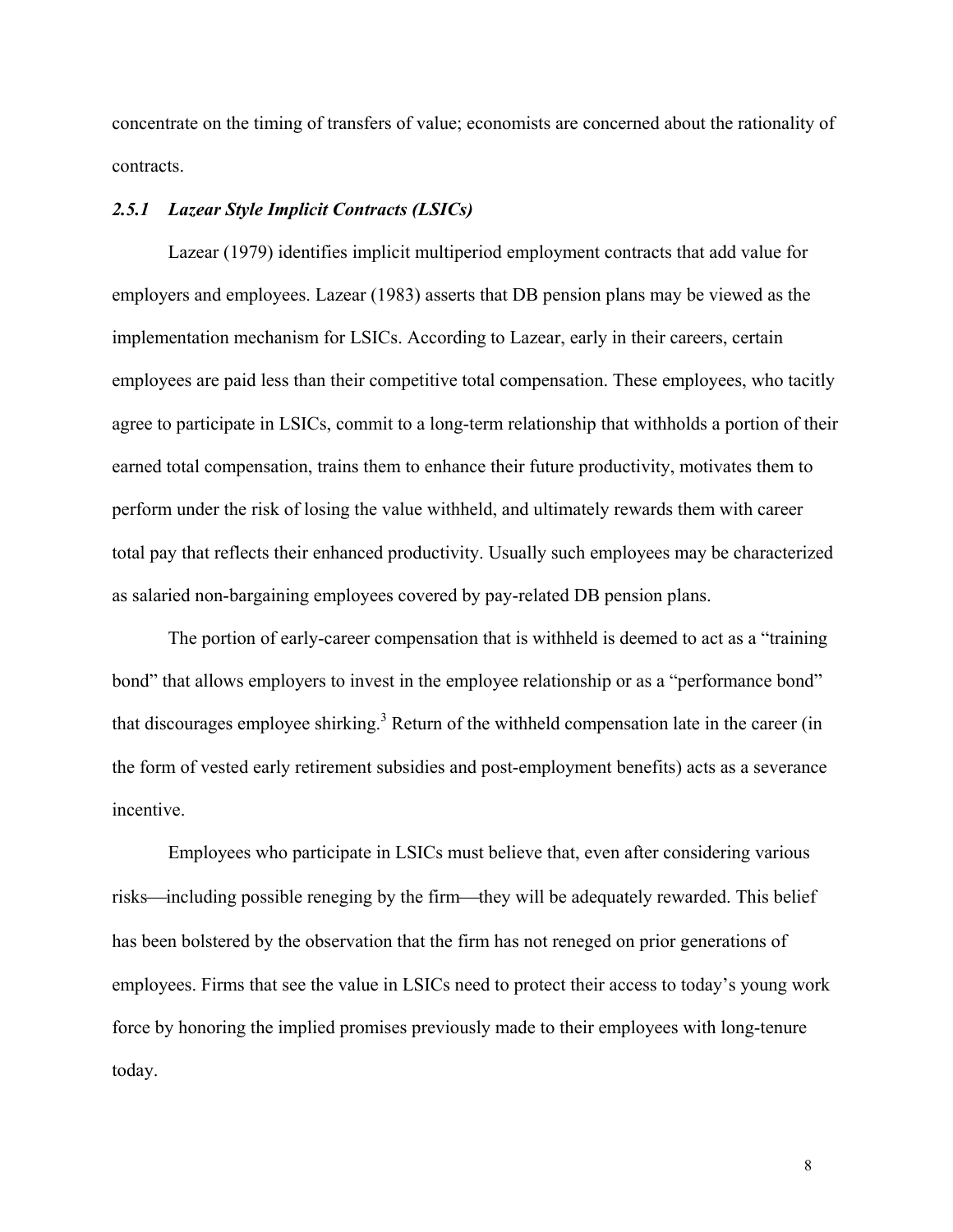Can Lazear style implicit contracts justify accounting that recognizes pension liabilities in excess of those in explicit plan documents? How real are the promises and how precisely can they be measured?

#### *2.5.2 Implicit Contracts and DB Pension Plans*

Kotlikoff and Wise (1985) examine the empirical evidence to see whether labor markets follow a spot or a multiperiod contractual model. They focus on cliff vesting and cliff eligibility for subsidized early retirement benefits. Under the spot approach, the presumed smoothness of total compensation must be offset by sharply discontinuous vested values particularly at, and shortly after, age 55; observable direct pay should not proceed smoothly upward in that age range. Kotlikoff and Wise do not find such discontinuity in direct pay and deduce that implicit contracts prevail over the spot market model.

Bodie (1985) in his comment in re Kotlikoff and Wise (1985) questions how much can be deduced about implicit contracts by looking at direct pay patterns without having substantially more information about other forces at work.

Bulow and Landsman (1985) note that the direct pay patterns of individual employees may not reflect the impact of discontinuous benefit entitlements. Because benefit decisions and salary determinations are often made disjointly within an employer's hierarchy, we often observe employees who earn the same direct pay but take unequal advantage of offered benefits. Nonetheless, because the employer must still determine its total compensation competitively, cohort direct pay plus cohort vested benefit costs must equal cohort total compensation, even if the rule applies imperfectly for individuals.

Bulow (1982) asks the critical question, "[h]ow should the firm accrue its pension liability to the worker over time, to keep accounting profits consistent with economic profits?"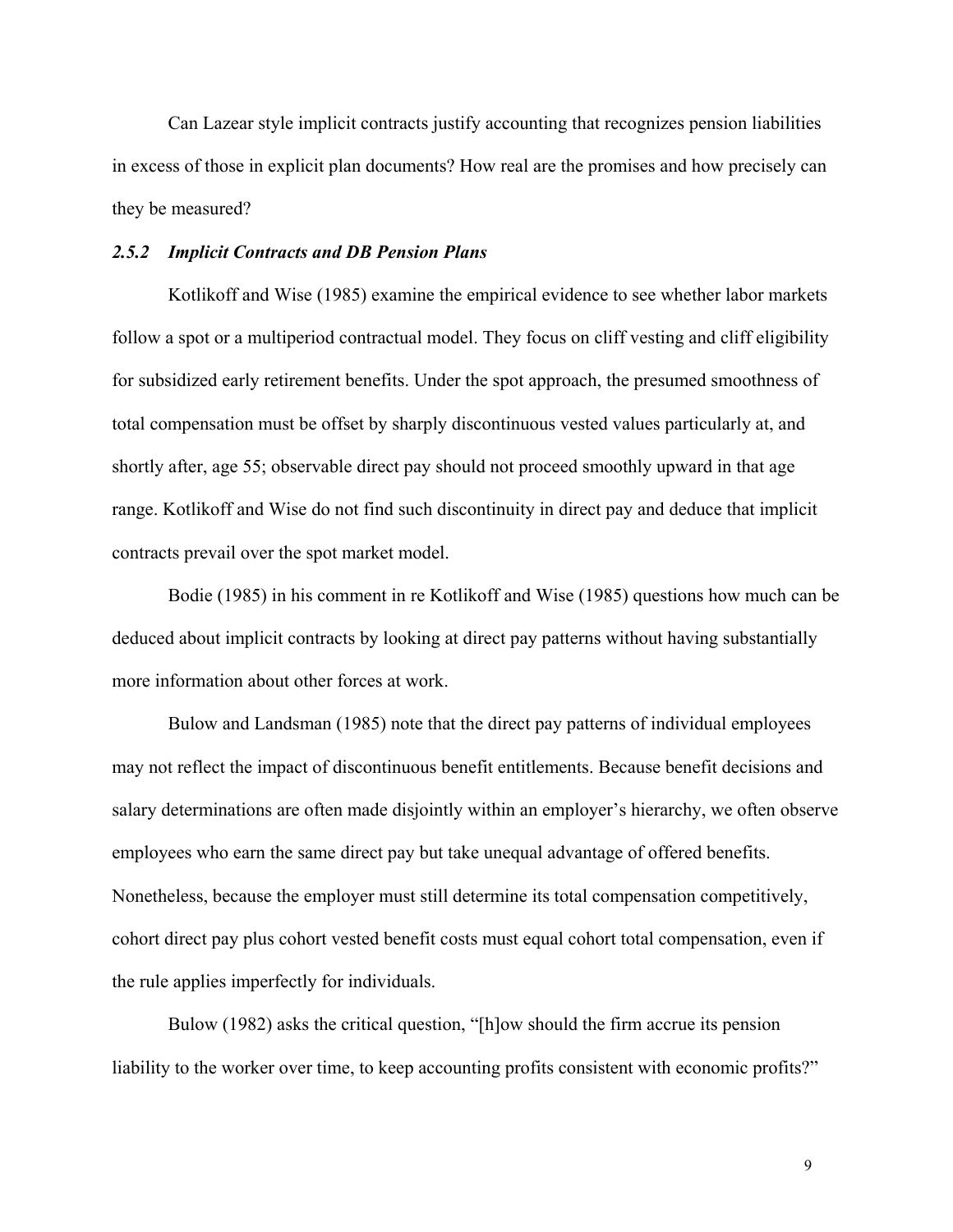(p. 438) if an implicit career-long contract exists. Bulow argues that the total compensation should be recognized in each period, regardless of how it is apportioned between direct pay and pension benefits. If the employer recognizes the PBO, the employee's direct pay equals total compensation (*TC* ) less the service cost ( *SC* ). Even though the employee's direct pay plus the value of his incremental vested benefits (*VC* ) does not equal the total compensation earned, the employee does not care because the employer is fully obligated for the PBO under the long-term contract. This relationship is outlined algebraically in Section 3.

Noting the analogy between pensions and life insurance that drives actuarial cost methods, Bulow reinforces this observation. He states that the whole life policyholder does not object to paying more than the term cost in early years because the insurer is obliged to offer coverage below the term cost in later years. The burden is on those who advocate projected benefit accounting for pensions to show that there exists an implicit contract of sufficient force to assure the employee cohort that it will be made whole.

Finally, Bulow (1982) argues that, even if LSICs exist, there is no reason to assume that "the value of the firm's implicit contract liability is systematically related to the difference between the present values of its pension liabilities, as calculated under the projected benefit and accrued benefit methods" (p. 440). In other words, the pattern of the implicit obligation created by the use of the PBO rather than the VBO would have to be justified. "The point here is that an extraordinary set of implicit contracts is necessary, but not sufficient, for projected benefit methods to be appropriate … " (p. 440).

We can see a divide between Bulow (1982) and Lazear (1983) that is not well-resolved by empirical work nor by further debate in the years that followed. The FASB adopted a projected measure for statements of profit and loss and an asymmetric accrued measure for the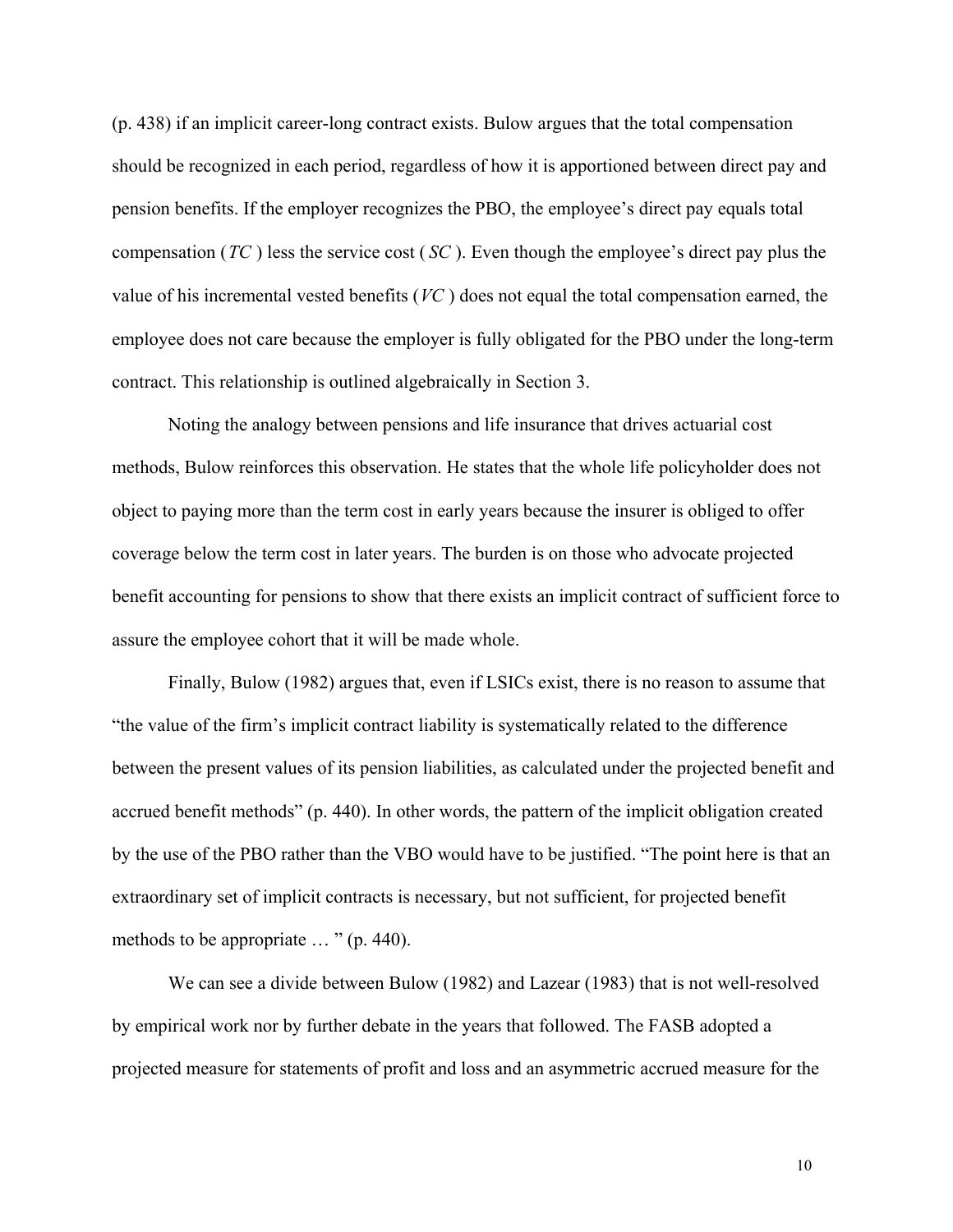balance sheet in FAS 87 effective for fiscal years beginning after Dec. 15, 1986.<sup>4</sup> The debate among economists subsided after the flurry of work in the 1980's while practitioners proceeded to implement the FAS 87 methodology.

More recently we have seen dissatisfaction with financial reporting under FAS 87, a continuation of a trend to a more mobile work force (i.e., more of a spot than a career-long contract market for labor) and many conversions of traditional pay-related DB plans to cash balance plans. These factors have contributed to the present revival (and extension) of the 1980's debate.

Balan (2003) argues that workplace changes since the early 1980's have led employers to reduce their interest in implementing LSICs with their entering employees. No longer constrained by the impact on the new entrants, employers have been freed from the need to make good on their existing obligations to their long-tenure employees. Balan's work is tentative but indicative of a declining role for LSICs.

#### **3. Accounting without and with Multiperiod Contracts**

In this section we formalize the accounting model for the spot labor market—where there are no implicit contracts and employment agreements are freshly made in each accounting period. In this case, failure to use period-by-period exit costing can injure employees and employers. We then consider the case with multiperiod contracts where the periodic accounting may be relaxed, but injury can still result unless exit costing is applied at the end of the contract.

## *3.1 Exit-costing for the Spot Market*

Consider a simplified model of an economy in competitive equilibrium with full labor mobility: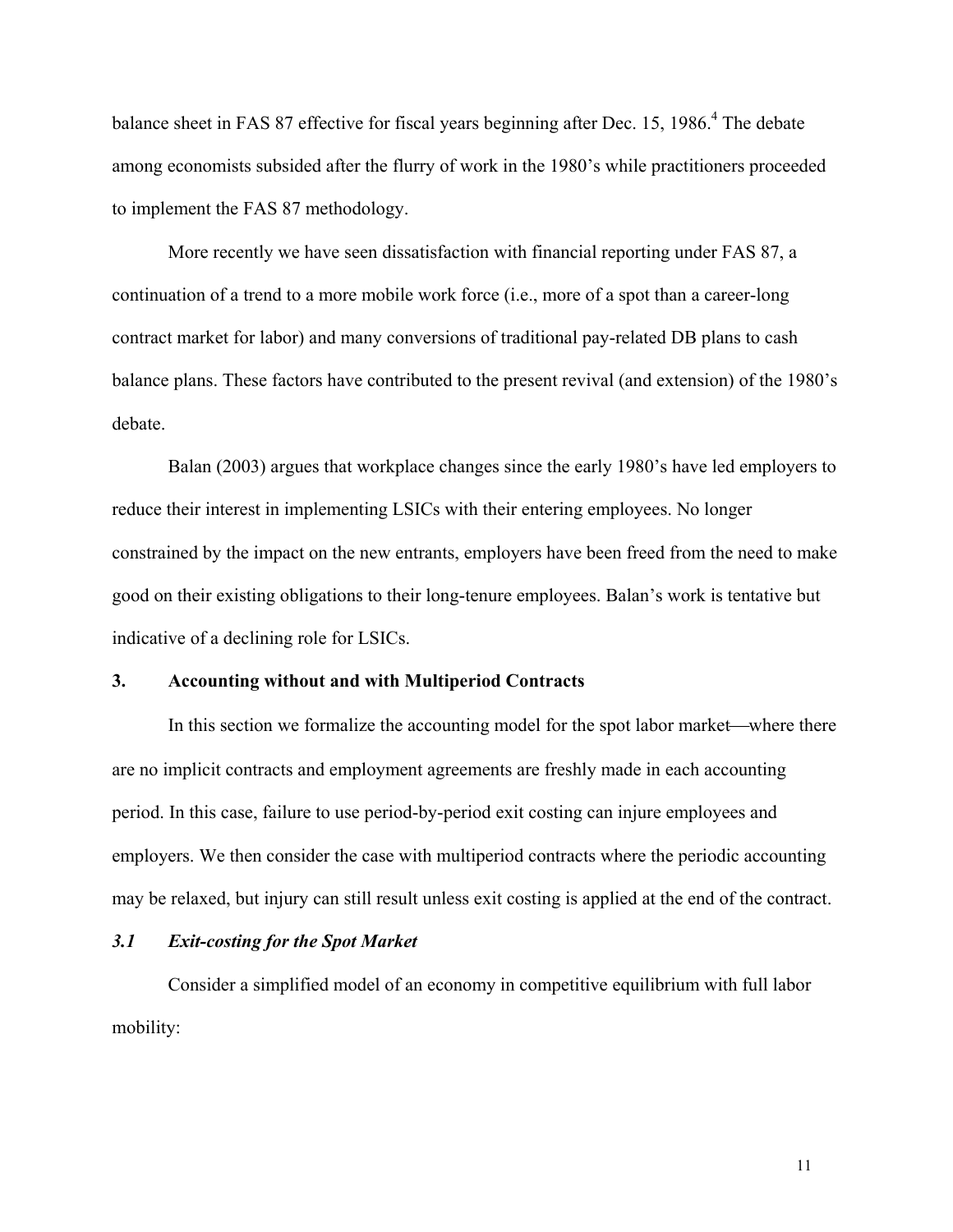- Each employee is able to choose each year among several companies, each of which offers the same total compensation. Job changes carry no legal repercussions, reputational costs or economic losses to companies or employees.
- Total compensation  $(TC_t)$  is competitively determined for each employee at the beginning of each year and is due at the end of the year (*t* ). Notation is summarized in Appendix A.
- Benefit programs vary from employer to employer but offer no tax advantages. Employees have no individual benefit preferences and value an employer-provided benefit dollar equally with a dollar of direct compensation. At least one company, which we will call Company A, has no benefits and pays each employee's total compensation as direct pay.
- Direct pay  $(W_t)$  is defined for each employee as the cash compensation paid. The noncash compensation is the end-of-year value of the employee's incremental vested benefits  $(VC<sub>t</sub>)$ . In accordance with Principle 5, direct pay due at the end of the year is:  $W_t = TC_t - VC_t$ .
- Regulation is nonexistent.

We define the "exit benefit"  $(V_t)$  as the benefit to which the employee would be entitled if he left service at year end. It reflects years of service and pay to date; it excludes nonvested benefits, benefits for which eligibility has not yet been satisfied, and salary scale effects. We define the end-of-year value of  $V_t$  as  $L_t(V_t)$ , or as  $L_t$  when the meaning is clear. We designate the increase during the year of the employee's exit benefit as  $\Delta V_t$ . Under these conditions, the correct benefit cost would be the end-of-year value,  $L_t(\Delta V_t)$ , which we have already denoted by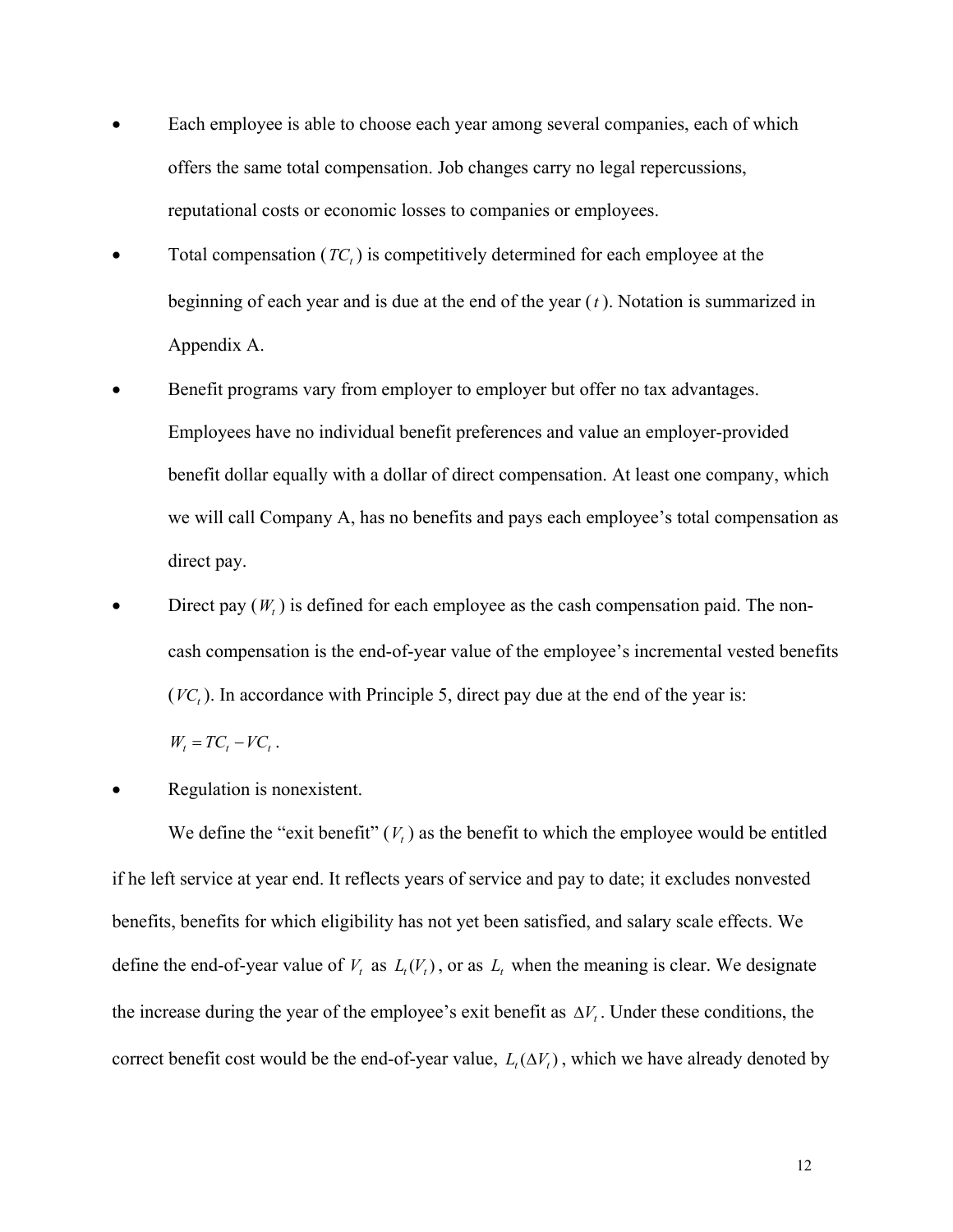$VC<sub>t</sub>$ . We refer to the use of  $L<sub>t</sub>$  on the balance sheet and  $VC<sub>t</sub>$  in the income statement as the "exitcost" attribution method.

We count only the exit benefit because any higher or lower cost attribution exposes either the company or the employee to future loss:

- **Advance recognition:** Suppose the company charges more than the exit cost and the employee goes along. The employee would be foregoing wages not for an immediate entitlement, but in the expectation that the company will, in a future year, credit benefits without simultaneously withholding wages. But the company could take the low road, frustrating the employee's expectations either by a prospective change in the plan or by charging fully for the exit benefits when they actually vest.
- **Delayed recognition:** Alternatively, suppose the company charges less than the full exit cost. Companies often increase vested benefits (e.g., career average updates, past service benefit improvements, negotiated increases in a flat dollar plan etc.) in the belief that today's employees will render future service in return (Byrne et al. 1983).<sup>5</sup> This belief may be reflected in the amortization of the instantaneous rise in vested liabilities over forward periods. When the company tries to recoup its undercharge, the employee quits while ahead and joins Company A.

### *3.1.1 Base CaseDefined Contribution Plan*

Consider how existing accounting practice treats the following situations:

- Company A pays a certain employee \$50,000 in direct pay with no benefits.
- Company B pays \$48,000 of wages plus \$2,000 immediately vested in a DC plan.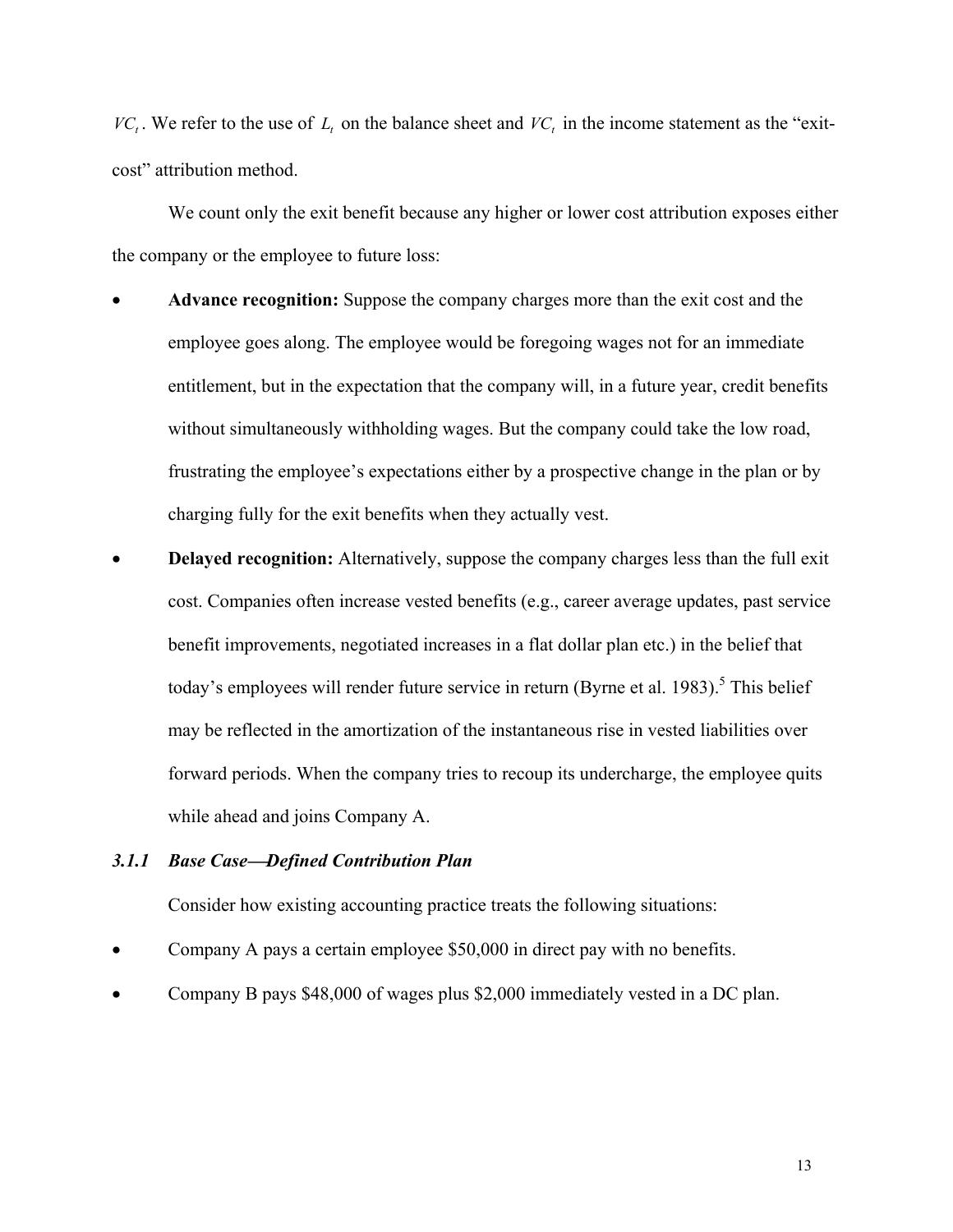• Company C, a start-up, puts in a DC plan that credits and immediately vests \$1,000 for an employee with less than five years of service and \$3,000 for one with five years or more.

Under existing practice, which is identical to what we have defined as exit costing, Company C recognizes \$1,000 of benefit cost and pays \$49,000 of wages. After five years, Company C recognizes benefit cost of \$3,000 and pays wages of \$47,000.

Consider how Company C might apply projected costing. The company recognizes a uniform cost of \$2,000, based on a projection of its average contribution over the employee's career; accordingly, it offers \$48,000 of wages and reports total compensation expense of \$50,000. This departs from current DC accounting rules, but is there any substantive problem with it?

An employee who expects to stay with the same company for his entire career decides that this basis will be favorable and joins Company C. For five years the employee collects total compensation of \$49,000, \$48,000 as wages and \$1,000 as defined contributions. In the fifth year, Company C is acquired by Company D. At first, the employee worries that the plan will be changed. He is reassured to learn that Company D, which has the same DC plan as Company C, will maintain the plan.

Then the employee learns that Company D uses standard exit costing. His direct wages will be calculated as \$50,000 minus the defined contribution. Over the past five years, the employee has received the same wages but \$5,000 less in defined contributions than his Company B counterparts. He had expected to recoup this shortfall by continuing to receive the same wages as Company B employees but getting \$1,000 *more* in annual defined contributions. Now he realizes that his \$5,000 sacrifice was fruitless. Going forward, he will receive the same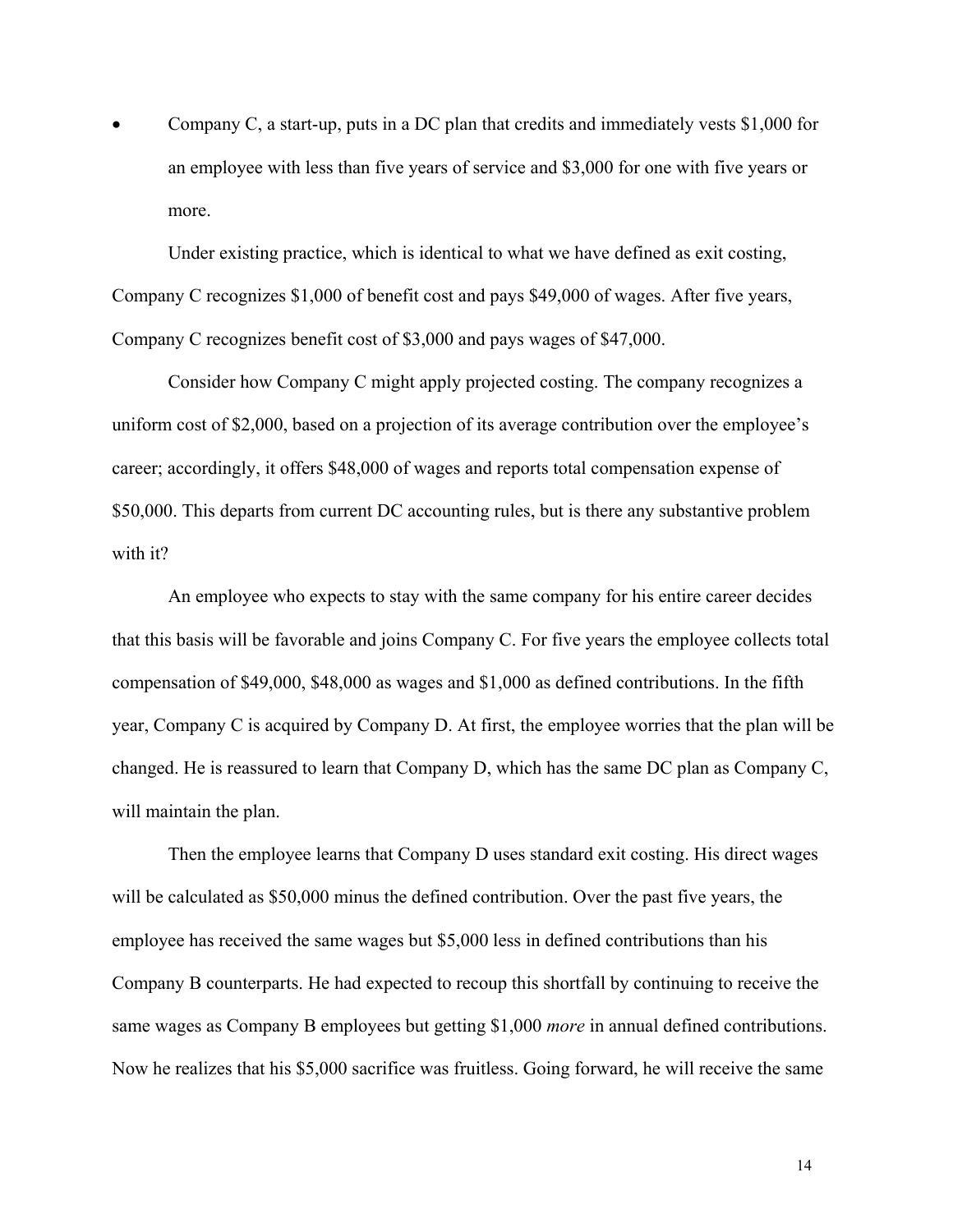total compensation as they, although differently allocated between wages and defined contributions. In no real sense did Company C have any liability to meet his expectations of receiving above-market compensation after five years of service; the "liability" has vanished *without a change in the benefit plan*.

This illustrates why the standard accounting in this case, *in which it coincides with exit costing*, is correct. Company C's spreading method creates a phantom liability and can produce incorrect and abusive compensation decisions.

#### *3.1.2 Salary ScaleAnother Case of Advance Recognition*

We next show that the standard accounting for defined benefit (DB) plans is as flawed as the smoothed DC example above, *exactly because it does not follow exit costing*. A case that closely parallels the earlier example can be built using the PBO defined by Financial Accounting Standard (FAS) 87 (FASB 1985) as applied to a simplified final-pay DB plan.

Unlike the ABO and the VBO, $6$  the PBO assumes future pay increases. Consider a plan with immediate vesting that provides a lump sum benefit equal to 2 percent of final year's total compensation<sup>7</sup> multiplied by years of service. We look at a newly hired employee who might be expected to work for 30 years. Her initial total compensation is \$50,000 and is expected to compound at 4.9% annually to \$200,000 in her 30th year.

The benefit payable after 30 years can be computed as 2 percent of \$200,000 (\$4,000) times 30, or \$120,000. Because the VBO and PBO calculations each discount for the time value of money and for termination probabilities in the same way, we ignore these discounts<sup>8</sup> and focus on the different ways in which they assign benefit accruals to reporting periods. The standard accounting model assigns a service benefit ( $\Delta P_t$ ) of \$4,000 to each period. The VBO approach, following the exit-costing theme, computes the first year benefit  $(V_1)$  as 2 percent of \$50,000, or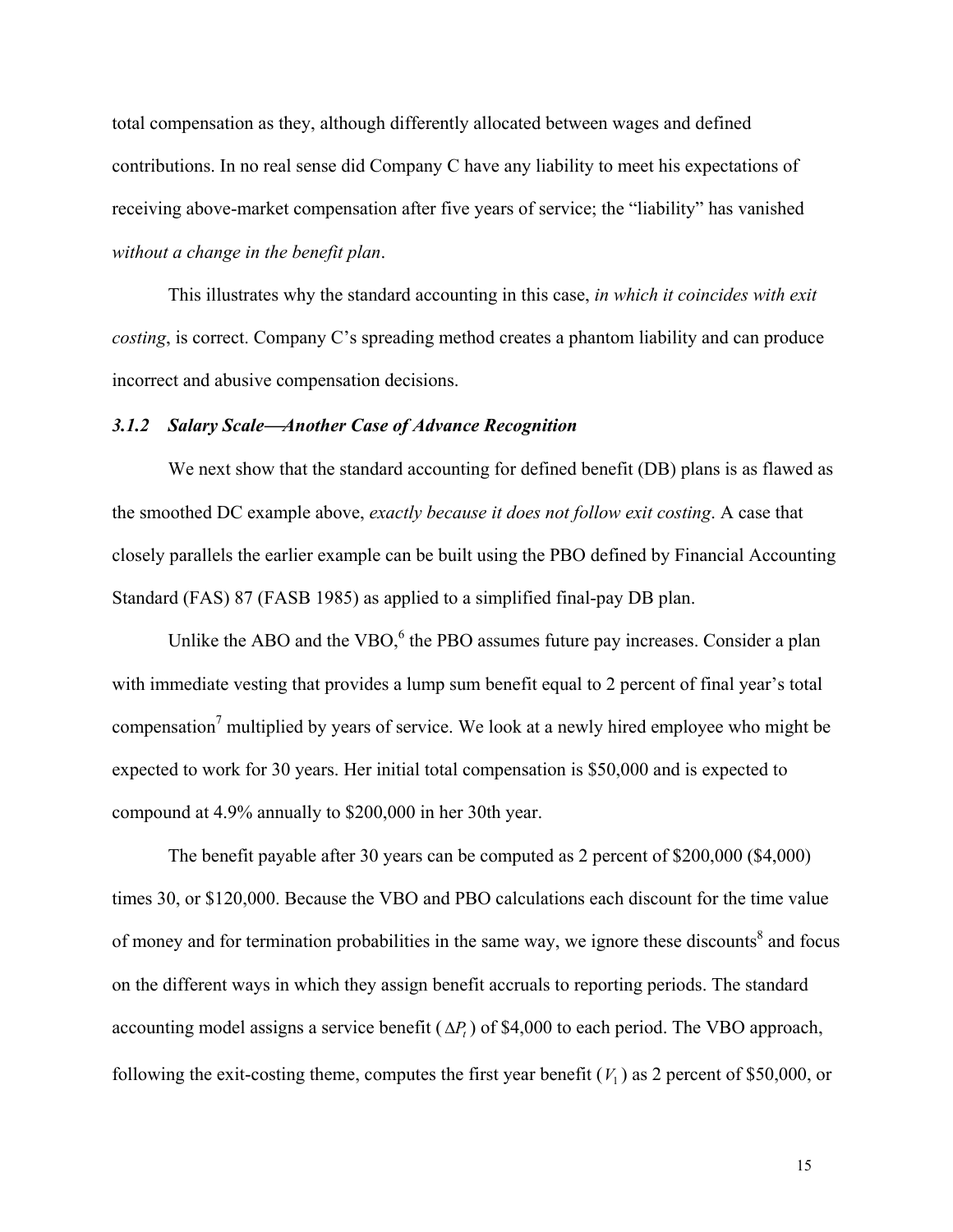\$1,000. The two-year vested benefit ( $V_2$ ) is \$2,098<sup>9</sup> and, thus, the second year accrual ( $\Delta V_2$ ) equals \$1,098. In the 30th year, when  $\Delta P_{30}$  is again \$4,000,  $\Delta V_{30}$  is \$9,415. Each method assigns a total of \$120,000 over 30 years.

The effect of the standard accounting is, parallel to the earlier smoothed-DC example, to substitute an average cost that exceeds the actual cost in the early years. In this example, the crossover point occurs after 17 years, at which time the projected  $P_{17}$  is \$68,000 while the vested  $V_{17}$  is only \$36,528. Following our earlier example, the employee who has worked for one year will receive a \$46,000 paycheck under standard accounting despite having earned a vested benefit of only \$1,000. Under exit-cost accounting that paycheck is \$49,000. As earlier, advancerecognition accounting invites exploitation. If the employer chooses to exploit the situation after 17 years, the employee loses \$31,472.

## *3.1.3 Nonvested and Revocable Benefits*

A similar problem arises under current accounting for nonvested benefits. Suppose the company withholds wages to pay for nonvested benefits (of any kind); the employee accepts this withholding in the expectation of future vesting. When the vesting year arrives, even if the company cannot legally change the vesting provision, it can frustrate the employee's expectation by changing the ground rules and charging the employee's direct pay for the full value of the newly vested pension. The employee would have no recourse. Whether she stays or leaves, she has received no value for the previous years of pension charges against her pay.

This reasoning applies to all benefits that increase in value as the employee ages: for normal or ancillary benefits that vest at later ages, for the impact of future pay increases on prior service, for other post-employment benefits (OPEBs), such as retiree medical plans that vest at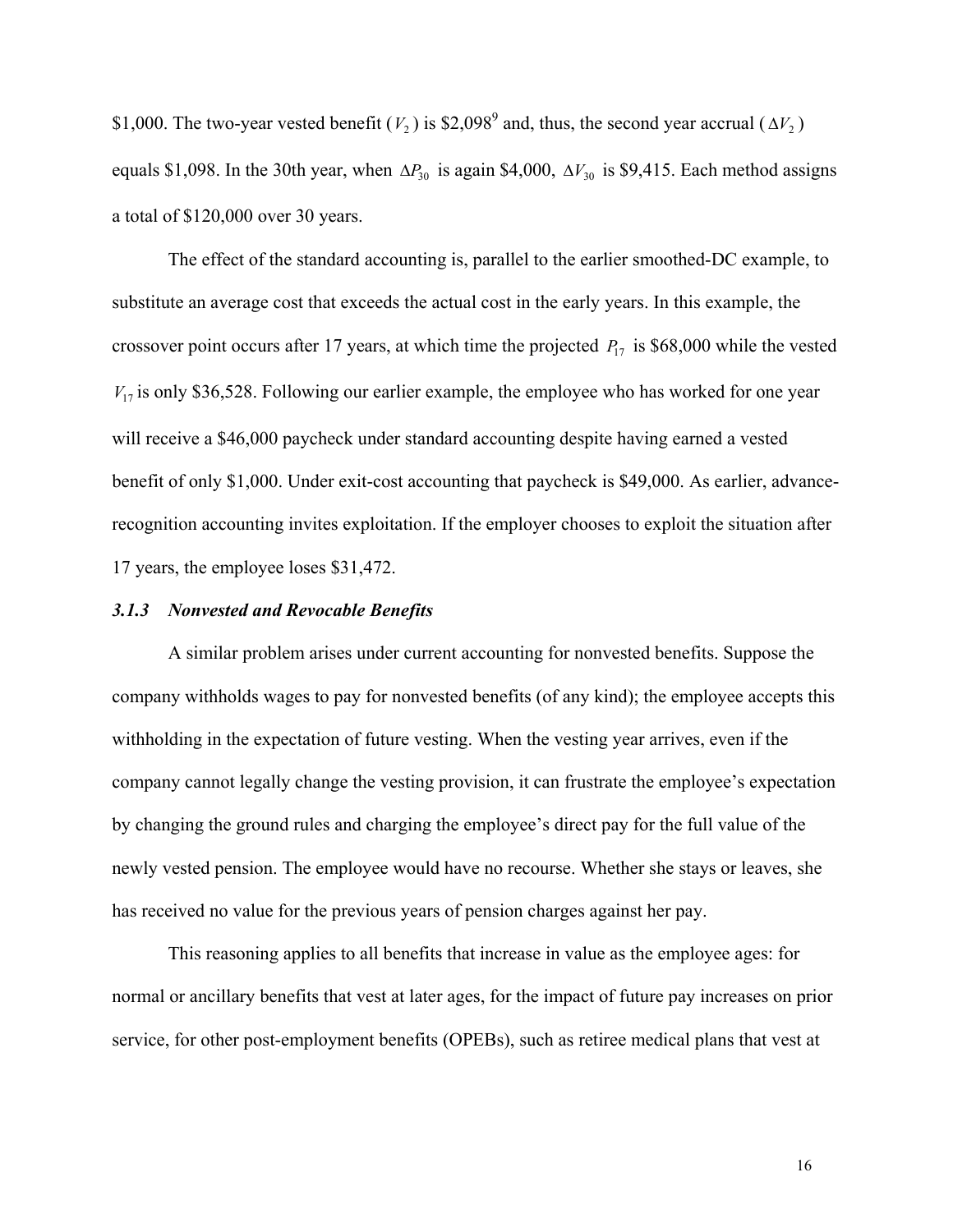an early retirement age (e.g., 55), or for benefits that can be revoked by the company. Only exit costing creates a compensation environment that minimizes opportunities for gaming the system.

## *3.2 Multiperiod Contracting*

When a multiperiod contract exists, the year-by-year precision of the exit-cost model may be relaxed without introducing moral hazard. Reduction of total compensation early in employees' careers is in fact standard in certain businesses where the possibility of future rewards is part of a conditional implicit contract. Law firms and investment banking firms may underpay associates by offering the prospect of eventual partnership rewards for the most successful. The pay pattern is built into the industry structure, and firms intending to stay in business cannot cheat on the eventual rewards.

This example illustrates that a contract may allow the exit-cost attribution method to be postponed during the contract period. It does not free us from the need to strike an economically motivated deal at contract inception nor does it free us from the need to true up at contract expiry. Our new partners must now be paid commensurately with competitive partnership standards and our new non-partners must receive future compensation competitive with their now well-defined status.

This illustration suggests conditions that could permit a company to attribute costs and withhold wages on a basis other than exit costing. Such conditions would reflect restricted labor mobility, because of constraints on the company or the employees. These constraints can take the form of company-employee contracts, explicit or implicit; enforced on the company by the high costs of recruiting, training and potential reputational injury and lawsuits; enforced on the employee by high transactions costs associated with job search, job change and the abandonment of employer-specific skills.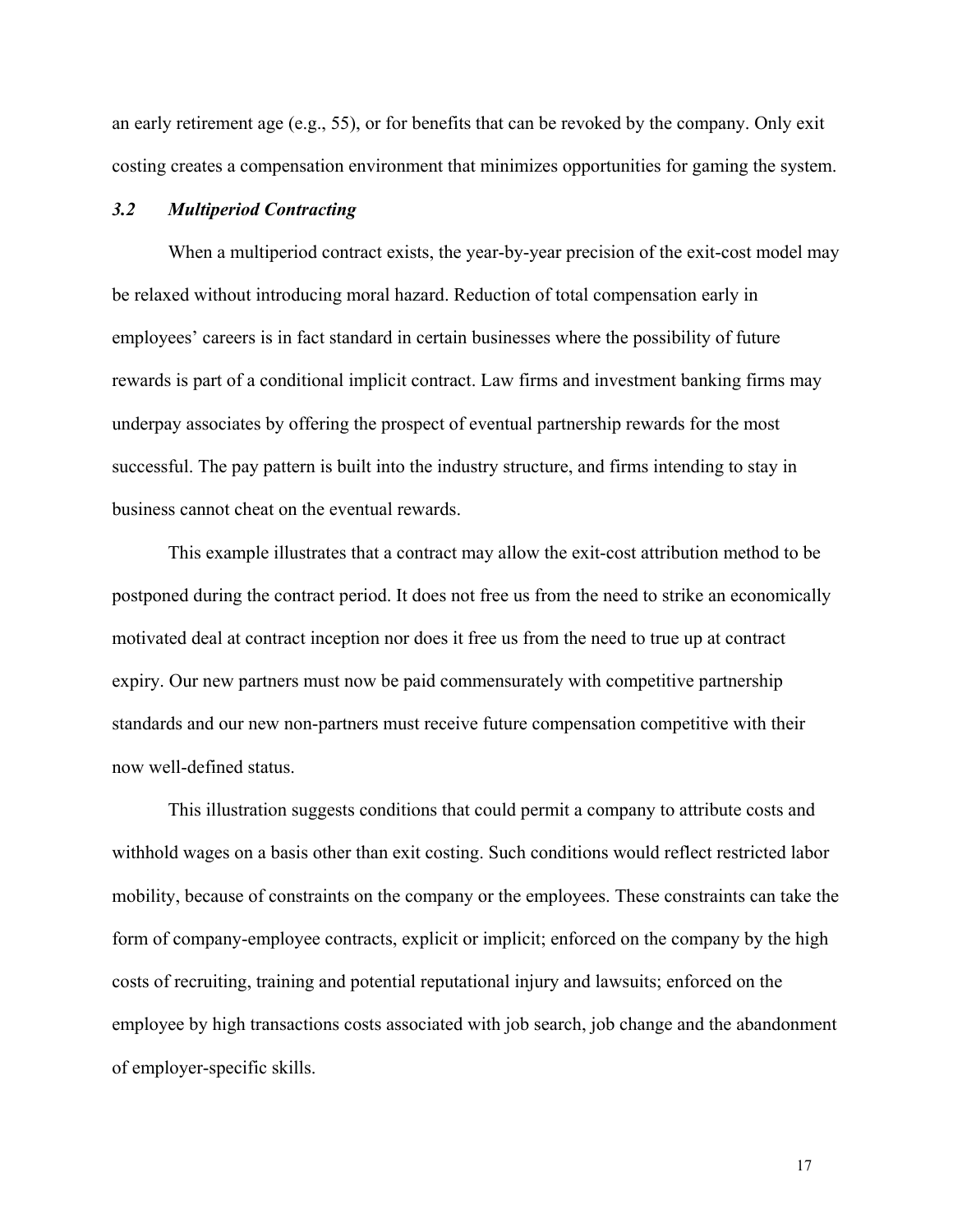When a *T* -year contract exists, the employer and the employee can agree to recognize an accumulated obligation,  $R_t$ , in addition to the vested benefit obligation,  $L_t$ . Use of  $R_t$  as a *contract reserve* (and  $\Delta R_t$  as the periodic addition to or subtraction from the contract reserve) allows the direct pay to be overcharged in some years and undercharged in other years, as long as the accumulated value is zero at the end of the contract:

| Liability at the end of year $t$ : | $L_t + R_t$                      |
|------------------------------------|----------------------------------|
| Year t direct pay:                 | $W_t = TC_t - VC_t - \Delta R_t$ |
| End of contract:                   | $R_T=0$ ,                        |

where  $\Delta R_t = R_t - (1 + i) R_{t-1}$  and *i* represents a fair employer-employee rate of interest.

## *3.3 Projected vs. Accrued Costing for DB Plans*

FAS 87 assumes a multiperiod contract in the definition of the PBO that, for pay-related plans, credits a percentage of future earnings in each year's pension cost. Setting  $R_t = PBO_t - L_t$ to reflect the FASB-hypothesized contract in excess of the plan document contract:

Liability at the end of year  $t$ :  $L_t + R_t = PBO_t$ Year *t* direct pay:  $W_t = TC_t - VC_t - \Delta R_t = TC_t - SC_t$ End of contract:  $VBO_T = PBO_T \Rightarrow R_T = 0$ ,

where  $VC_t + \Delta R_t = L_t - (1+i)L_{t-1} + R_t - (1+i)R_{t-1} = PBO_t - (1+i)PBO_{t-1} = SC_t$  is the FAS 87 service cost.

 $L_t$  represents the exit liability (the *VBO<sub>t</sub>* in FAS 87) under the explicit contract defined by the plan. Thus, *R*, represents the advance recognition inherent in the implicit contract that FAS 87 recognizes. It is appropriate, therefore, to refer to this use of *R*, as the FAS 87 *implicit contract reserve*.

Is this multi-year implicit contract sufficient to justify the FAS 87 accounting treatment rather than the exit-cost method? Note that we have had to assume a promise to pay competitive total compensation over the life of the contract. Further, although this contract does not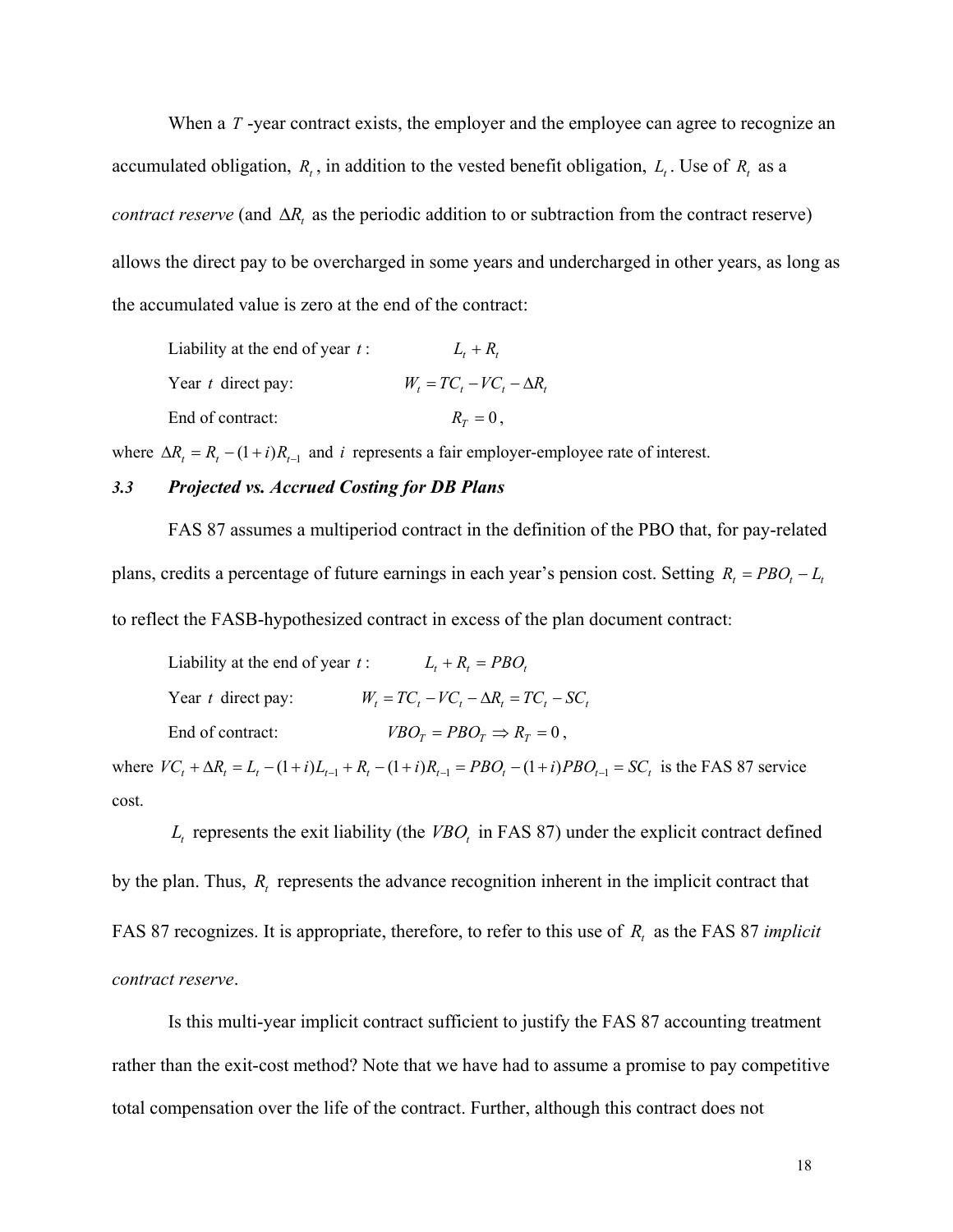contemplate exit, if we wished to let employees go without penalizing them, we would have to pay them the implicit contract reserve when they leave. Similarly, the contract does not anticipate plan termination or amendment but, if we wished to let the plan be amended or terminated at the will of the employer, we would have to agree to settle up based on the PBO at that time.

Note that moral hazard is avoided whenever the accounting matches the contract; current explicit contracts (plan documents) are VBO-like and imply exit costing; an enforceable PBO contract would be consistent with FAS 87.

### *3.4 Eliminating Projected Costing as a Candidate*

Figure 1 (based on Appendix B) illustrates the difference between exit costing and projected costing when the entire difference is attributable to anticipation of future pay increases (i.e., exit costing equals accrued costing in this instance). The area between the ABO and PBO curves represents the FAS 87 implicit contract reserve. As we have just seen, we need to assume that an effective multiperiod contract exists in order to avoid exposing employees to the potential moral hazard measured by this area.

But the potential for moral hazard may not be sufficient cause to eliminate projected costing as a viable candidate. We must also show that the information provided is not required to inform shareholders with respect to economic liabilities they have incurred. Can we argue that the PBO contains economically relevant information? We know that future pay increases will occur and that we can make reasonable estimates of such increases for employee cohorts. We suspect that shareholders might find such estimates "interesting." Nonetheless, nowhere other than in defined benefit accounting do we find any liabilities or costs associated with future pay increases. Why?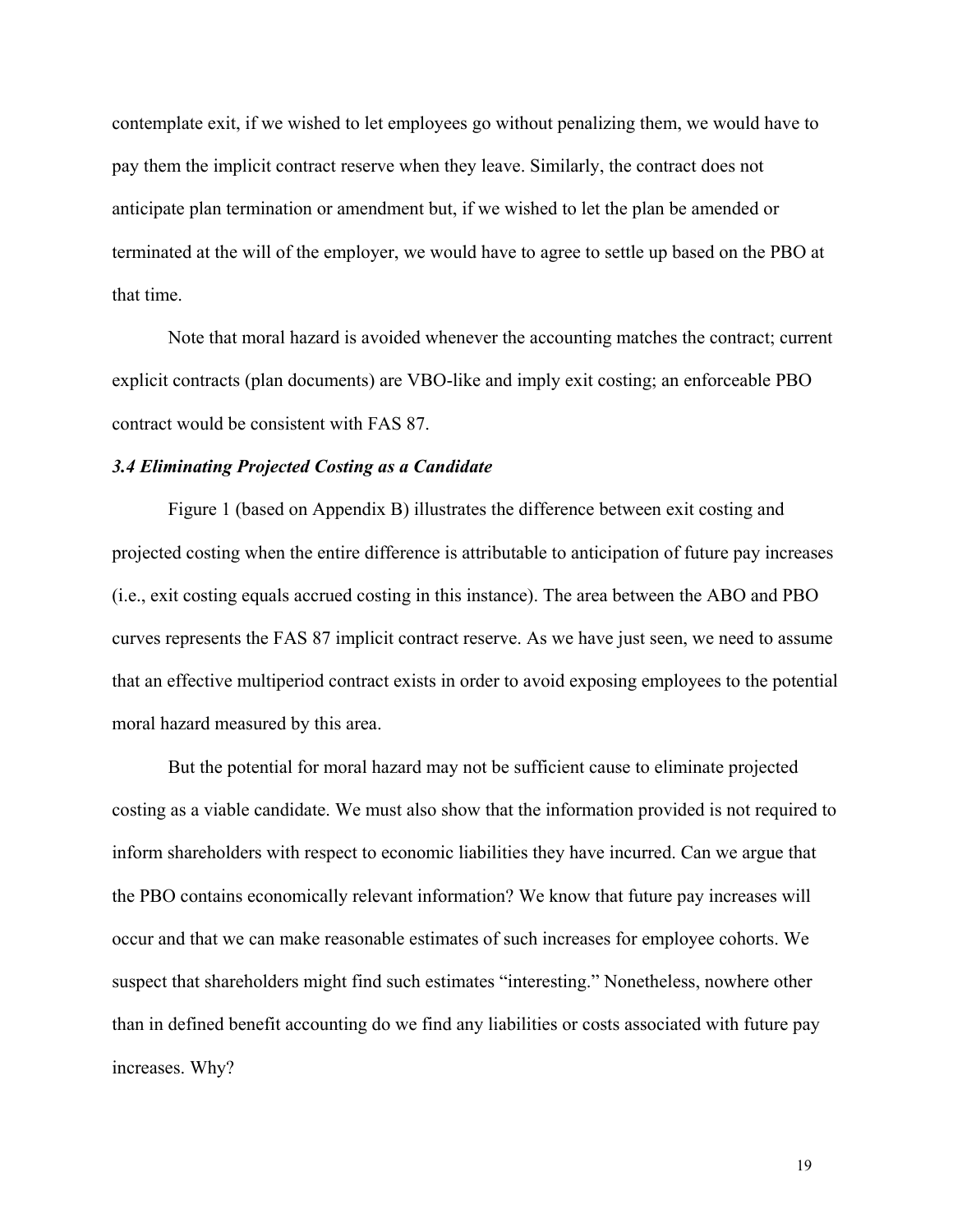

Recall that accounting liabilities must be value-relevant and that we expect liabilities on today's books to reflect economic obligations incurred to date by shareholders. If shareholders were committed to provide pay increases under a multi-year contract in such a way as to provide total compensation that was in excess of competitive rates, we might well agree that an economic obligation has already been incurred and that it is appropriate to recognize it. But, if the only obligation that shareholders have made to their employees is to continue to pay them competitively, no such economic liability has been incurred. Thus future pay increases do not appear in financial statements.

Consider how a final-pay DB plan might create a current obligation related to future pay increases. On its face, the plan provides benefits equal to a percentage of final pay for each year of current service, suggesting that future pay increases should be recognized in current service cost. But the plan does not commit the employer to the pay increases themselves. The employer who offers employees a final-pay plan has not agreed to make itself competitively nonviable compared to the employer who offers another form of compensation. Principle 5 indicates that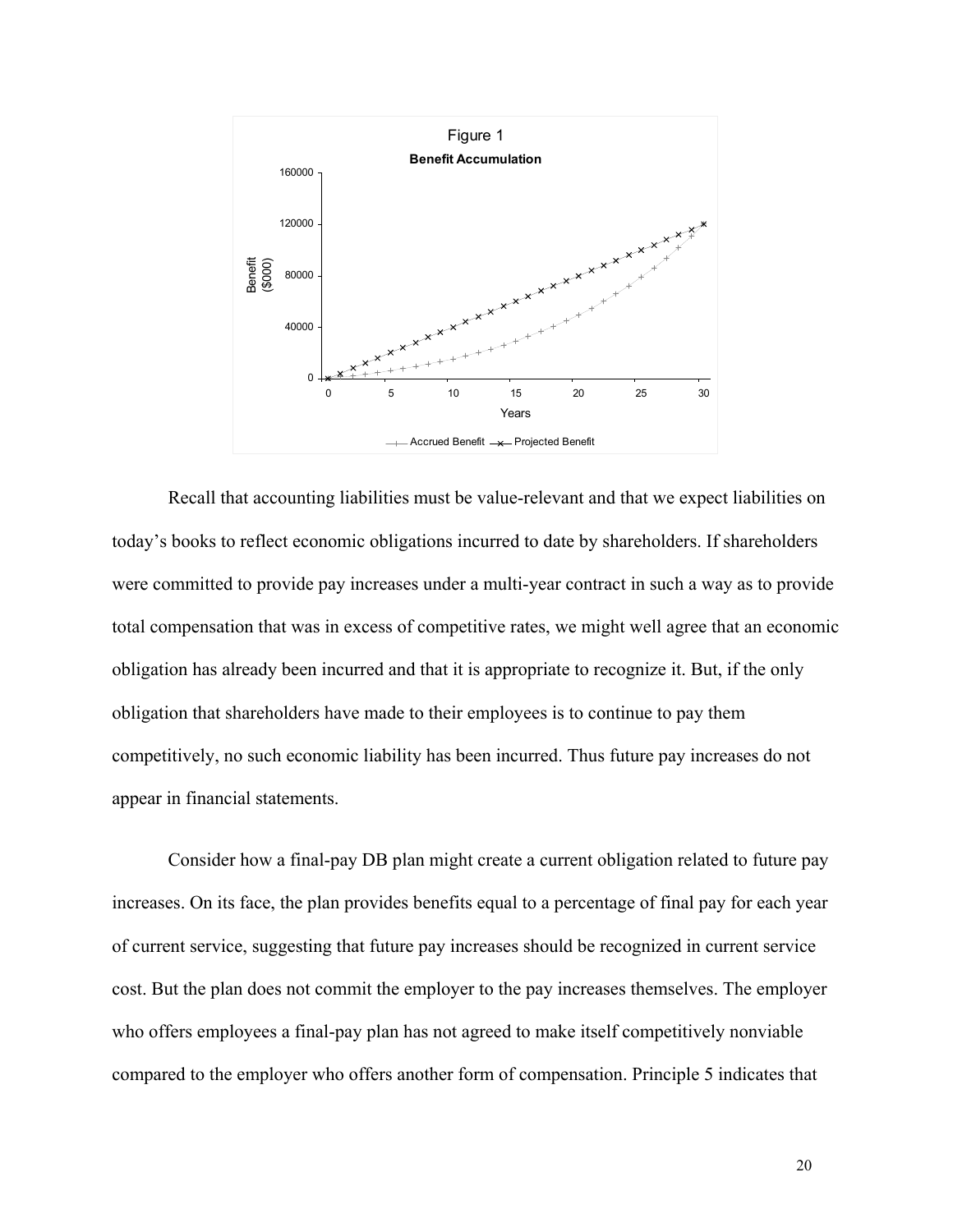differential benefit costs between competing firms will be offset in direct pay. Employees covered by a final-pay plan must expect smaller increases in direct pay than those covered by less expensive plans. Employers who have committed to pay competitive total compensation have not incurred current economic obligations for their shareholders merely because they offer some compensation in the form of a DB plan. The current recognition of an obligation for benefits based on future pay increases is no more justified than the current recognition of future pay increases themselves.

#### *3.4.1 How Did Projected Costing Become the Standard?*

Actuaries developed two cost methods in order to help employers budget their cash contributions to pension plans. The accrued cost method, analogous to the term insurance policy referred to by Bulow (1982), recognizes the increase in pension wealth held by a fully vested employee in each year. As the employee ages, the annual cost rises, as it does for term insurance. Just as many individual insurance buyers preferred to purchase whole-life insurance in order to make their insurance outlays more level over their lives, many employers preferred a more level budget even if early outlays were thereby greater.

At a time when pension benefits were considered "fringes" and costs and liabilities were less significant to the enterprise than they are today, accountants found it convenient to look to the cash contributions made as sufficiently reflective of the cost of the plan. When FAS 87 was being developed during the 1980's, the FASB was anxious to create more rigor and comparability between firms and this led them to choose one method. They chose a variation of an actuarial method known as "projected unit credit" which reflected future pay increases, vesting and eligibilities.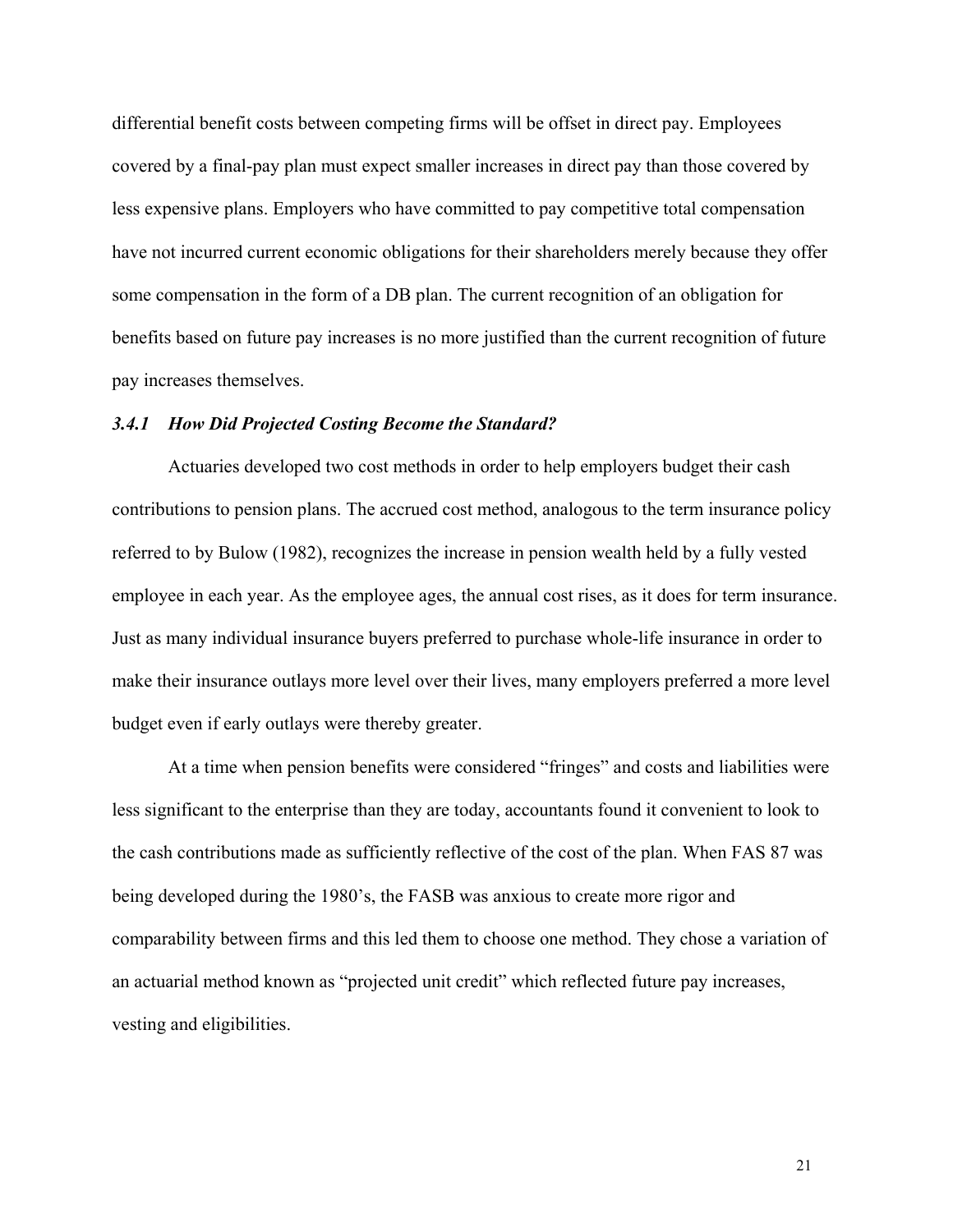FAS 87 was a hybrid that did not quite follow any of the existing actuarial cost methods. It moved from the actuarial budgeting methods towards (but not to) a market based approach. It was controversial, compromised, and immediately criticized from numerous directions. In the intervening years, the accounting profession has been informed by financial economics and by market forces and is in the process of shifting from an historical cost paradigm to one based on fair value. It may be said that FAS 87 and its international sisters are artifacts that reflect neither modern economics nor the accounting trend towards modern economics.

## *3.4.2 One More Nail*

In addition to imposing potential moral hazard and misinforming shareholders, projected costing threatens the existence of defined benefit plans. The FAS 87 implicit contract reserve (Figure 1) may be thought of as an employee-shareholder wedge to the extent that employee pension wealth tracks the accrued benefit line while shareholder obligations seem to track the projected benefit line. This wedge represents "suspended economic value" not yet realized by employees and seemingly beyond the reach of shareholders—an asset without an owner.

Figure 2 illustrates how costs are charged (PBO) and value received (ABO) as cohorts of employees age. This picture implies that older employees will try to hang on to the projectedcost model and the implicit contract that it represents. Younger employees are likely not to appreciate the DB plan promises when they see their compensation being PBO-charged and their wealth being ABO-incremented. It has been suggested that "one reason some firms may perceive DB plans to be increasingly expensive is that employees who place little value on the PBO promise are not in fact accepting reduced pay." 10 Employers who observe the relative preferences of their younger and older employees may conclude that DB plans encourage older employees to linger past their most productive years while discouraging younger recruits.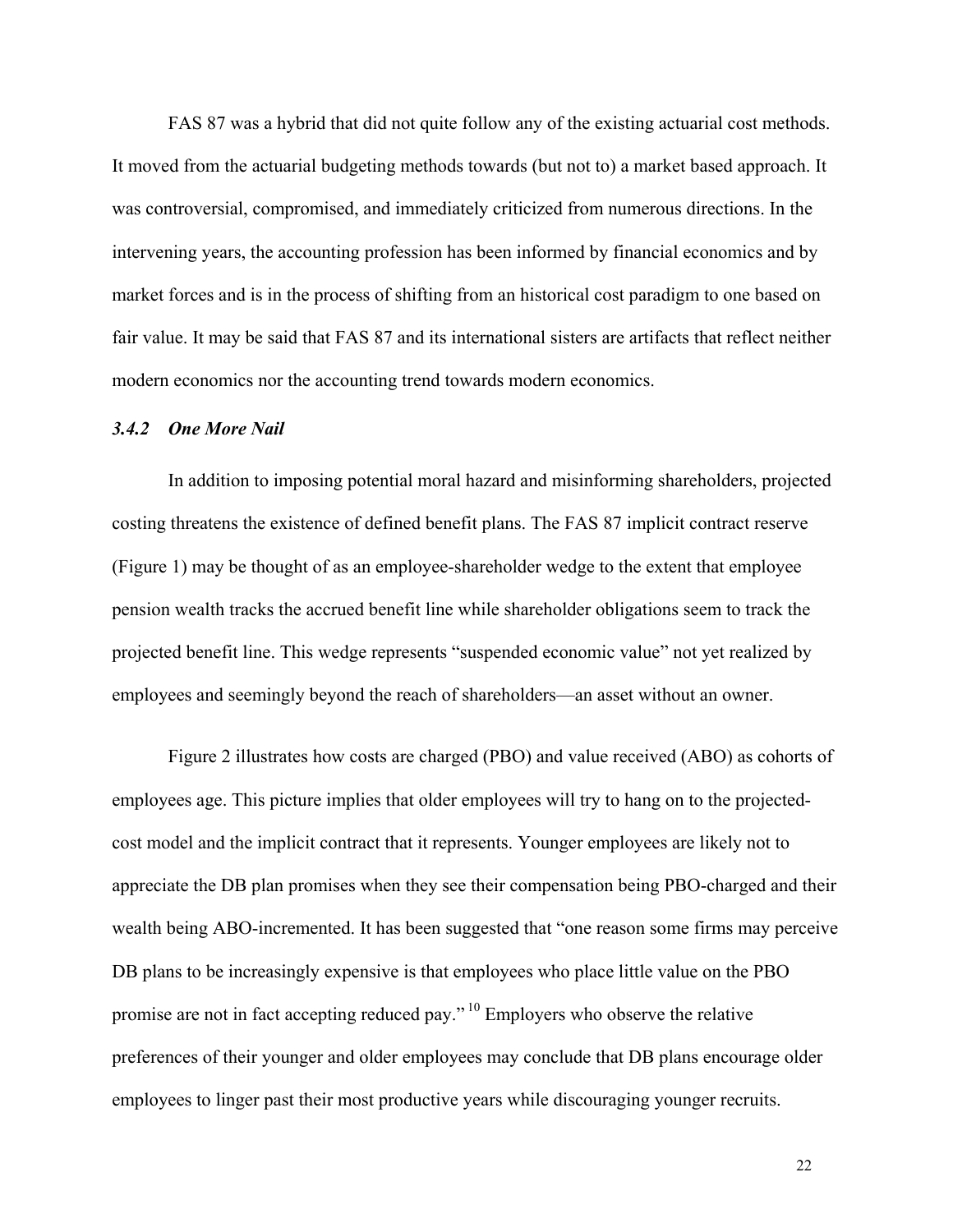

#### **4. Justifying Benefit DesignABO:VBO Discrepancies Point to Frail Designs**

In this section, we examine benefit designs where the ABO is substantially greater than the VBO. These designs may or may not be justified economically. We identify a need to inform shareholders about implicit benefit obligations. This shareholder need for information conflicts with the protection employees need against being charged for promises that they cannot take with them. Certain designs are shown to be frail; more robust replacements are outlined.

Section 3 demonstrated that employees whose pay is charged for projected benefits are vulnerable because the "liabilities" can disappear. Employers can offer smaller pay increases to employees with longer service in a final-pay plan and employees cannot use competitive offers to recoup the contract reserve. (The employer can charge an employee for the projected cost prior to the crossover point in Figure 2 and for the accrued cost thereafter.) It is not so easy, however, for an employer to take advantage of vesting and eligibility provisions where the employee can recover the accrued-contract reserve (the ABO minus the VBO) simply by staying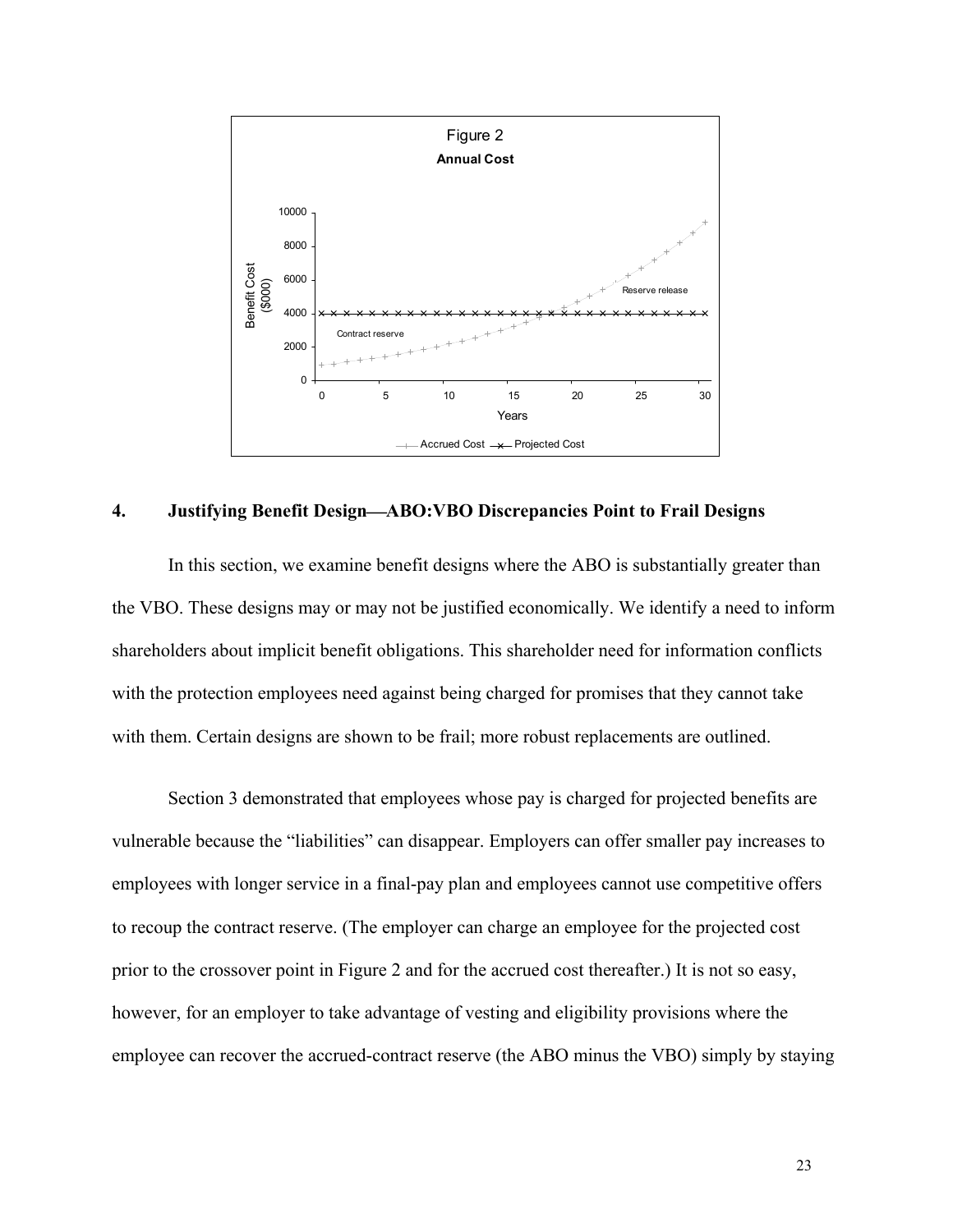on the job. We can address the pay issue simply by abandoning the PBO measure in favor of the VBO or the ABO. But is it perfectly clear which of the latter two is always most appropriate?

The difference between the ABO and the VBO exists because not all benefits accrued by an employee may be taken on exit. The discussion leading to Principle 3 makes it clear that such designs are meant to put employee compensation at risk in ways that increase net productivity. Principle 3, however, cautions us that such incentives have limits. When accrued liabilities are much larger than vested liabilities, we should ask whether the risk built into the benefit design will cost more than it returns.

## *4.1 Explicit and Implicit Benefit Plans*

Benefit plan documents expressly deny tenure, for example, "This *Summary Plan Description* does not constitute a contract of employment." Nonvested accrued liabilities come from implicit contracts and the need to inform shareholders about all value-affecting obligations whether or not explicit. Strict VBO reporting protects employees. Does it properly inform shareholders? Under VBO reporting, it appears that the promise to vest a valuable benefit soon is indistinguishable from no promise at all. Is this a faithful representation of firm value?

In a strict sense, yes, because employees have not been charged for the promise and because they will be fully charged when the promise vests. Can this be applied in practice? If VBO reporting is used to account for a post-employment medical plan with cliff vesting, the paycheck for a newly vested employee must be debited for the entire lump-sum benefit value, an untenable amount. Without some form of multiperiod contracting, VBO reporting and cliff vesting cannot be reconciled. Employees at some point in their careers—say, 10 years prior to the cliff vesting point—must understand that the employer will vest a substantial fraction of their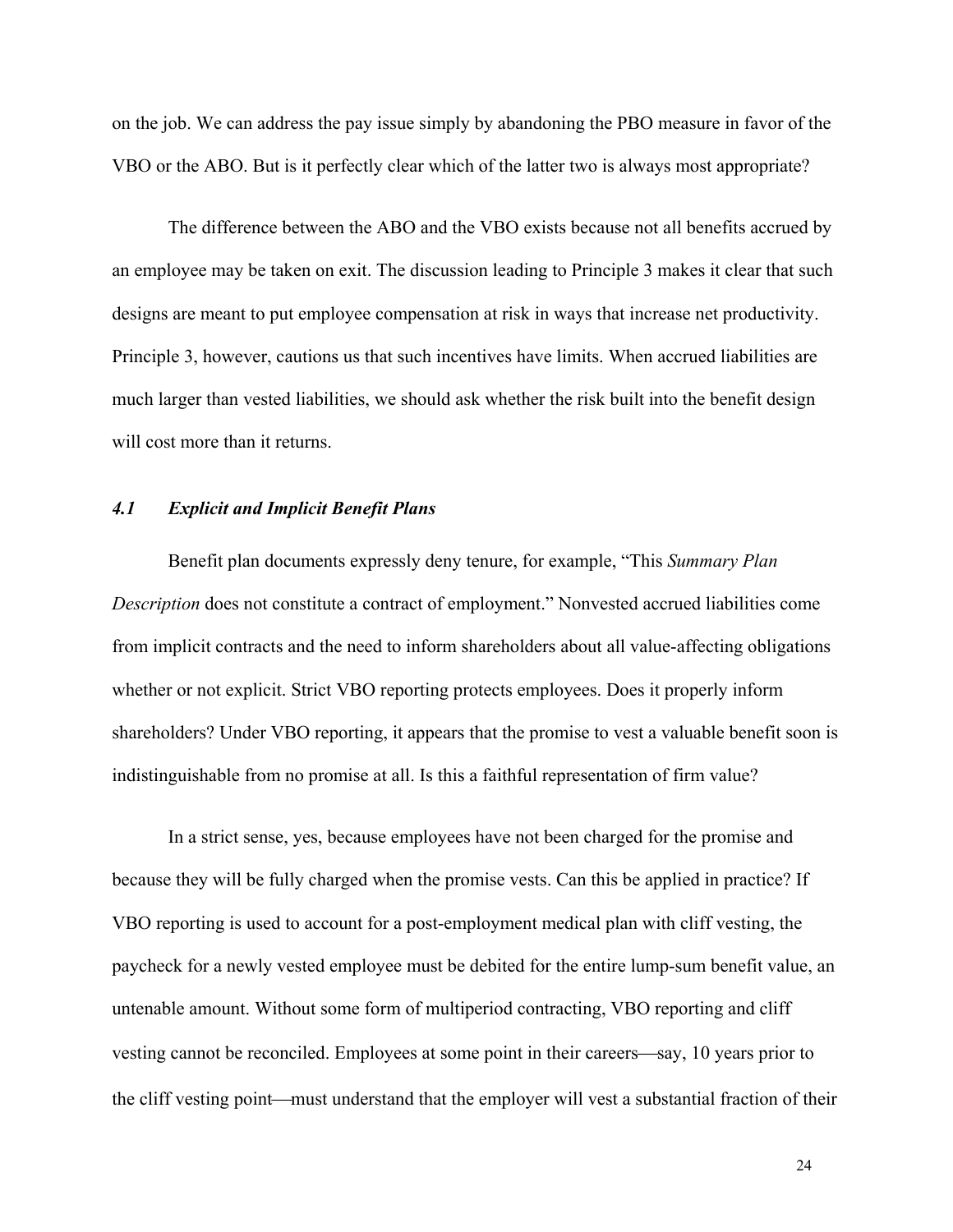cohort. Rather than pay for this valuable benefit in the vesting year, these employees tacitly agree to allow the employer, in exchange for the benefit, to pay them less than their market competitive salaries for the period of years that extends until, and perhaps even after, vesting. Thus, an implicit pay-smoothing contract exists. If strict VBO reporting were used in this instance, shareholders would be unaware that liabilities loom for soon-to-be-vested benefits.

This example shows that financial reports must include the value of obligations under a multiperiod contract, albeit conditional and statistical (i.e., only employees who actually remain in service will earn any part of the benefit). Competitive total compensation must be reported in each period and money withheld under an implicit multiperiod contract must be reserved. This presumes, of course, that the employer will honor the implicit contract.

#### *4.2 Frail Benefit Designs*

But what are the terms of the implicit contract? When, if ever, may the employer curtail promised benefits (or otherwise appropriate the contract reserves)? When the firm is in financial distress? When managers are in danger of failing to meet their own goals? The contract, because it does not vest the benefit as it is recognized, creates a valuable employer option. Section 2.3 makes it clear that employees will demand higher pay because they are placed at risk. But when is this transaction fair and when is it exploitive? At a minimum, a fair contract must be perceived identically and accurately by the parties. The employees cannot be led to believe that the employer will renege only under condition "A", later to learn—to their misfortune and misery—that the employer reneges under condition "B".

Either details of the contract must be made explicit or employees must have reason to trust that the employer will be fair. Such a degree of trust applies only in situations where the value of the employer's option is de minimis or where the employer is constrained and very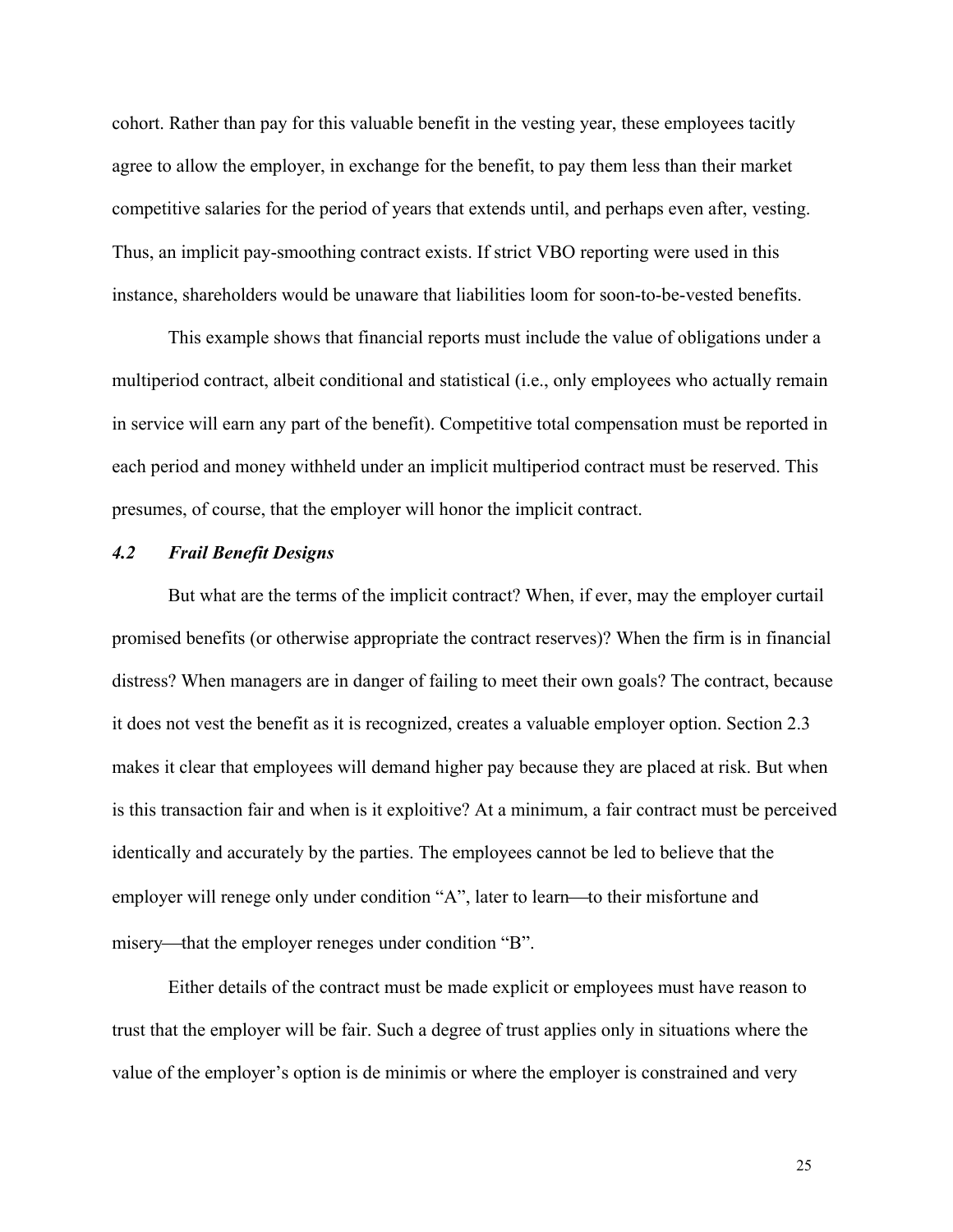likely to remain so. When the benefit option is valuable and the period over which advance recognition occurs is long, trust cannot provide sufficient motivation for employees' acquiescence.

Benefit designs with substantial conditionality (long cliff vesting, revocable benefits, shutdown benefits) may endanger employees (using accrued cost) or misinform shareholders (using exit cost). This suggests that there may not be genuine agreement on terms. The explicit contract often clearly retains rights for the employer while the implicit contract limits the exercise of these rights.

If the implicit agreements are genuine, it should be possible to explain to employees and shareholders alike why the contracts take the form that they do and how the existence of such contracts is beneficial to the parties. Because these contracts create risk and raise expected labor costs, proponents should be able to identify expected productivity gains and their source. Arguments in re training, performance and severance, along the lines of Lazear, do just that.

Principle 3, however, limits the productivity gains that may be expected. It is reasonable to argue that five-year cliff vesting in DB and DC plans can protect training investments. It is less reasonable to argue that promising nonvested post-employment medical benefits to 25-yearold employees adds more in retention incentives than it costs in risk, reputation and dissatisfaction.

In situations where, over extended periods, the exit promise is nonexistent and the looming liability should be reported to shareholders, we must look critically at the benefit design. Implicit contracts are inherently frail; the degree may be measured by the magnitude of the ABO:VBO disparity. Designs that reduce the disparity are likely to be more robust and more efficient.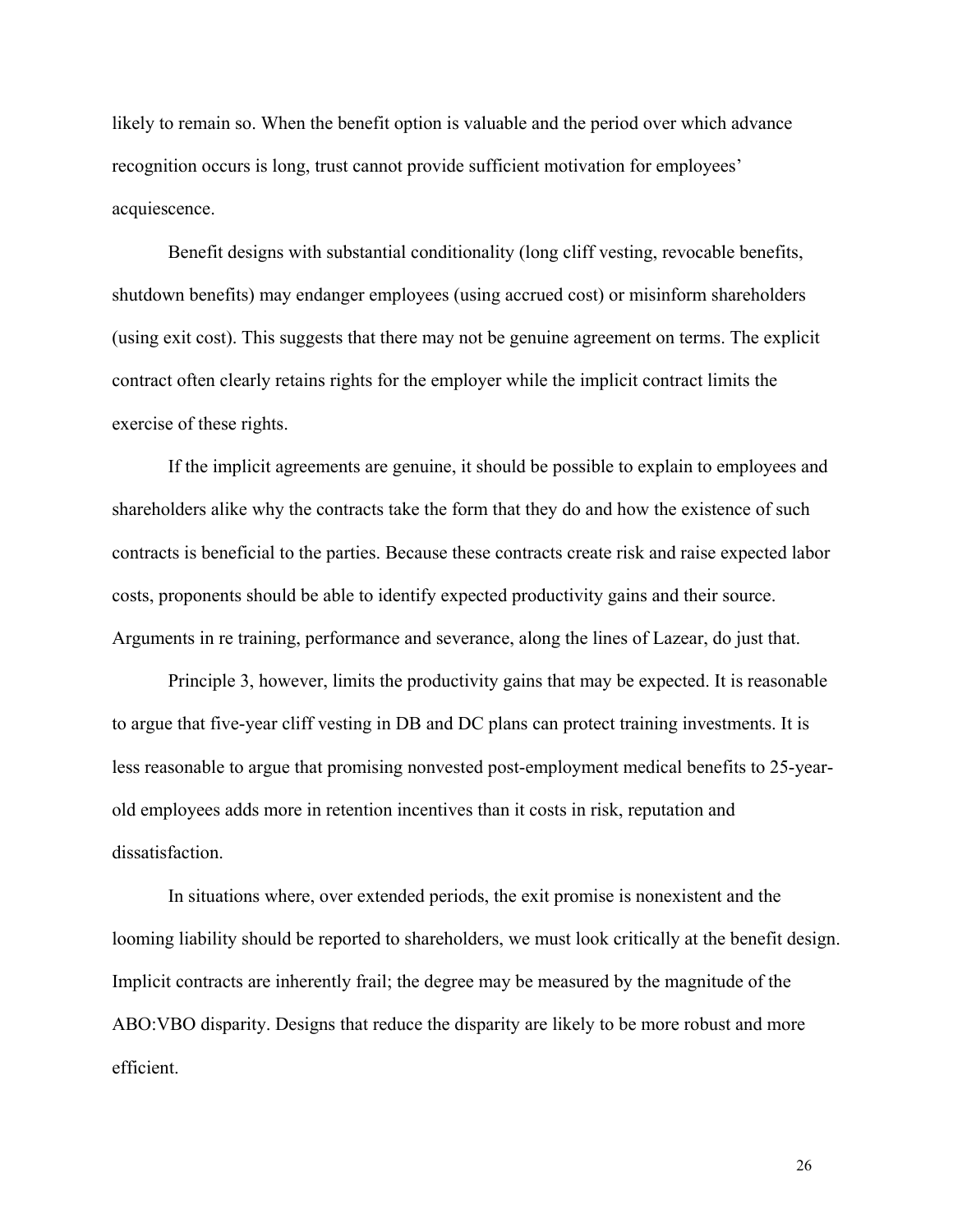## *4.3 More Robust Benefit Designs*

Let us consider several redesigns of post-employment medical benefits that reduce the ABO:VBO disparity, reduce contract risks and the associated costs, and may still provide efficient incentives:

- Individual accounts for post-employment medical benefits may be implemented on a DC or cash balance basis. Retention incentives may be fostered through modest class-year vesting. At a specified age, where retention is no longer an employer goal, full vesting is granted.
- DB post-employment medical may be accrued (and vested) ratably over some portion of the employee's career; for example, 10% of the ultimate medical coverage may be earned in each of the 10 years preceding early retirement eligibility. Such accrual (with de facto pay debiting) may begin when the employee is old enough to value such benefits.
- As discussed in Section 3, projected accounting creates implicit reserves owed to employees whose pay has been debited in excess of their exit benefits. Plans could be designed where that reserve is partially vested, along the lines of the PBO settle-up discussed in Section 3.3.

The ABO:VBO conflict may be seen as a marker or symptom of frail benefit design. When the marker is noted, economic justification for the design should be sought. The search for justification may validate the design as robust, challenge it as frail or result in valuable redesign.

## *4.4 Other Frail Designs*

The very long cliff vesting typically associated with post-employment medical benefits makes it a poster-child for dubious design. We next review some other cases where the mix of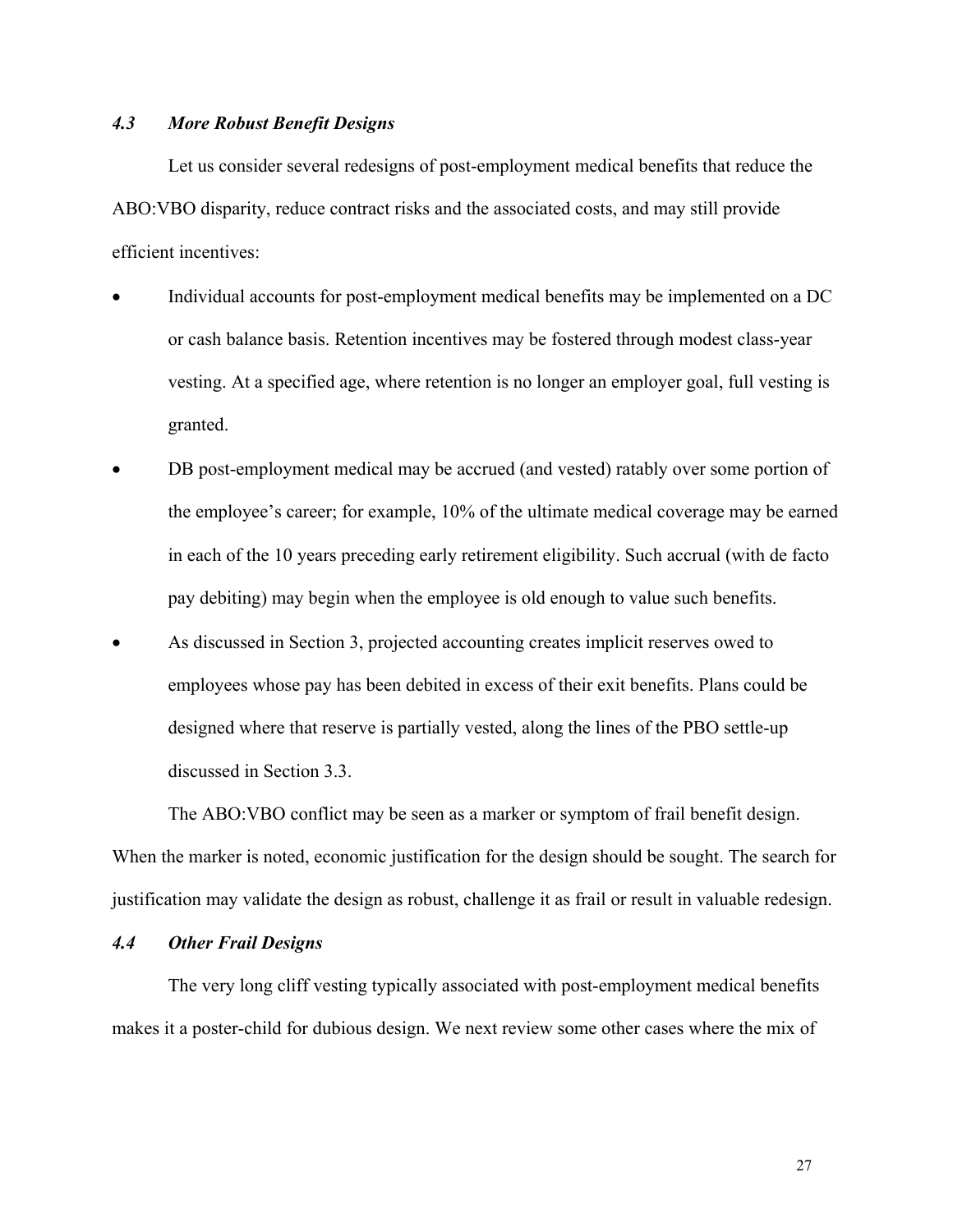explicit and implicit provisions may be marked frail because neither the VBO nor the ABO tell the whole story.

## *4.4.1 Subsidized Early Retirement with Cliff Eligibility*

How shall we analyze the implicit contracts surrounding eligibility for subsidized early retirement? The traditional actuarial anticipation of entitlement that leads to a positive contract reserve  $(R_t)$  in the years approaching eligibility "bonds" the employee to remain until eligible. At the moment of eligibility, the increased vested benefit value will be large and may extinguish the contract reserve; that is, the bond is released. Under the traditionally smooth cost methods, it is likely that subsequent ∆*Rt* 's are slightly positive. The combined effect is to hold the employee in the years approaching eligibility for subsidized early retirement benefits and to encourage an early exit thereafter (note how the positive pre-eligibility contract reserve encourages employees to remain in anticipation of its release, while positive post-eligibility Δ*R<sub>t</sub>*'s encourage retirement).

To the extent that traditional final-pay plan designs (without subsidized early retirement) created too much incentive for employees to linger past their peak years of productivity, the early retirement subsidy may be seen as a "bribe" to encourage departure. The invention of the "open window plan" circa 1980 represents a more efficient form of bribe that has made the early retirement subsidy obsolete. Some of the movement towards cash balance plans that began in 1985 has been attributed to their lack of embedded early retirement subsidies.<sup>11</sup>

As in the case of cliff vesting, it is likely that benefit design and traditional cost methods have incented the behavior of employers and employees in the years approaching early retirement eligibility. The invention of window and cash balance plans indicates that more efficient and transparent tools may be used to accomplish similar purposes. If cash balance plans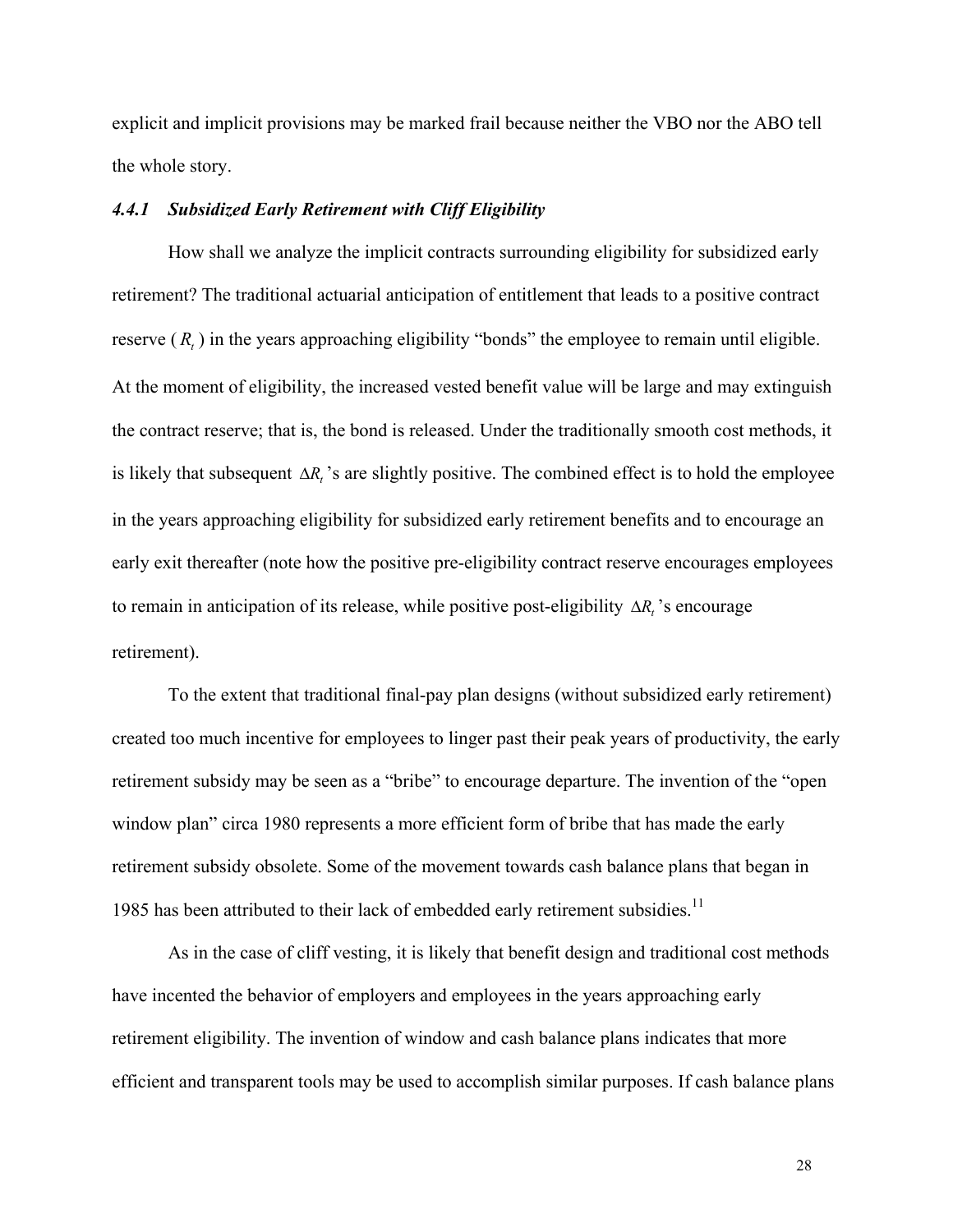eliminate subsidies, the issue is moot—there is no cliff. When window plans are used to create an explicit cliff, exit costing recognizes the cost of the bribe immediately, improving transparency and timing relative to the current treatment.<sup>12</sup>

For the traditional plan, the use of exit costing would lead to higher direct pay prior to eligibility and would fully charge for the benefit subsidy in the year that it occurs. This would make the personal and pension wealth accumulation of the employee smoother, in a fashion somewhat along the lines of that achieved by cash balance plans. Because the traditional pension incentives apply to age cohorts, they are blunt instruments when used to discourage employment as worker productivity declines. With exit costing and/or the removal of early retirement subsidies, employers may find it necessary to evaluate productivity more precisely for each aging employee. Window plans may still be used to motivate groups.

#### *4.4.2 Revocable Benefit Promises*

Another difficulty with cost attribution for retiree medical benefits is their revocability. Companies almost always retain the right to modify or terminate these plans. We observe that under exit costing, eliminating coverage for employees who have not reached their dates of first eligibility has no direct financial impact on either the employees or the company, simply because there is no VBO and no charge against employee compensation. Under FAS 106, however, the service cost that has accumulated to the  $APBO<sup>13</sup>$  has been charged, and employer revocation appropriates employee wealth.

Terminating benefits for retired or active employees who have become eligible breaches an implied contract, with potential legal exposure, employee relations problems and reputational cost. Petertil (2003) tells us the cost of terminable benefits cannot be measured by methods that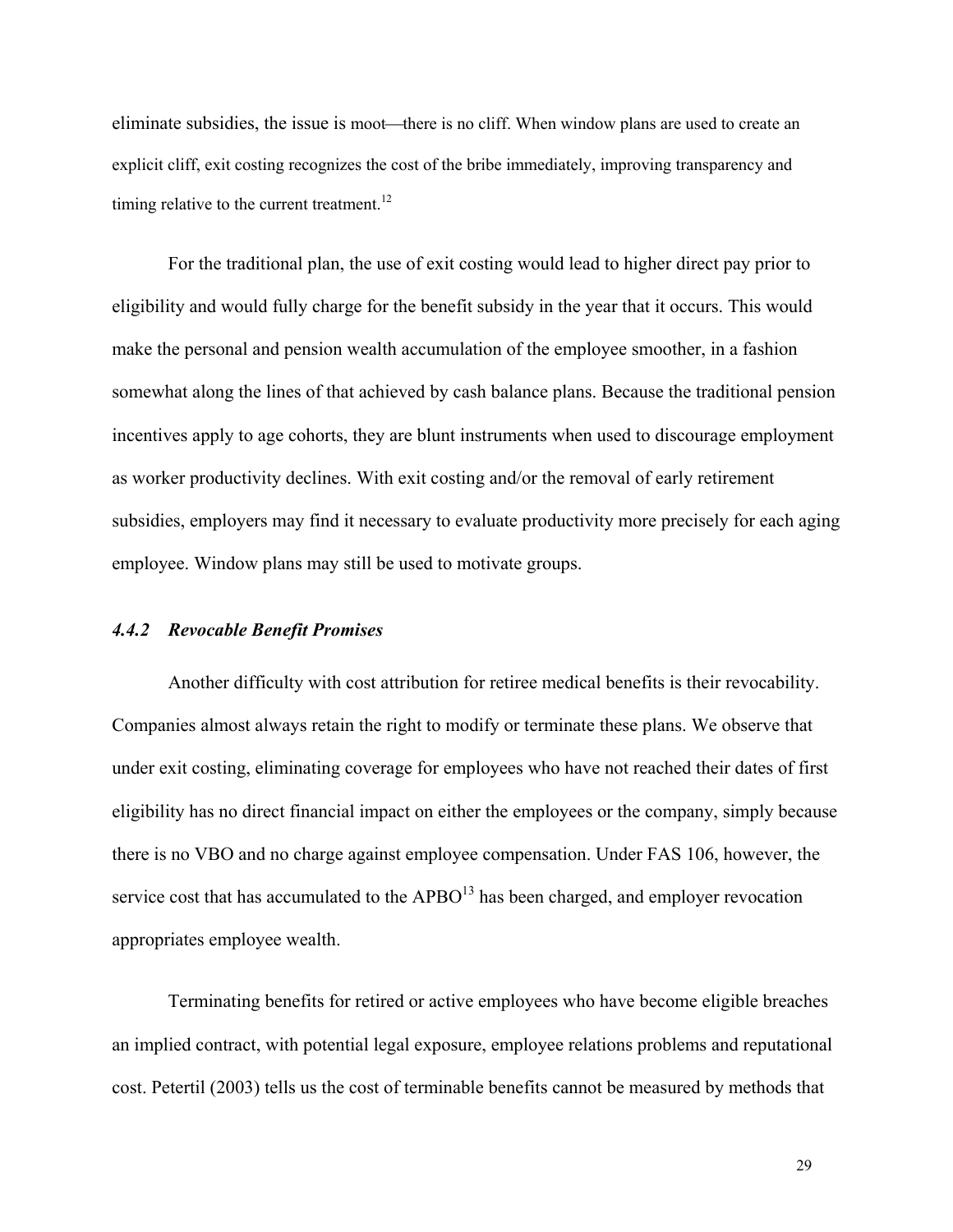ignore the likelihood of benefit reduction or elimination. Clearly the company's right to reduce or terminate such benefits is a valuable option. *Valuable options remain unexercised indefinitely only if their consequences for the optionholder exceed the gains from exercis*e.

Exit costing for revocable benefits protects employees because it does not recognize benefits until they are paid (pay-as-you-go was the common approach prior to FAS 106). Of course it does not inform shareholders that any obligation exists until it is paid, at which point it is too late to charge against the pay of the now-retired recipient. How should shareholders understand payment of a benefit that was neither promised nor charged against the employee's wages? One possibility is that the payment constitutes a gratuity. A purely gratuitous payment by a company violates its fiduciary responsibility to shareholders.

Suppose instead that the payment is designed to develop good will among present employees. Perhaps that satisfies shareholders if they are getting equal or greater value from existing employees. But is the company charging the current employees or getting better service from them? If so, is it because today's employees expect that they will get future benefits even though no irrevocable promise is made? Shall we charge current employees for benefits paid to the retirees and then also charge them because they have been lured into believing that future benefits await them?

Whether a gratuity or a goodwill builder or a lure, revocable promises seem to be fraught with opportunities for misunderstanding, mispricing and abuse. But it still may be possible for us to interpret the revocable contract as genuine, but conditional. Perhaps it is just such a contract that allows some companies to continue to pay revocable benefits today while others choose to renege.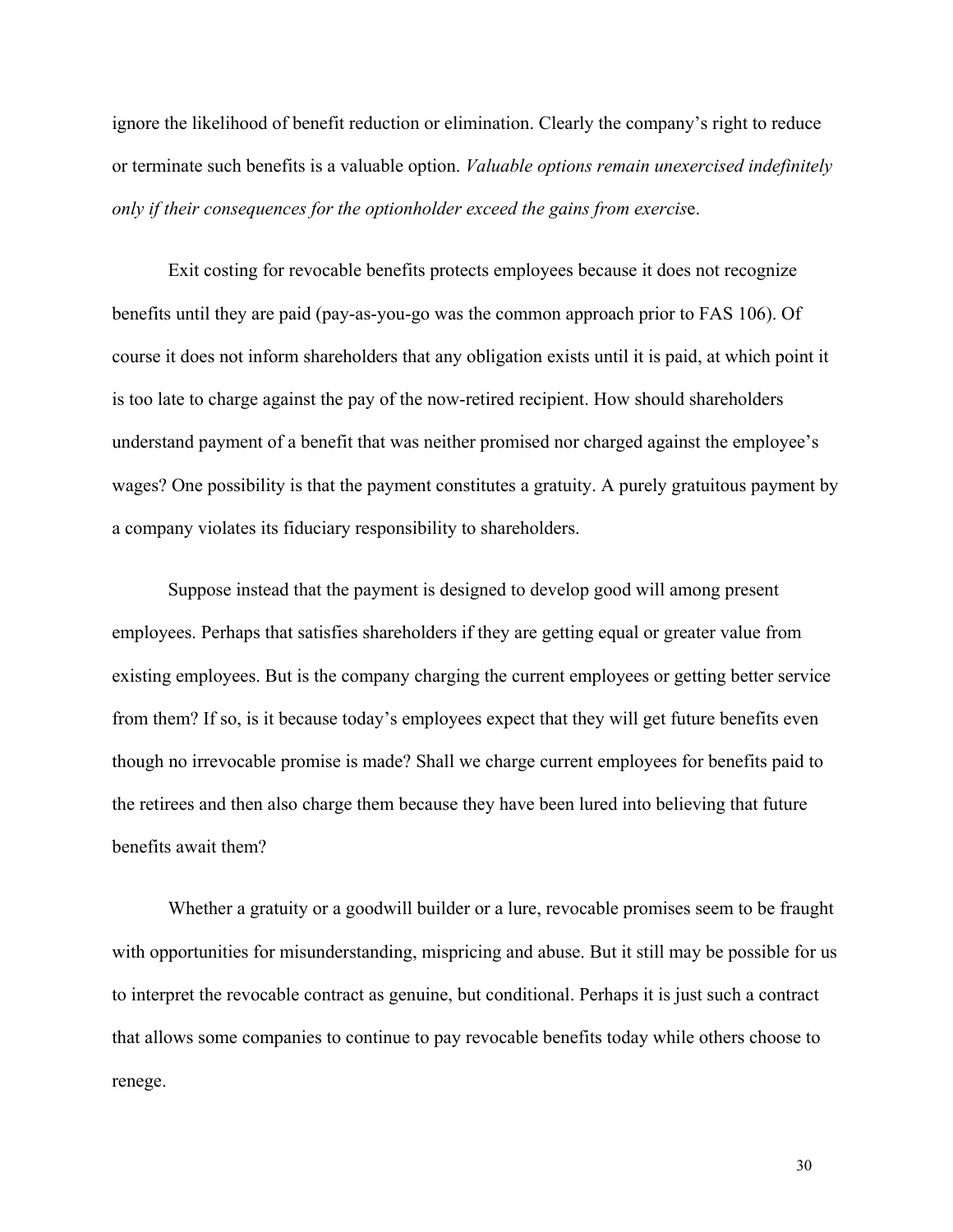Perhaps the true contract is a conditional promise to pay as long as all is well: as long as medical costs do not soar, as long as the company prospers, as long as the company values its goodwill with current employees more highly than it values the marginal dollar needed to meet other needs. If such promises exist, it is possible to design an appropriate accrual system. Option theory offers us some techniques to value a promise to pay up to \$X of benefits as long as the company stock is priced at  $Y$  or higher.<sup>14</sup> This suggests that rational, explicit and transparent contracts might be made along these lines. It does not, however, imply that this is a very good idea.

### *4.4.3 Past Service Benefits*

In Section 3 we identified so-called past service benefits as an example of a delayedrecognition scheme that invited opportunistic behavior by employees. We also cited Byrne's (1983) observation that such benefits are always awarded in exchange for future service despite their "past service" appellation.

Past service benefits are often created at the inception of a DB plan, when career-average and flat-dollar plan benefits are updated and, less frequently, in response to plan amendments due to plan mergers, statutory and regulatory changes, etc. Under current accounting and funding rules, even though new liabilities are often created in an instant, recognition is delayed over extended future periods.

A weakness of this approach has already been noted: shareholder liabilities are increased immediately while compensation reductions extend over time.<sup>15</sup> Unless many employees leave en masse $16$ , however, this seems to be little cause for concern and not much of a demonstration that this is an untenable approach to benefit design.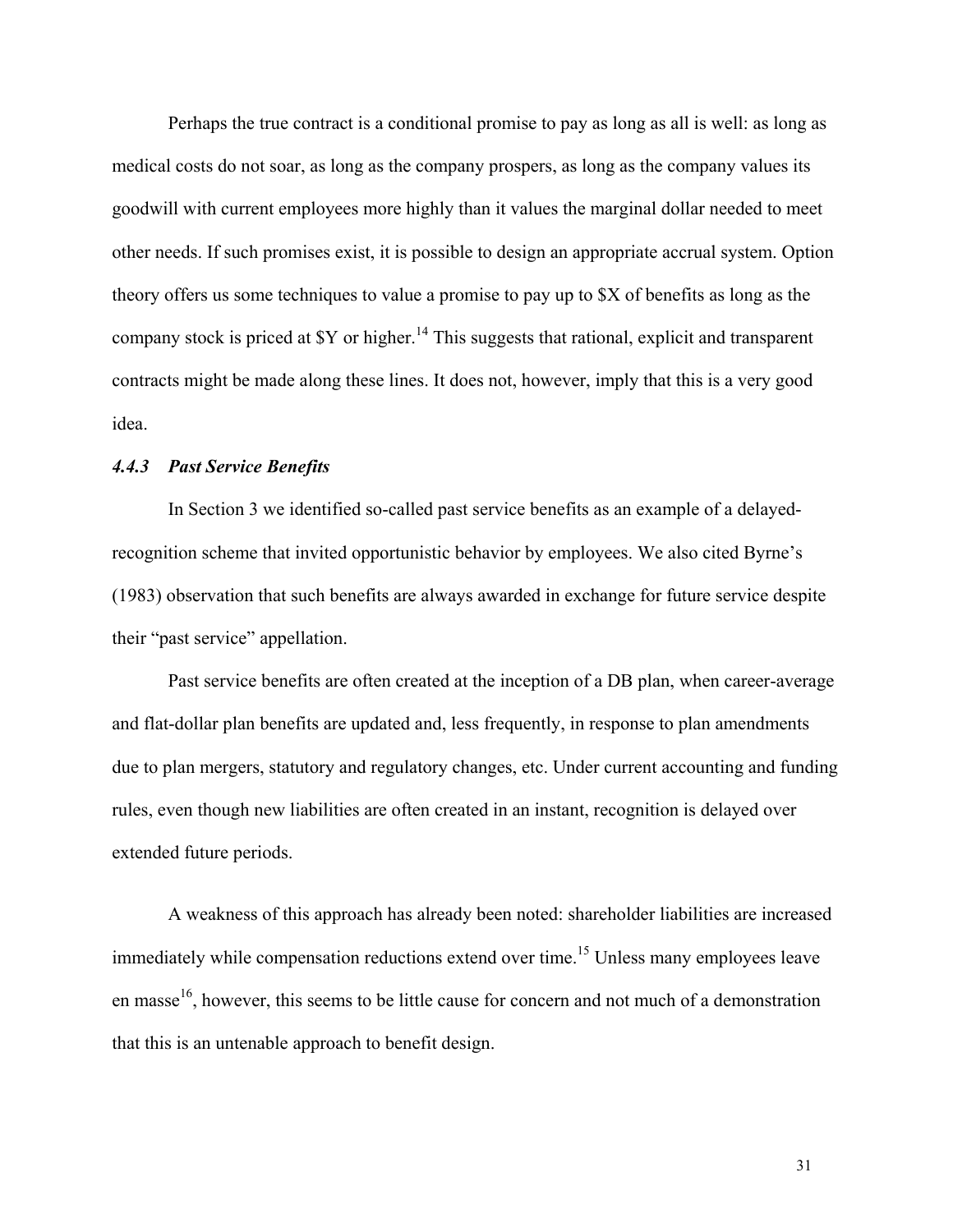But here is where exit costing can illuminate an alternative design that is demonstrably more favorable to shareholders. The apparent disadvantage of exit costing when past service benefits are created is that it creates an abrupt loss to shareholders. Using delayed-recognition (amortization of the past service liability over future years) recognizes that future compensation will be reduced for employees who remain, in a fashion consistent with Byrne's analysis of the exchange of past service benefits for future employee-generated value.

Now consider an alternative design that effects the "Byrne exchange" and, using exit costing, produces the desired cost spreading. Instead of increasing the vested benefit immediately while delaying the cost recognition, simply phase in the benefit improvement over the desired period. Thus, the accounting accruals are smoothed because the benefit accrual is smoothed. Employees who remain in service receive the same ultimate benefits as under the existing approach. Employees who leave receive less. The future costs have really been matched to the future productive service of today's employees. The employee incentives have been more sharply defined and the employer is able to retain greater control and flexibility with respect to future employment levels and compensation.

#### *4.4.4 Plant Shutdown Benefits*

Plant shutdown benefits are extra pension payments made to old long-service employees when a plant is shut down. These have been negotiated between unions seeking job security for their members and rust-belt employers who cannot agree to keep unprofitable plants running to the detriment of their shareholders. In theory, such benefits align the interests of employees and shareholders; older employees earn "sweat equity" in the plant in which they work and are rewarded when shareholder interests dictate that plant operations shall cease.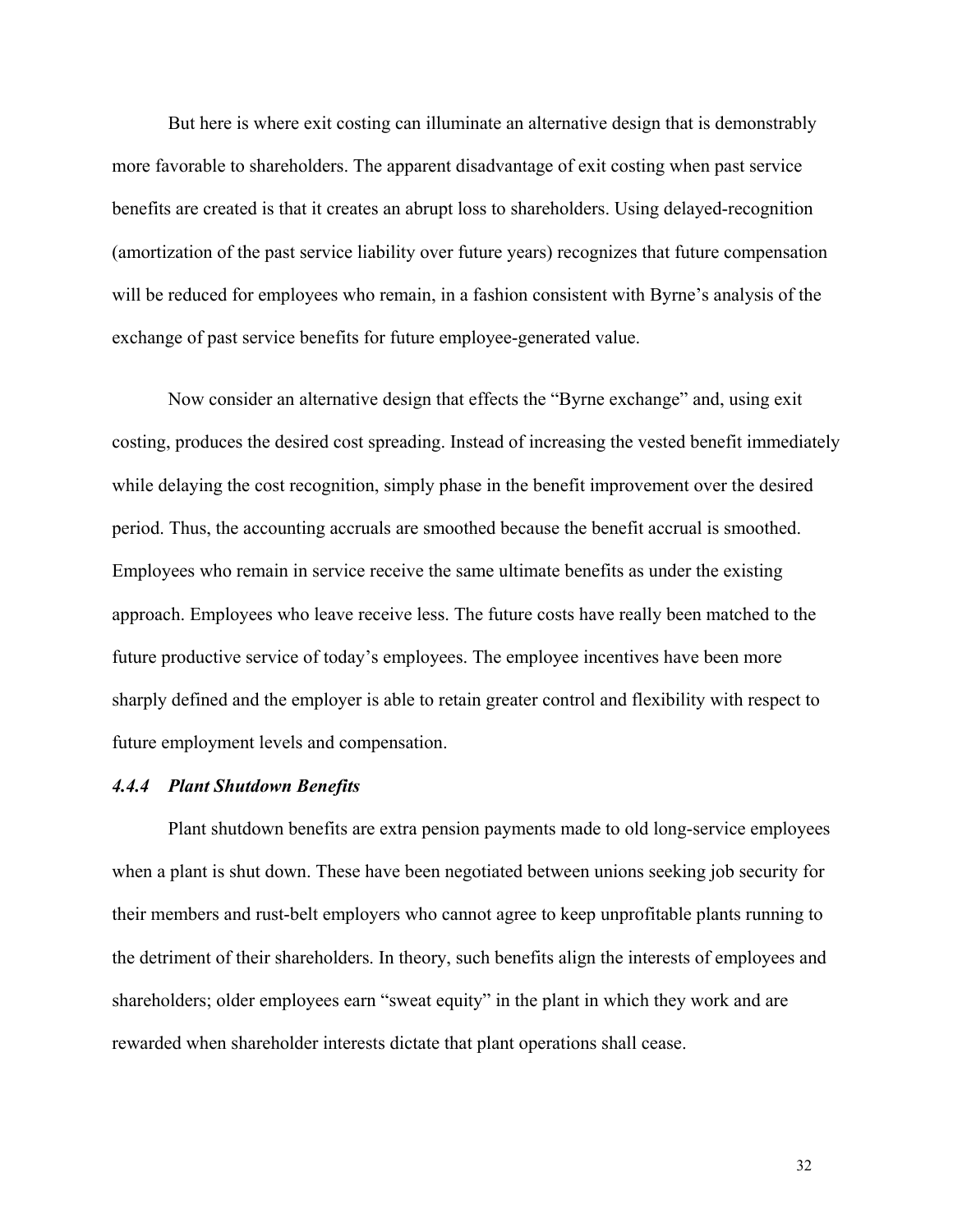Once negotiated, these benefits become part of the business calculations made by employers. The decision whether or not to shutdown and when to do so is influenced by the existence of shutdown benefits and by their eligibility provisions<sup>17</sup>. Plan actuaries frequently choose not to include shutdown benefits in the course of ongoing funding valuations because the shutdown event is binary—it occurs or not, and funding for a probability of shutdown will always provide too much funding right up to the moment of shutdown, when it is then shown to have provided too little.

Although shutdown benefits may have some economic justification and contractual force, they present very real problems to actuaries and accountants attempting to provide useful information to shareholders. These benefit designs incorporate some of the same mechanisms (long cliff eligibility, employer volition, equity characteristics) that challenge the viability of revocable postretirement medical plans.

## **5. Moral Hazard: Historical Examples and Societal Reaction**

We look at examples where moral hazard options have been exercised and at society's reaction.

## *5.1 Historic Examples*

The explicit DB contract under ERISA is VBO-like. PBO-based recognition—which reflects an implicit contract reserve—must be justified by the existence of implicit contracts. As postulated by Lazear, such implicit contracts rely on reputational costs to deter employers who might be tempted to exploit advance-recognition accounting. Such exploitation can diminish employee morale, increase turnover and cause recruiting difficulties. Occasionally, exploitation leads to law suits.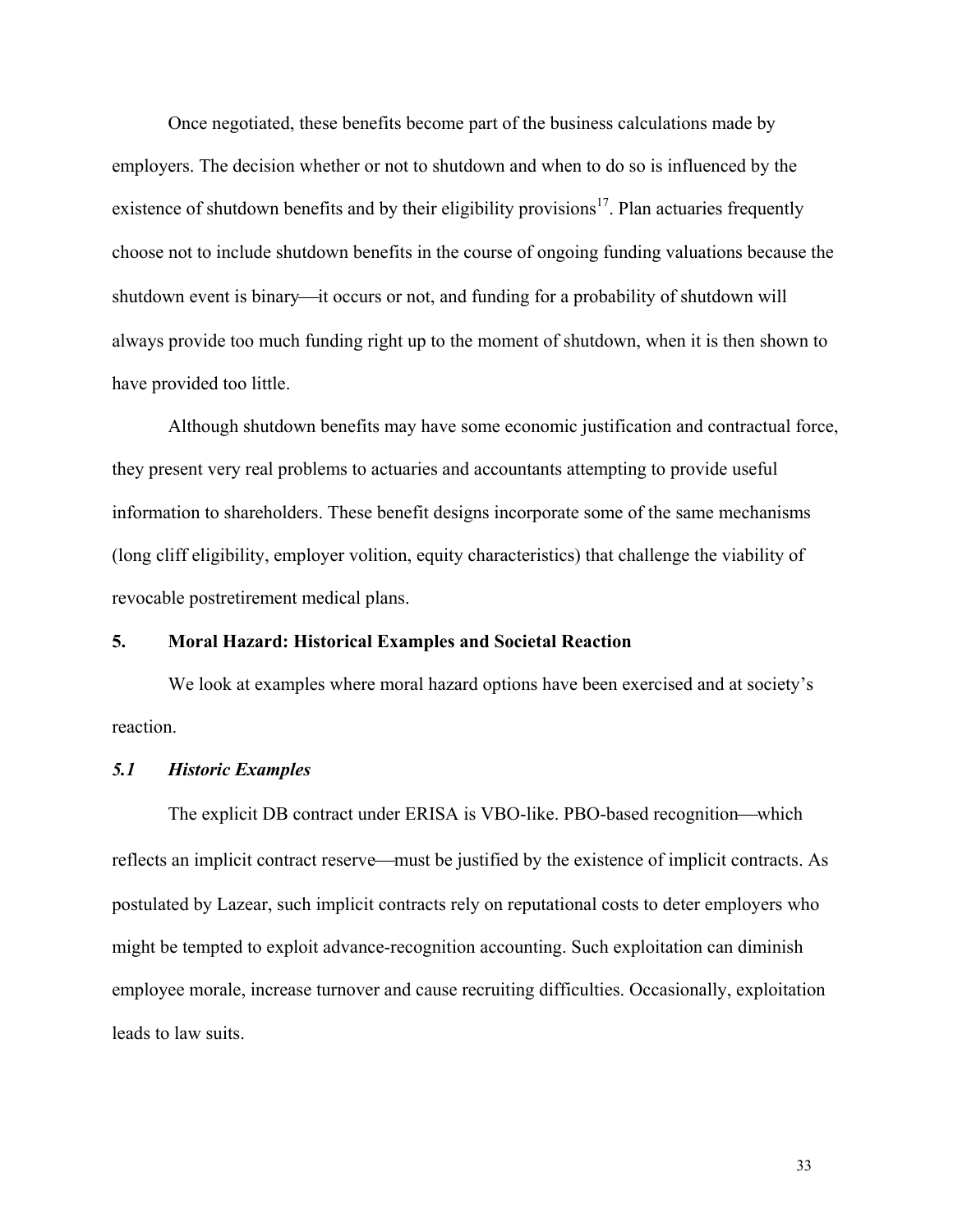These costs are likely to inhibit all companies in good times and most companies even in less favorable times. From time to time, however, companies will find that reneging gains exceed reputational costs and will act accordingly. It is at just such times that employees will find that they have surrendered real compensation for "a pocketful of mumbles, such are promises."<sup>18</sup> We look at three cases where employers have exercised their explicit rights, disappointing employees whose expectations were implicitly formed.

• **Cash Balance Conversions.** During the 1990's, sponsors of traditional pay-related DB plans faced aging tenured populations, a need to attract young mobile workers, rising liabilities under their traditional back-loaded DB plans and competition from younger firms around the world. While some of these employers terminated their DB plans and started—or strengthened—their DC plans, many were trapped by potential excise taxes (Section 5.222 below) and elected to convert to cash balance plans. Both DC replacements and cash balance conversions honor the explicit ABO liabilities but disavow some or all of the FAS 87 implicit contract reserve.

Consistent with Balan (2003), employers who convert to cash balance plans appear to have concluded that the workforce they need today is not interested in LSICs nor in how long-tenure employees are treated. Naturally, the long-tenure employees are often furious and ready to exert themselves fully to recover the final-pay benefits and early retirement subsidies they feel they have earned. Most prominent among the companies that have faced the backlash from their older employees is IBM, whose cash balance conversion in 1999 led to loud protests, much bad press and Congressional scrutiny. Having already grandfathered those employees within five years of earliest retirement eligibility, IBM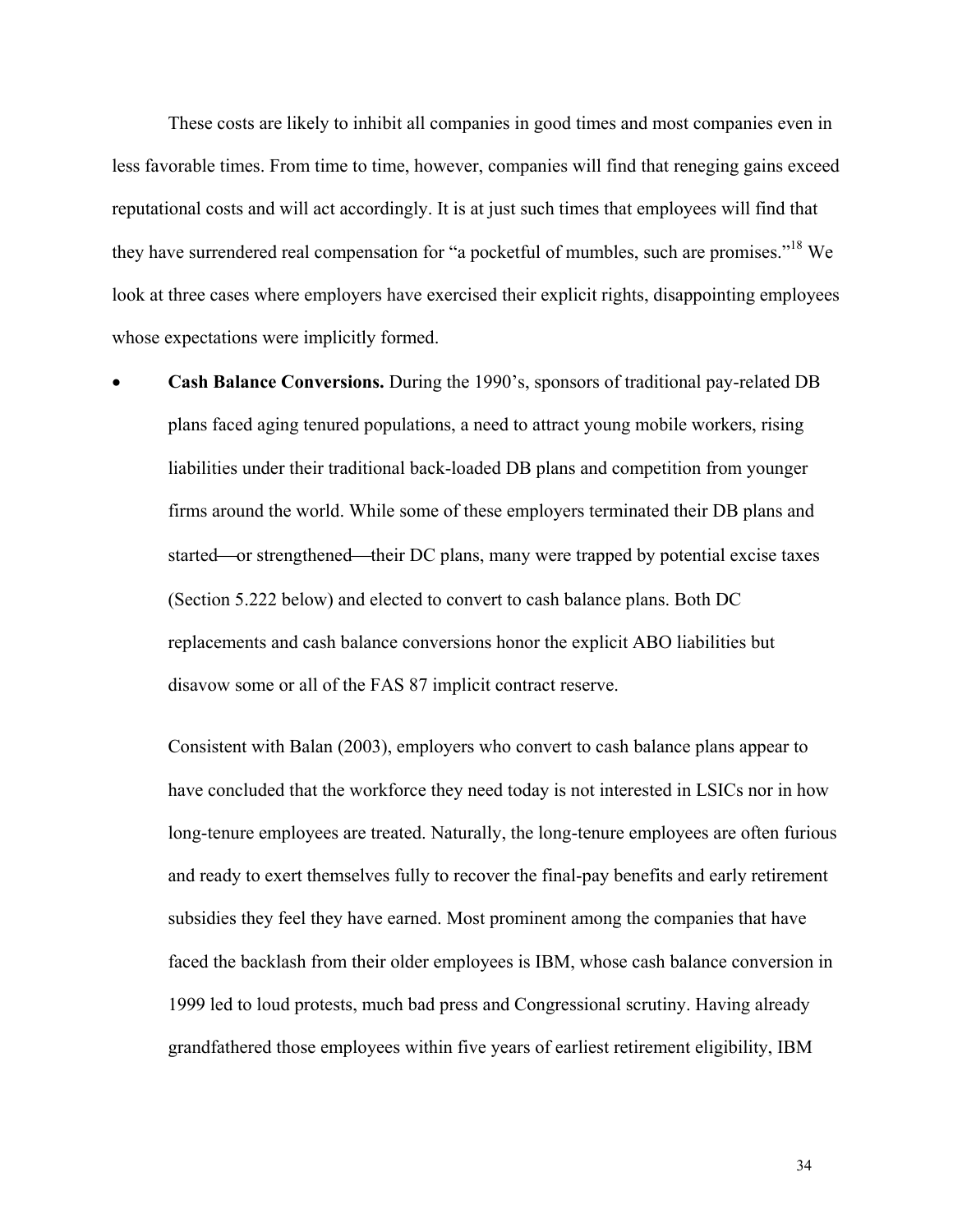responded to this political and public relations furor by agreeing to grandfather employees aged 40 and over who had at least 10 years of service.

• **Cutbacks and Rescission of Post-employment Medical Benefits.** Most employers have been cautious about medical benefit promises and have reserved the right to amend or terminate such plans unilaterally for nonunion employees. Prior to the application of FAS 106 in 1993, these plans were often accounted for on a pay-as-you-go basis.<sup>19</sup> The adoption of FAS 106, rising medical costs and some of the same factors driving DB plan terminations and cash balance conversions (aging populations, mobile young workers, worldwide competition) have led employers to cut back postretirement medical plans. Companies that have been most burdened have had the greatest incentive to cut back or rescind. According to the Employee Benefit Research Institute (2001):

> "As a result of FAS 106, some employers placed caps on what they were willing to spend on retiree health benefits. Some added age and service requirements, while others moved to some type of "defined contribution" health benefit. Some completely dropped retiree health benefits for future retirees, while others dropped benefits for current retirees, although this has happened less frequently than the other changes".

Such cutbacks reduce the APBO and may generate income for plan sponsors. Even though the accrual of the APBO has been charged against employee pay in accordance with implicit contract theory, there is usually no legal limit on the degree of cutback. Reputational concerns are likely to have mitigated the extent of cutbacks. Singh (2001) says: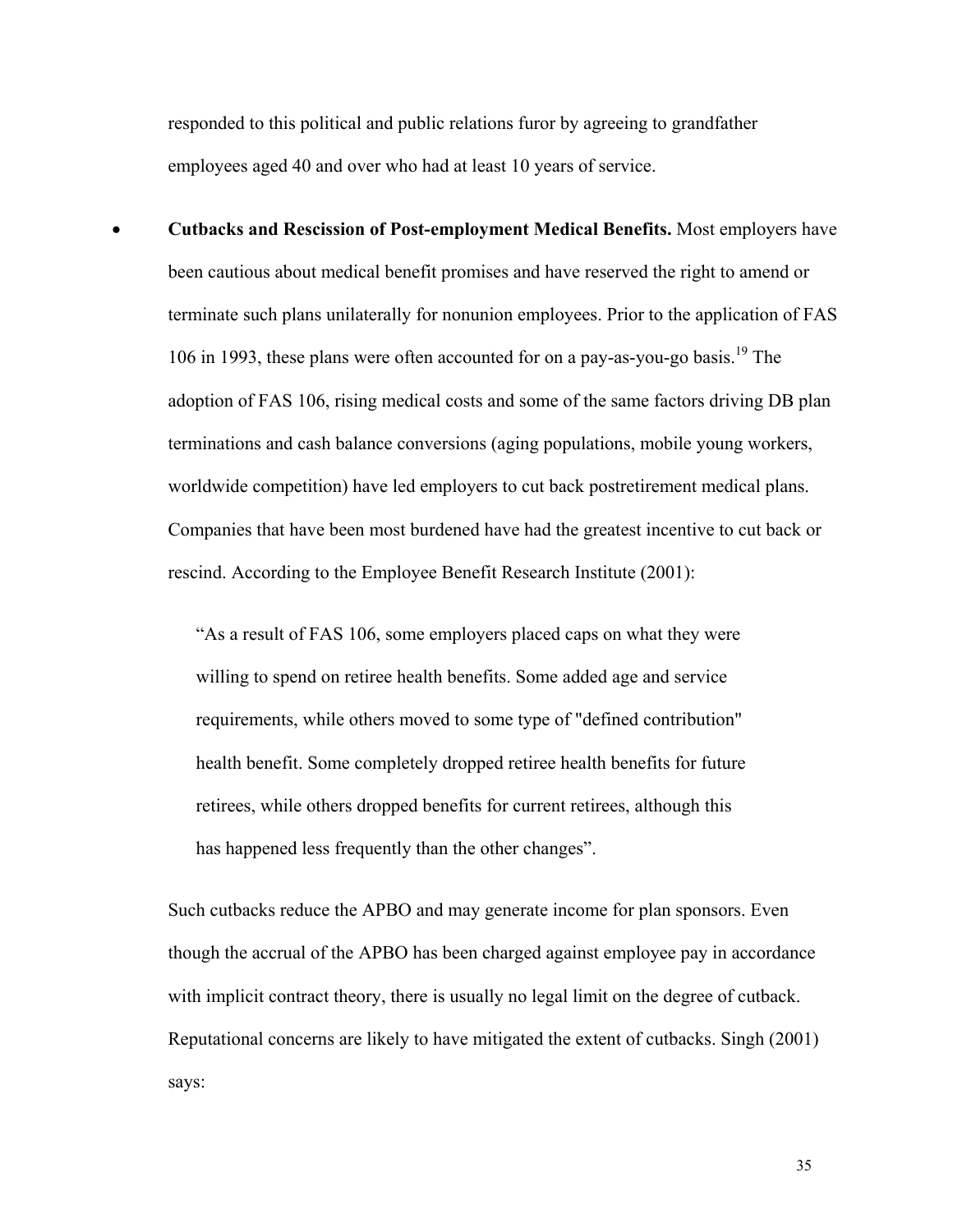" … critics have renewed charges that some companies are using FAS 106—the standard that since 1993 has governed accounting for postretirement health-care benefits—as part of a strategy to reduce retiree medical coverage, then reflect the lower reserve amounts in operating earnings" (p. 1).

## • **Layoffs of Employees Approaching Eligibility for Shutdown Benefits.** In 1977, the

Continental Can Company and the United Steelworkers negotiated supplemental pension benefits that would be paid to eligible employees in the event of plant shutdown or longterm layoff (Section 4.44 above). The eligibility requirements were expressed in terms of age and service, for example, age plus service of at least 65 and 20 years of service.<sup>20</sup>

Several lawsuits (for example, *Gavalik v. Continental Can Co.*, 812 F.2d 834, 851-853 (3d Cir. 1987)) alleged that the company subsequently initiated and maintained a computer-based system to identify employees who were approaching eligibility. Many targeted employees were then laid off and the computer system acted as a line of defense to prevent their recall. These lawsuits were consolidated in the Newark Federal District Court (*McLendon v. Continental Can Co.,* 908 F.2d 1171 (3d Cir. 1990)), which ruled in May 1989 that the layoff program violated Section 510 of ERISA. In January 1991, under orders from the court, the parties agreed to a \$415 million settlement in favor of the employees.

## *5.2 Societal Reaction: Bad Contracts/Accounting Invite Legislation, Regulation and Lawsuits*

Society reacts when bad outcomes befall innocent people—political institutions act to redress perceived injustices. Legislators legislate, regulators regulate and courts decide. Each of these actions affects employers and employees in ways that cannot be predicted accurately. Unintended consequences are almost certain.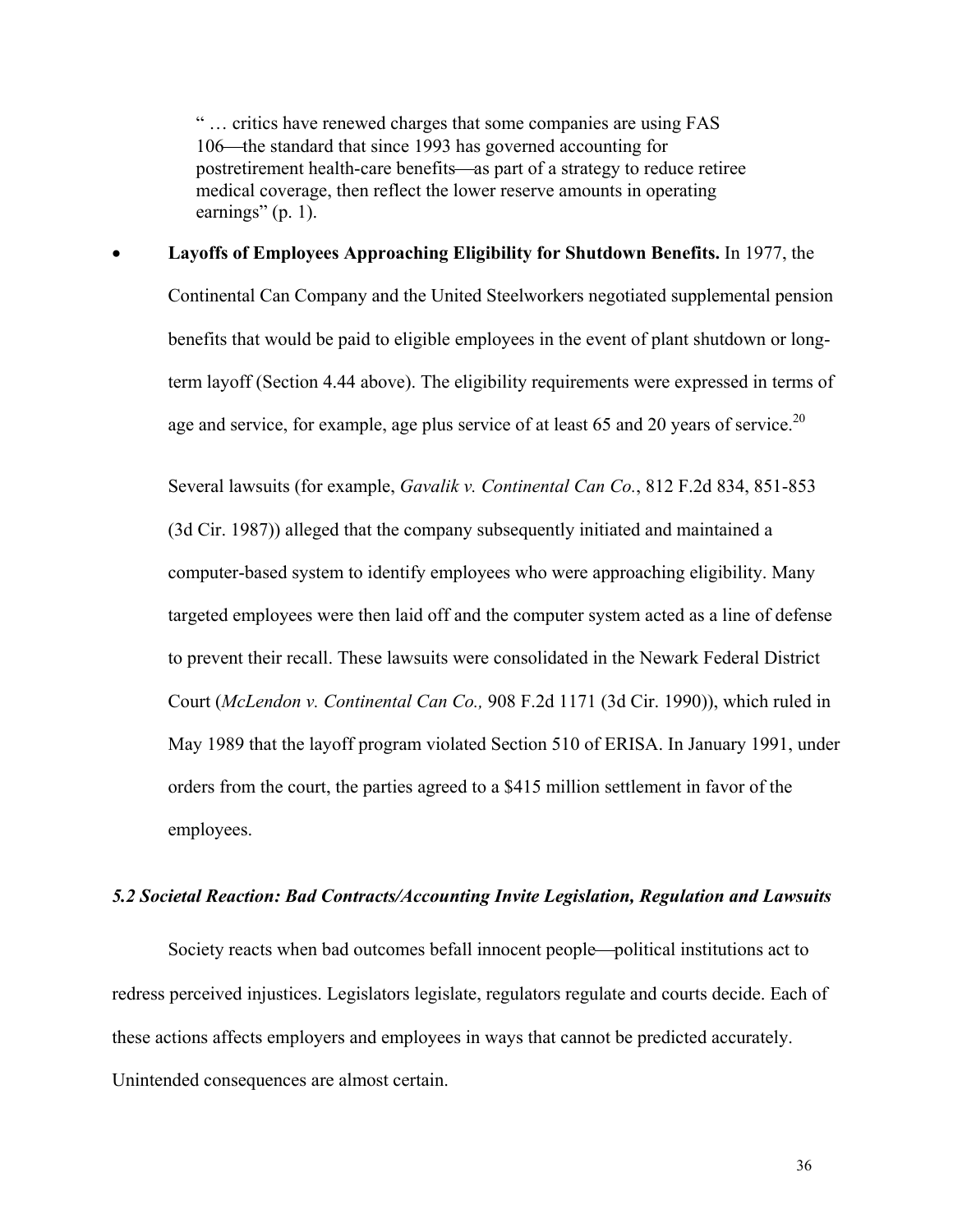Because the legislators, regulators and judges (collectively, rule-makers) are motivated to repair damage, they are inherently results-oriented. It is almost never their self-perceived function to do science. The Manning and Segal (2002) presentation entitled "Stop the Insanity" describes the unintended consequences that have arisen in the DB pension funding area in the post-ERISA era.<sup>21</sup> No U.S. pension actuary would argue that the multiple overlapping rules made in this era represent the best that actuarial science has to offer. We may conclude that the best way for us to reduce the frequency of bad outcomes and the unwelcome bad rules that follow is to do our best science aforehand.

#### *5.2.1 Here Comes the Judge*

When an employer reneges on what employees understand to be benefit promises, particularly where pay debits have preceded vesting, the parties may meet in court. Once in court, at most one party can win and sometimes both lose.

In the Continental Can case, the Court found substantial evidence that the company had acted in bad faith and had deliberately misled the employees. Continental had run afoul of ERISA Section 510. Although Section 510 permits a company to make economically motivated business decisions with respect to such issues as layoffs and plant closings, it may not take actions that are motivated by the emerging value of pension benefits. Continental attorney and former U.S. Attorney General Nicholas deB. Katzenbach said, "I don't know anything about Continental. … Maybe they do all kinds of bad things. I don't know. ... But you cannot run a company if you can't take these [pension**]** costs into account" (Beck 1991, p. 66).

One of the lessons of the Continental Can case is that calculated exploitation of contractual opportunities may be offensive and can be redressed. In particular, reasonably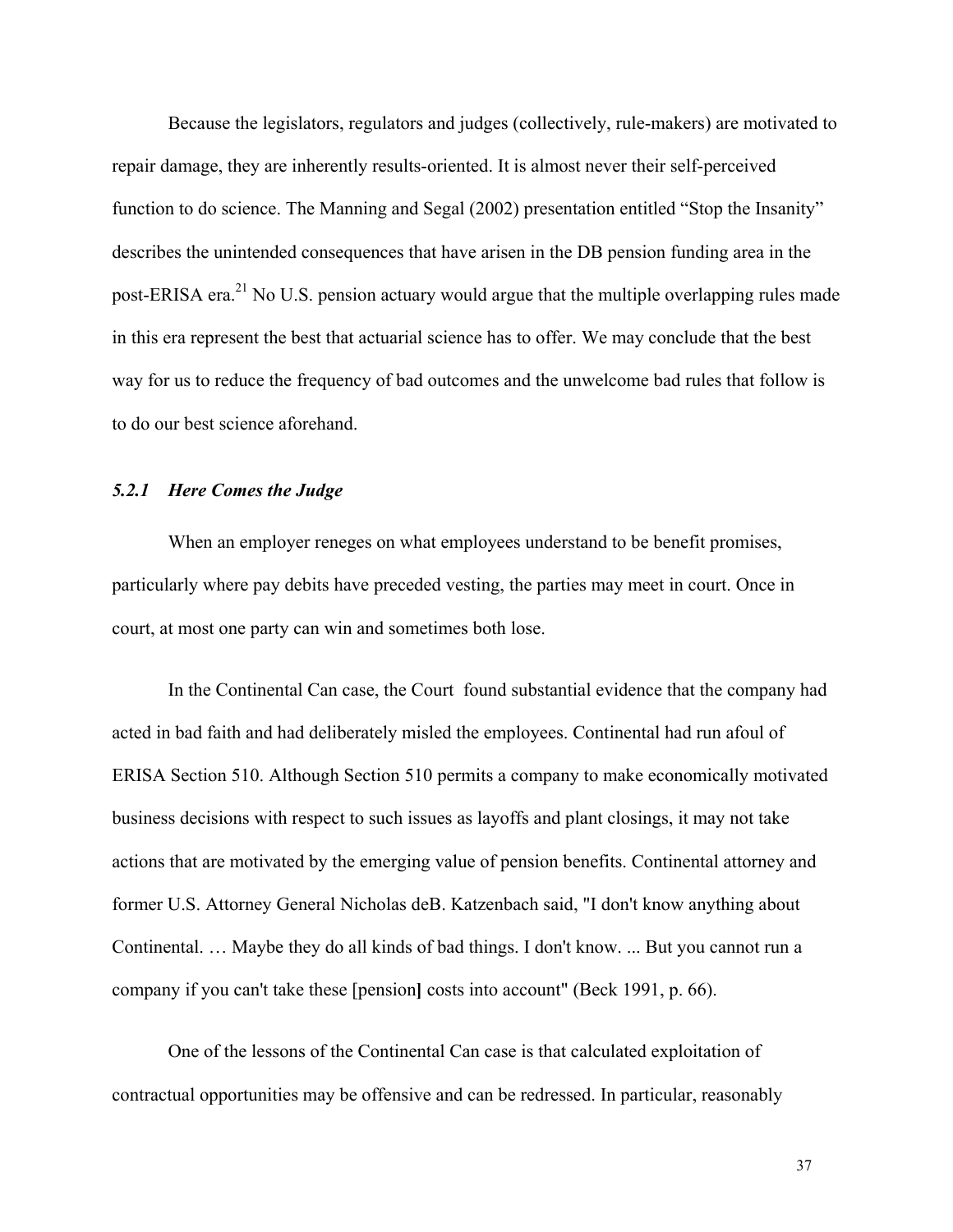formed expectations of the aggrieved parties are likely to be respected. When contract particulars and the commonsense understanding of the parties are sharply at odds, courts may feel compelled to rewrite the contract.

Although courts are a common venue for testing society's attitude towards contractual exploitation, regulators and legislators often take action too. This is particularly true when the perceived exploitation is widely repeated. The cash balance brouhaha which led to congressional hearings in and after 1999 is a case in point. Cash balance plan conversions credit employees with an opening balance that is usually computed to be equal to the accrued benefit value. Midcareer employees who expected to ride up the sharply accelerating accrued benefit curve until it caught up with the PBO were disappointed. Although they would express the issue very differently, they wanted to know what had happened to the implicit contract reserve.

Companies were applying the terms of the explicit contract. Many companies believed that they were being more generous. By grandfathering mid-to-late-career employees, they were meeting the expectations of the implicit contract. Even those that did not grandfather such employees were able to argue that any plan going forward offered more than they were explicitly required to offer. The right to terminate the DB plan at any time had been retained by virtually every company with respect to non-bargaining employees.

Employee advocates argued vigorously in favor of the implied projected benefit contract. Karen Ferguson, executive director of the Pension Rights Center, testified:

"What is particularly shocking about this practice<sup>22</sup> is that these benefits were fully funded and the employers fully intended to pay them—until they were advised by their consultants that they could take advantage of a technical maneuver that could save them millions of dollars in benefit payments, while also boosting their companies' bottom lines" (Ferguson 2001, p. 4).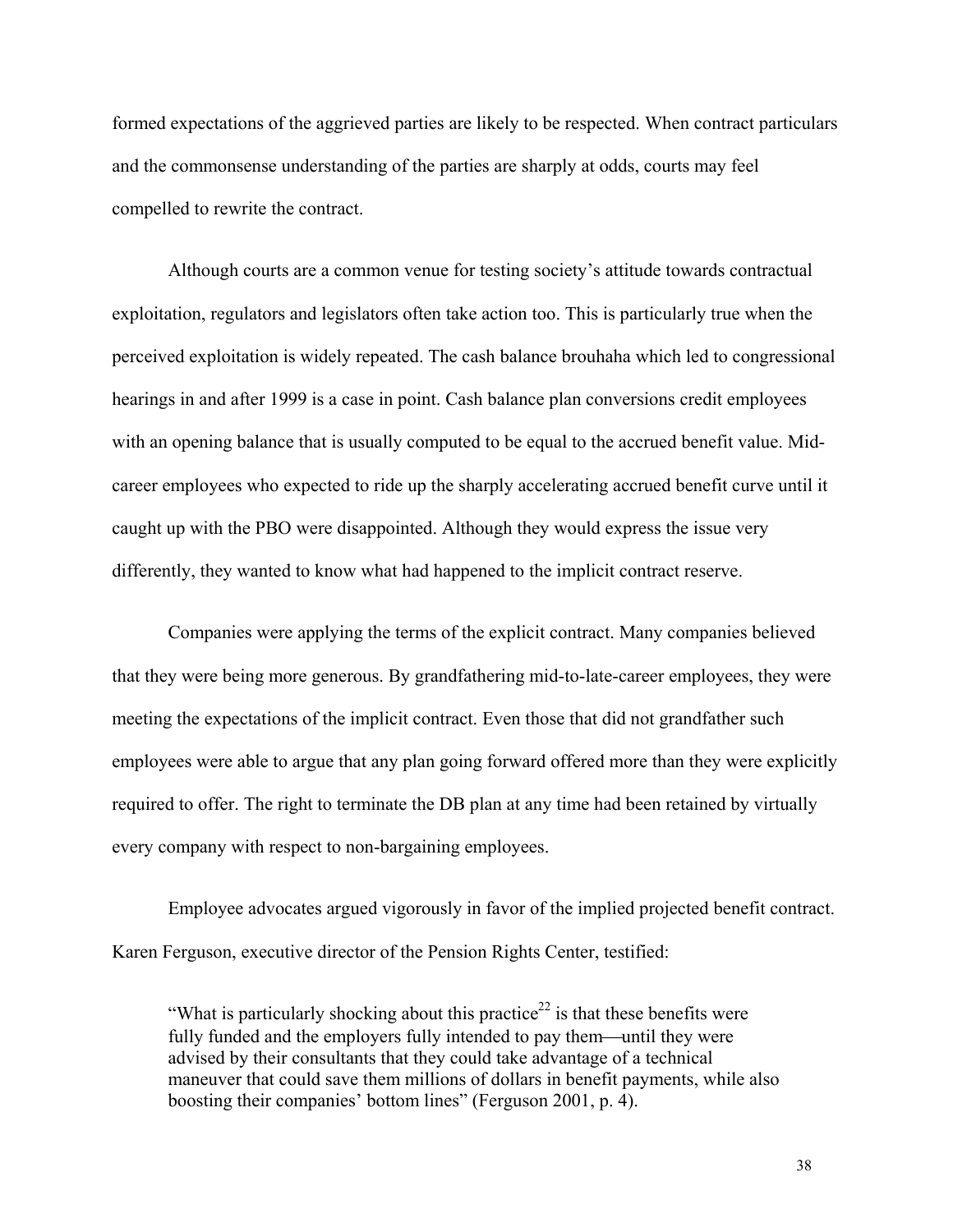Without judging the intentions of the employers ourselves, we observe that Ferguson's argument is made more plausible by projected funding and expensing methods. Where she uses the phrase "fully funded" in support of her argument<sup>23</sup> regarding employer intent, she might have said "that these benefits have been fully paid for." To the extent that the PBO (and comparable ERISA measures of liability) anticipates future salaries, subsidies and eligibilities, this argument might be persuasive regardless of market vagaries.

"We also think there is a way that the *reasonable benefit expectations* of the employees can be reconciled with employers' interests in having the flexibility to make prospective changes in their plans" (Ferguson 2001, p. 5, emphasis added).

In a competitive economy with voluntary private pension plans, is it reasonable to hold companies responsible for employees' expectations with respect to future pay raises? Certainly we do not "vest" their future compensation increases or potential service. Nor do we account for such future compensation and service, but we do account for their impact on future pension and medical benefits. Actuarial methods and assumptions include expectations of future pay increases, future service, future eligibility and, as noted elsewhere (Bader and Gold 2003), future equity risk premiums. Should we be surprised that employee advocates imply that actuarial expectations bolster employee expectations?

In December 2002, after lengthy study of the controversial practice of converting DB plans to cash balance plans, the IRS proposed regulations affirming that employers could convert as long as the successor cash balance plan protected the value of accrued benefits—valued at reasonable interest rates.

This is noteworthy because the IRS proposal amounted to a determination that—despite the outrage of employees who felt they had been mistreated (Section 6.1 below)—the terms of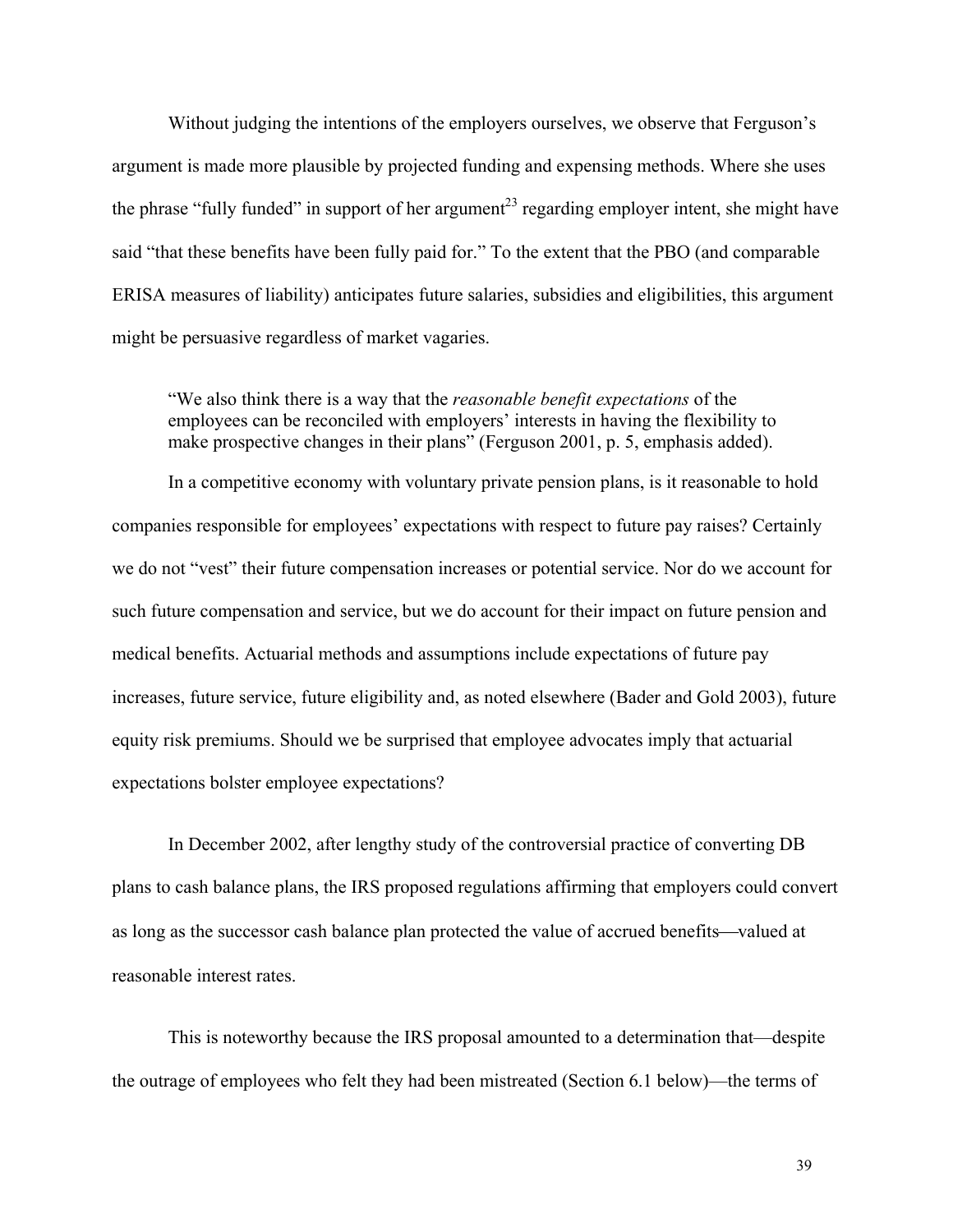the explicit DB contract prevailed and there was no obligation to provide anything more than the benefit accrued to date. Although this tends to reinforce arguments in favor of exit costing, it should also serve as a warning: Courts, legislators and regulators will not always reject implicit contract theories.24 Actuaries and accountants should be cautious about financial recognition of contracts that clients do not recognize as legally binding.

The dissonance between PBO accounting and VBO contracting may be settled by exitcost accounting or by lawsuits, legislation and regulation that will intermittently enforce PBOlike contracts.

## *5.2.2 Results-Oriented "Fixes"*

Legislatures, regulators and courts have used a results-oriented approach to "fix" perceived weaknesses in the U.S. pension system over the past 30 years. Let us look at the contrast between our free-market folklore and our regulator reality, followed by the "ERISA Game" and two ham-handed fixes thereunder, concluding with a grandfathering lesson we have learned.

#### *5.2.2.1 Free-Market Folklore, Regulatory Reality*

Although the free-market ethos highly values the freedom for parties to enter into contracts of their own design, the American sense of fair play is offended by contracts that invite exploitation, even if such exploitation is occasional and incidental. The post-war employee benefit history of the United States, reflecting the tension between free markets and fair play, includes strictly voluntary employee benefit plans that are strictly regulated.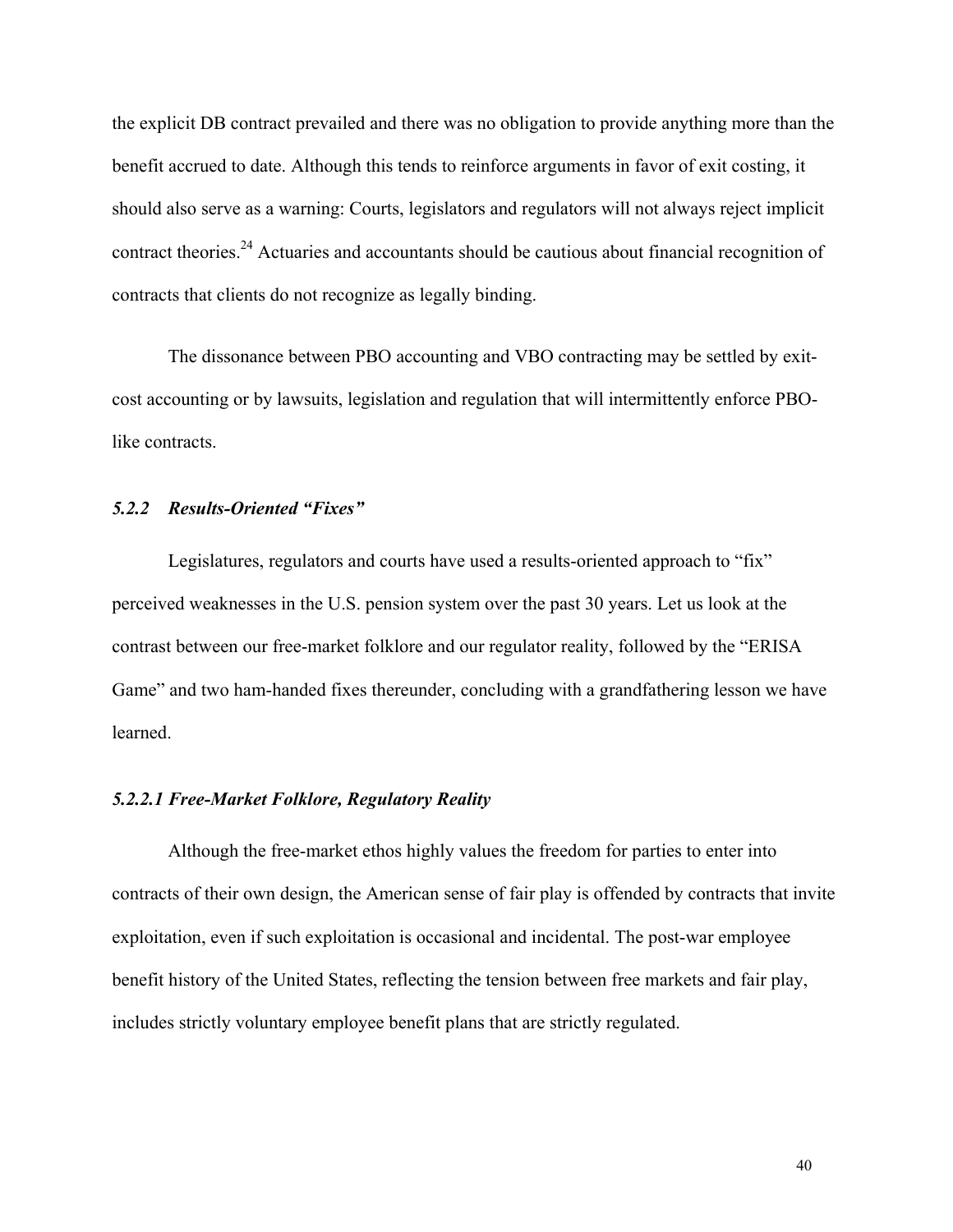As long as promises made become promises kept, the free-market and fair-play forces are both satisfied. When promises are broken, however, we find that there can be substantial debate about what went wrong and how to fix it. Shall we (society, through government) strengthen the enforcement of promises? How shall we deal with ambiguous promises? Should we intervene in the promise-making as well as in the promise-keeping? What incentives are created? How much pertinent information is available to each of the contracting parties at inception and subsequently?

Because these simple questions do not have simple answers in a complex society, society provides a complex regulatory environment teeming with societal agents and quasi-agents, including: courts; legislatures; official regulators such as the Department of Labor, the IRS and the SEC; quasi-official regulators such as the FASB, the Actuarial Standards Board and the Actuarial Board for Counseling and Discipline; and professionals in public practice including CPAs and EAs.

## *5.2.2.2 The ERISA Game*

Bader and Gold (2003) say ERISA froze the developing pension actuarial science and began an iterative game between sponsors and consulting actuaries on the one hand and rulemakers on the other. This is an unfortunate history for all parties because actuarial science had accomplished much prior to ERISA and was still flexible and creative. The ERISA Game stifled the advancement of pension science; all sides appeared to need results more than greater insight.

Actuaries are scientifically trained businesspeople and, thus, capable of both deep understanding and the pursuit of favorable results—but not always simultaneously. We describe ourselves as problem-solvers, and this fits our ability to do science and our ability to get results—but the ERISA Game made us choose, and our client's needs made us choose, and the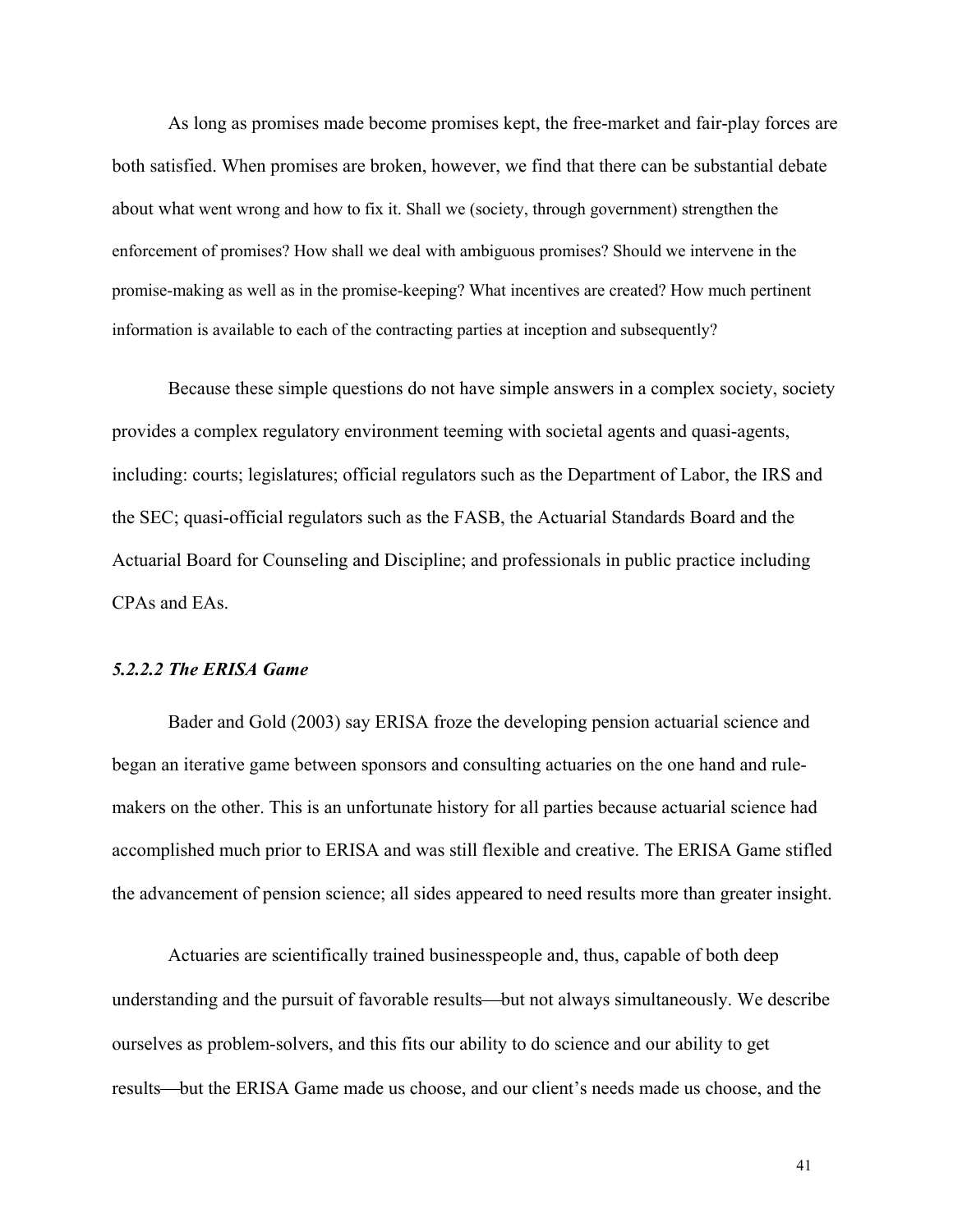political nature of the regulatory establishment made us choose. It appears that duty to our clients led us to choose results as the first priority and science as the second. To rationalize the ERISA Game and "Stop the Insanity", we must return to the strength of our root science, enriched by developments in financial economics over the last 30 years.

For now, we look at two examples where the results orientation of the rule-makers played off of actuaries' needs for results and led to two ERISA disasters: (1) the definition of *current liability* [Internal Revenue Code Section 412(1)] and (2) the Metzenbaum reversion excise tax [IRC Section 4980].

• **Current Liability.** When Congress enacted ERISA, it adopted actuarial funding techniques that had been designed to budget employer contributions and adapted these in order to create its own minimum funding requirements. Because minimum funding is society's way of defining the collateral necessary to back up benefit promises, the science to apply is that outlined by Bodie and Merton (1992) rather than the budget technology of Trowbridge (1952). When, after nearly a decade of ERISA minimum funding, an Allis Chalmers plan terminated with seven-digit assets and nine-digit liabilities, it highlighted the lack of science in minimum funding rules. The PBGC, which bore the brunt of such failures, lobbied successfully for funding rules based on plan assets and the current liability*.*

Results-oriented legislators understood that IRC Section 412(l) would increase employee security—Congress was not especially interested in the associated actuarial mechanics. Results-oriented consulting actuaries knew that their clients did not want funding standards that would produce volatile contributions, nor were the clients inclined to give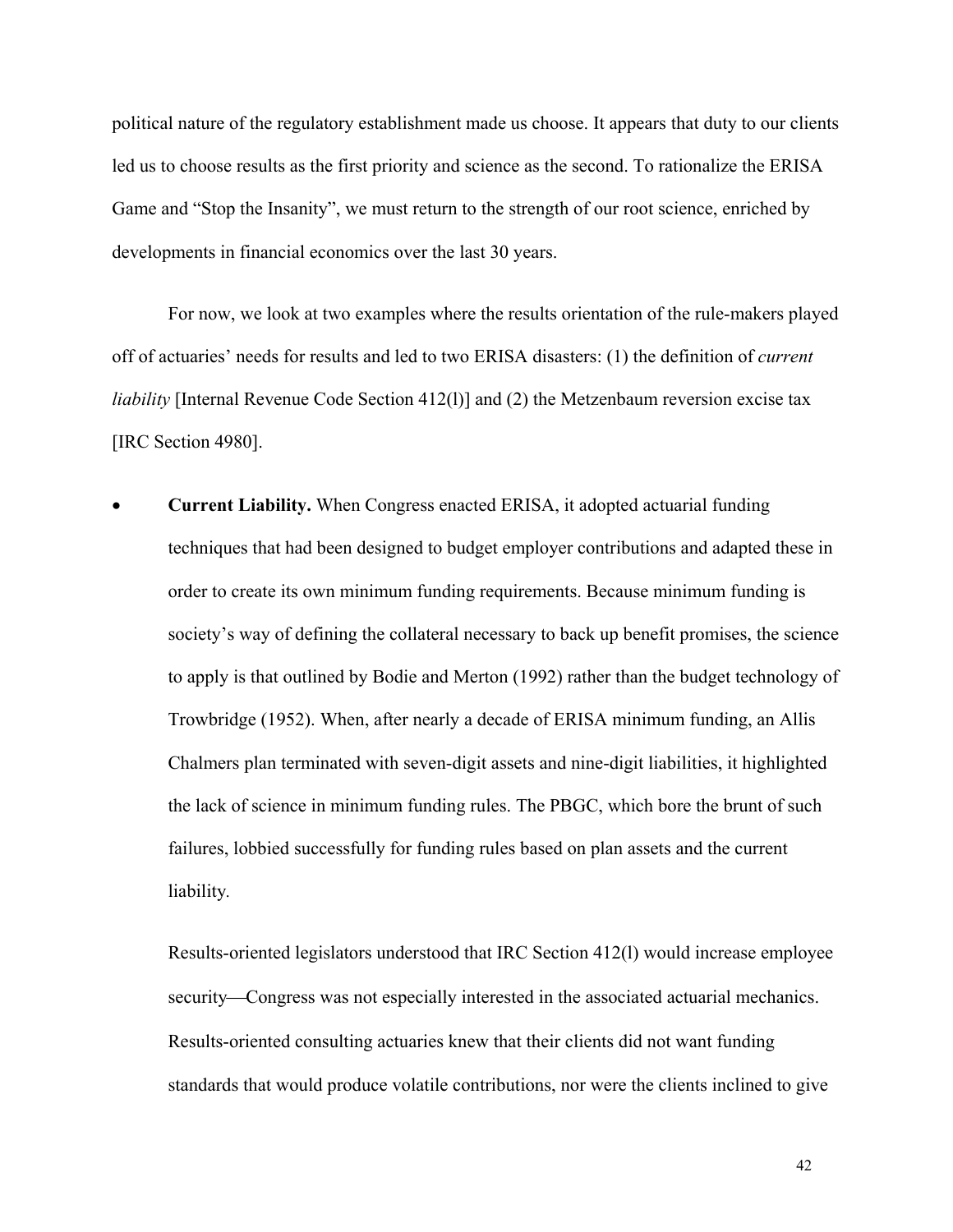up expected equity returns and reduce volatility via asset/liability matching. The resulting measure of the current liability is a miserable compromise all but devoid of scientific basis. IRC Section 412(l) contributes to the Manning-Segal "Insanity."

• **Metzenbaum Reversion Excise Tax.** ERISA protects the accrued benefits defined by the explicit pension contract (plan). Funding and accounting rules recognize the projected benefits of the implicit contract. The results of this "split-personality" are tested frequently by employers, their consultants, the courts, the regulators and the Congress. In the 1980's, after projected benefit funding combined with the beginning of a great bull market to produce assets often far in excess of the accrued benefit liability, many employers chose to terminate their plans in order to capture the surplus assets. Some of these transactions occurred in connection with corporate takeovers and restructurings that often included employee layoffs.

Senator Howard Metzenbaum and his constituents in the highly unionized state of Ohio were upset. The result was IRC Section  $4980$ <sup>25</sup> which combined with the continued bull market to "trap" surplus assets in many plans. This, in turn, contributed to the 1990's test of accrued versus projected liabilities, for example, cash balance plan conversions, angering still more plan participants. IRC Section 4980 contributes to the Manning-Segal "Insanity."

### *5.2.3 Grandfather Lessons*

Consider how one full cycle of the ERISA Game is played. An employer, party to an implicit contract that it finds onerous, concludes that the reneging gains are high enough and the reputational costs are low enough for it to capture a net gain.<sup>26</sup> It reneges, thereby riling its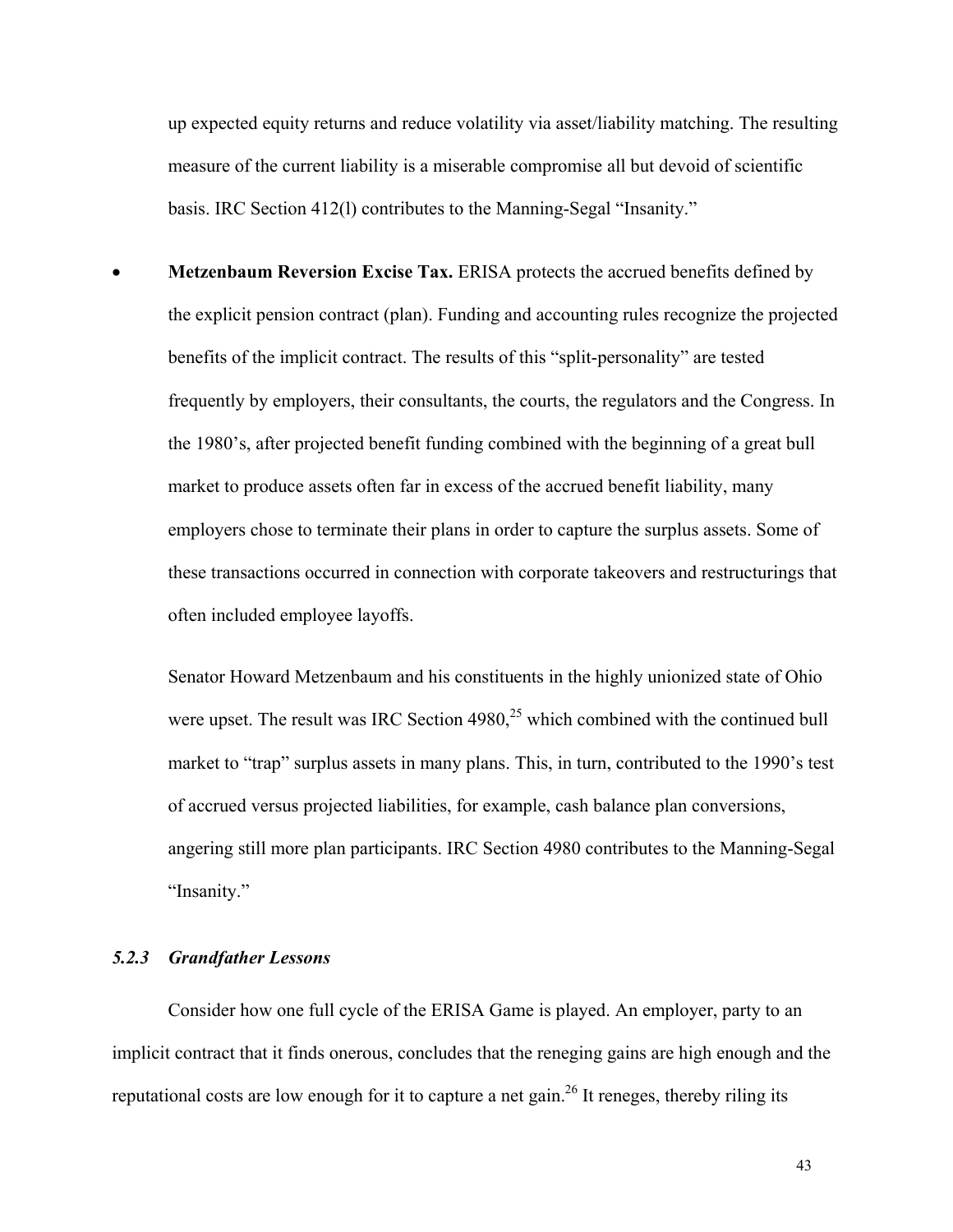employees and, in turn, rule-makers. Rule-makers, in response to public expressions of dissatisfaction, act to prohibit future occurrences of this kind. But rule-makers are constrained by ex post facto considerations that limit the extent to which the original action can be overturned; thus, corrective rule-making usually applies only prospectively. Therefore, the originator, and in all likelihood some early copycats, enjoy the benefits of reneging on unfavorable implicit contracts while those who might have hesitated or deferred have missed their opportunity.

- Lesson one: If it appears that violating an implicit contract will produce a net gain, act early. Carpe diem.
- Lesson two: Each implicit deferred compensation contract—in conjunction with advancerecognition accounting—should have to justify itself in light of the costs inflicted upon society from time to time. Lessened reliance on implicit contracts in the employment arena is likely to be a public good.

## **Conclusion**

This paper started out to answer the question, "What method should be used to compute the periodic cost of employee benefit programs that accumulate value over long periods of employee service?" In particular, should the method anticipate future pay raises and benefit eligibilities under plans/contracts that do not guaranty future employment, future compensation and plan continuance? Broadly characterizing recognition methods that *do* anticipate as projected benefit cost methods (e.g., FAS 87) and those methods that *do not* as exit-cost methods, we conclude that exit-cost methods are more accurate, more transparent and less fraught with opportunities for manipulation.

In the course of researching the attribution issue, we discovered that the dissonance between explicit accrued benefit rights on the one hand, and implicit projected benefit contracts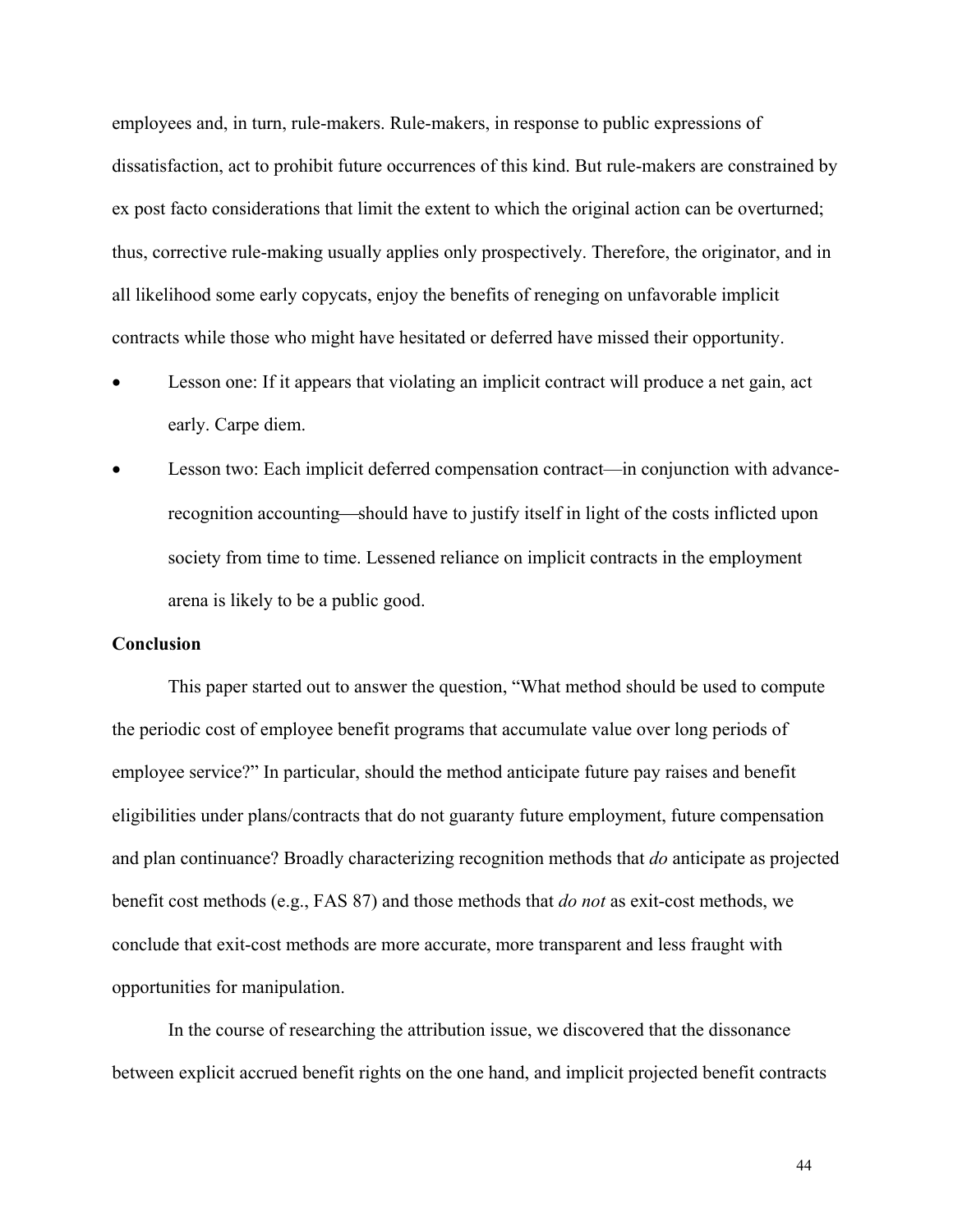embedded in accounting and funding rules on the other, defines much of the battleground upon which society fights its pension and OPEB wars. Along the way, we concluded that certain plan designs, herein characterized as "frail," were apt to be economically inefficient. These designs were particularly prone to create misunderstandings between employers and employees, thus serving to widen society's battleground.

Some of the societal discord—and much of the actuarial angst associated with it—might be alleviated by a better pension actuarial model, one more rooted in the science of financial economics than in the day-to-day results-oriented efforts of pension actuaries to meet client objectives while navigating regulatory minefields.

As prior literature has shown, projected methods applied to pay-related plans overcharge the pay of younger shorter-service employees in exchange for sometimes dubious promises of future overpayment. We argue that advance recognition of future benefit entitlements in excess of those actually promised is dangerous. Absent coercive mechanisms, implicit contracts have insufficient force to justify financial recognition. Nonetheless, real-life complications require financial reports to inform shareholders of obligations that might reflect less-than-perfectly formed contracts.

Yet we should be aware, as financial reporters and as benefit designers, that implicit contracts and financial reports based on them may add deadweight costs. We can aim at a more efficient system by making explicit as much of the employment relationship as is practicable and by avoiding the creation of valuable options that only go unexercised because they are held in check by frail mechanisms. When these mechanisms fail, the breach will often be filled by courts, legislators and regulators.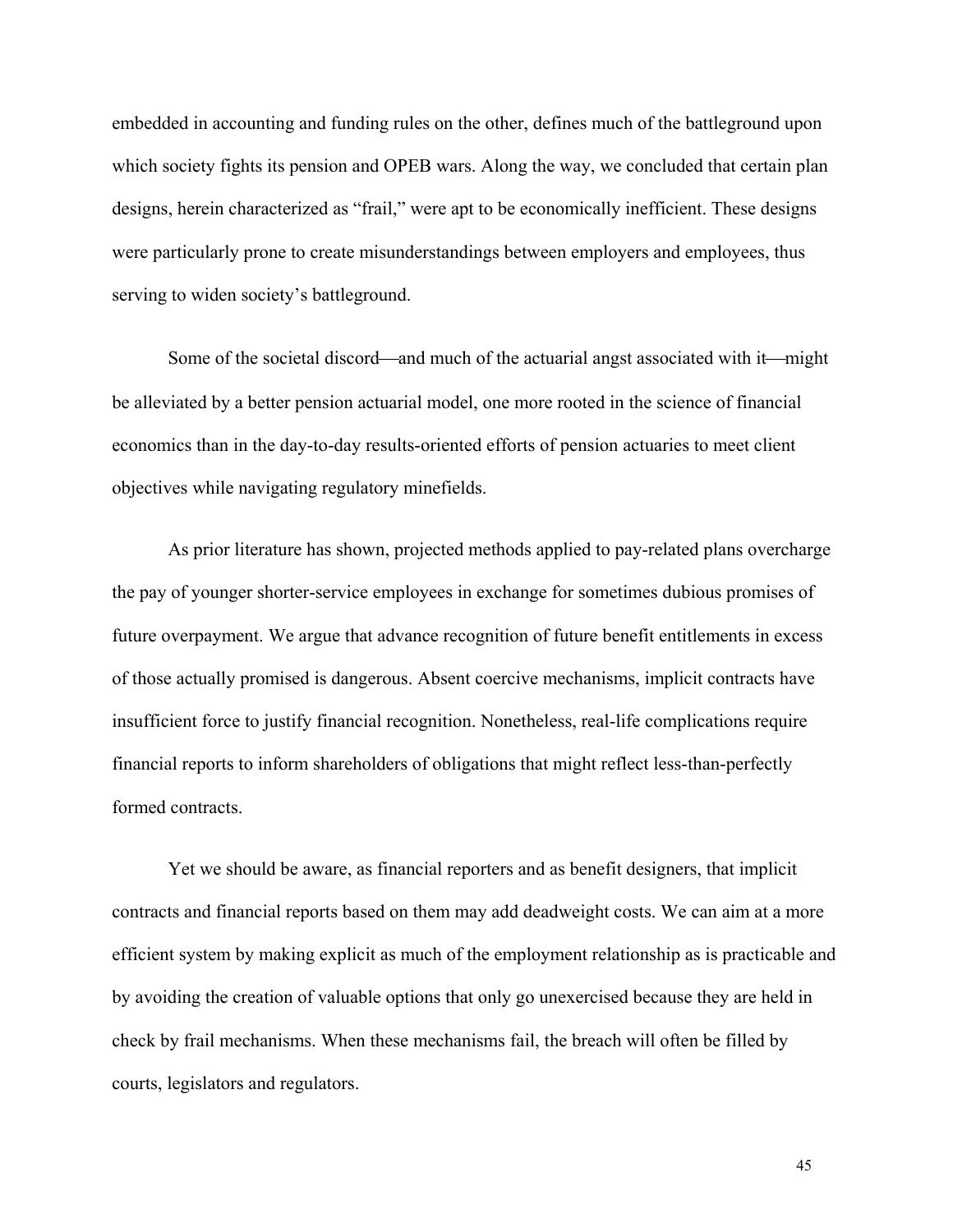DB pension plans define an explicit accrual pattern whose financial value is precisely measured by exit costing. Every other recognition method deviates from this pattern, relying economically on an implicit contract to explain the difference ( $R_t \neq 0$ ). All of the projected cost methods reflect positive implicit contracts ( $R_t > 0$ ) that raise employee expectations. Enforcing these dubious contracts adds system-wide cost in several ways:

- The cost of regulation and the threat thereof, including the patchwork of regulation that derives from imperfections in prior regulatory layers. When creative consulting actuaries exploit these imperfections in order to help their clients win the ERISA Game, regulators respond with a new layer of "Insanity."
- Capital costs associated with opaque financial reporting. When lenders and shareholders fear pension plan surprises, corporations must offer higher rates of return to acquire external capital.
- Additional capital costs arise when investors suspect that managers may be building up slush funds inside well-funded plans.
- Because employees cannot be sure that their expectations will always be met, in a competitive economy, their compensation must include a reneging-risk premium. Companies that wish to avoid this premium may choose not to sponsor DB plans.
- Whether or not their compensation has included such a premium, employees who feel victimized when reneged upon will sue. Win or lose, this is costly.
- Because the implicit contract raises employee expectations, management must anticipate negative reaction whenever they contemplate plan cutbacks. Thus, the apparently flexible implicit contract becomes an impediment to real flexibility in the future.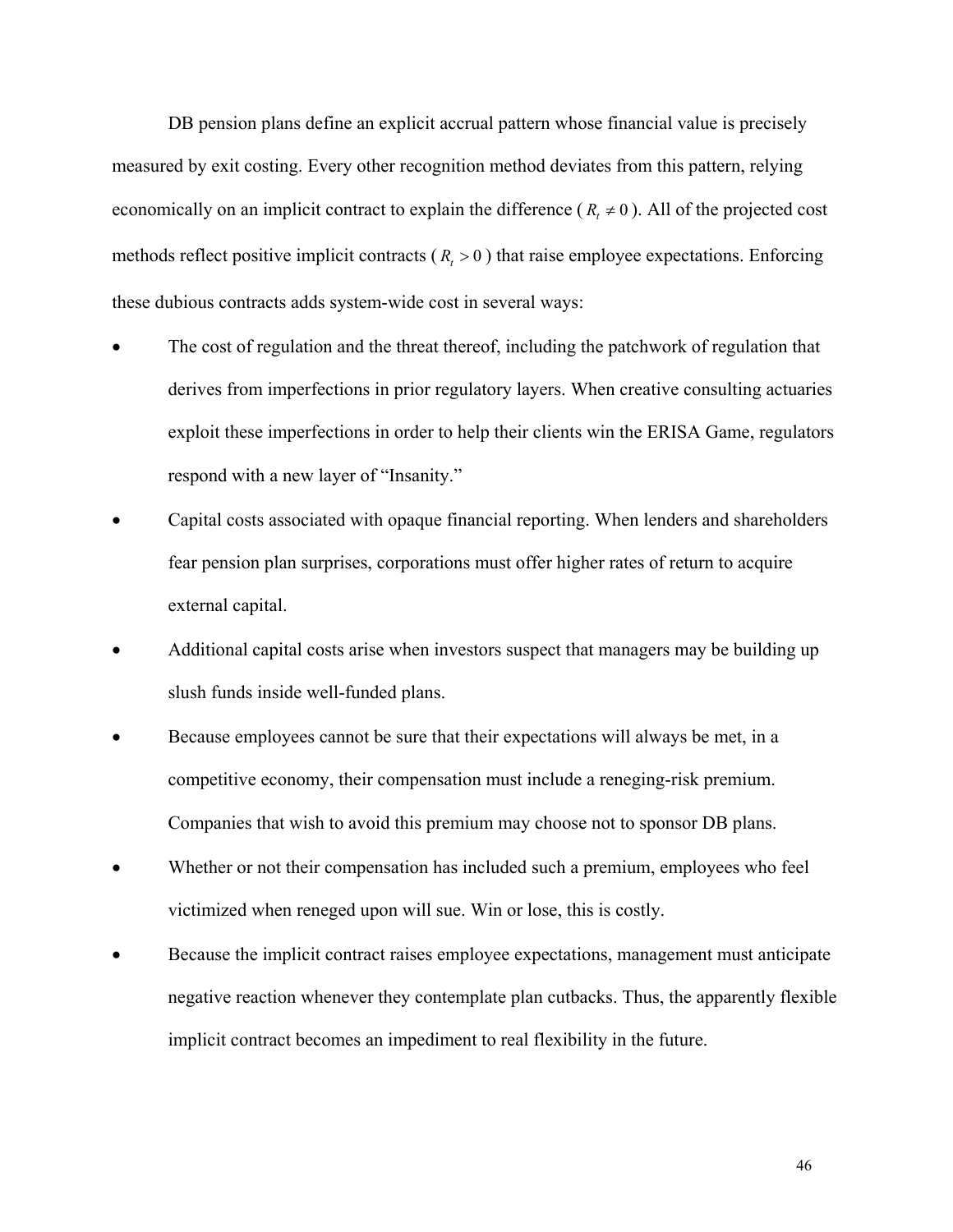In contrast, exit costing substantially immunizes employees so they do not bear the brunt of plan design changes. This clarifies the employment contract, reducing dependency on ambiguous implicit contracts, reduces the threat and cost of regulation, provides transparency to investors and allows management greater flexibility to design plans that best serve the *future* interests of all constituents.

If we wish to stop the regulatory insanity, employers must make explicit and rational pension contracts with their employees. Exit costing follows a rational entitlement contract, diminishes employee expectations and reduces the judgmental actuarial "art" that many of us have enjoyed practicing. It represents something of a return to the "science" in pension actuarial science. It encourages us to direct our creative talents to the development of explicit benefit contracts incorporating transparent incentives.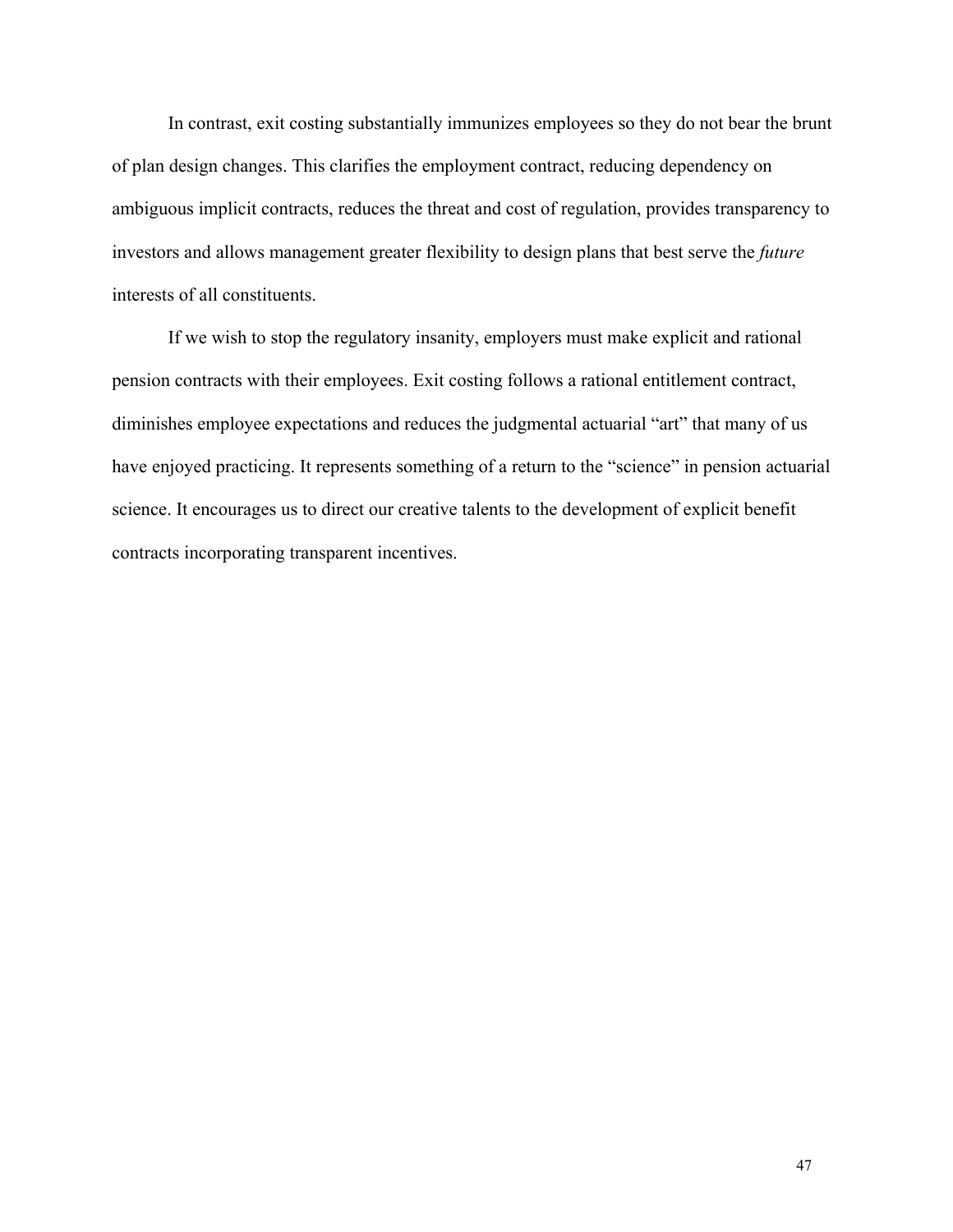## **References**

- Accounting Standards Board, 2000, "Financial Reporting Standard 17 Retirement Benefits," November.
- Bader, Lawrence N., and Jeremy Gold. 2003. "Reinventing pension actuarial science," *Pension Forum* 15(1): 1-13.
- Balan, David J. 2003. Have Lazear-style implicit contracts disappeared? Working paper*,* Federal Trade Commission, January.

Beck, Susan. 1991. "Hero," *The American Lawyer* 13(3): 58-67.

- Bodie, Zvi 1985. "Comment" on Labor compensation and the structure of private pension plans: Evidence for contractual vs. spot labor markets, by Laurence J. Kotlikoff and David A. Wise. In *Pensions, labor and individual choice*, ed. D.A. Wise, 85–7. Chicago: Univ. of Chicago Press.
- Bodie, Zvi, and Robert C. Merton. 1992. On the management of financial guarantees, *Financial Management* (Winter).
- Bulow, Jeremy I. 1982. "What are corporate pension liabilities?" *Quarterly Journal of Economics,* 97: 435–52.
- Bulow, Jeremy, and Wayne Landsman. 1985. The relationship between wages and benefits. In *Pensions, labor and individual choice*, ed. D. A. Wise, 379–97,. Chicago: Univ. of Chicago Press.
- Byrne, Robert S. Jr., Jeremy Gold, and Mitchell Sirota. 1983. Current developments in pensions: U.S., *Record of Society of Actuaries* 9 (3): 979–98.
- Canadian Institute of Chartered Accountants, 1999, "CICA Handbook Accounting Section 2461, Employee Future Benefits," March.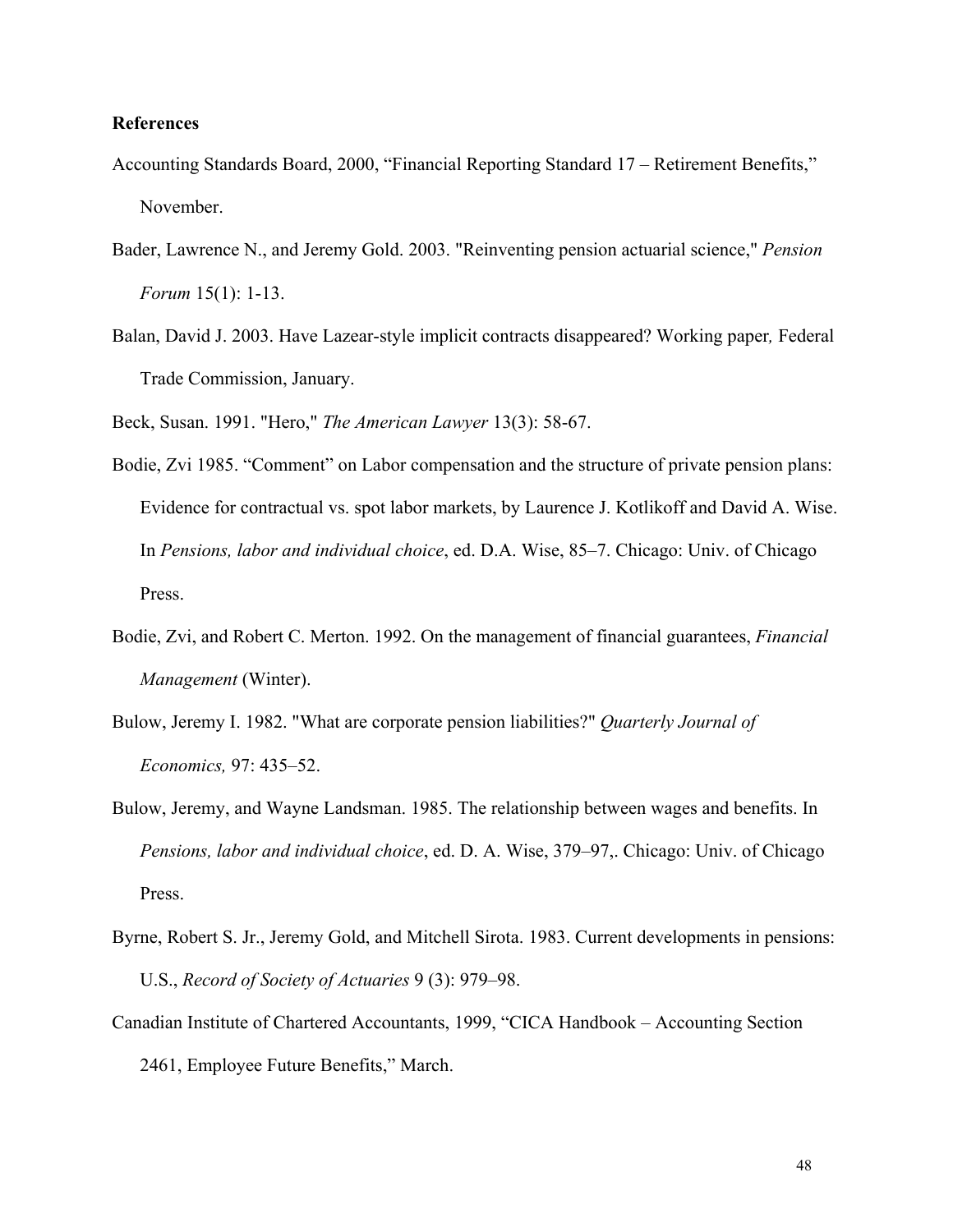- Employee Benefit Research Institute. 2001. EBRI issue brief no. 236, August. http://www.ebri.org/ibex/ib236.htm.
- Ferguson, Karen W. 2001. Statement of the pension rights center on the comprehensive retirement security and pension reform act of 2001, H.R. 10. Testimony before the Subcommittee on Employer-Employee Relations, Committee on Education and the Workforce, U.S. House of Representatives, April 5.
- Financial Accounting Standards Board (FASB). 1985. Statement of financial accounting standard no. 87: Employers' accounting for pensions. December.
- . 1990. Statement of financial accounting standard no. 106: employers' accounting for other post-retirement benefits. December.
- Gold, Jeremy. 2003. "How to stop the insanity," *Pension Section New,*52: 6-7.
- International Accounting Standards Board, 1999, International Accounting Standard 19, Employee Benefits.
- Kotlikoff, Laurence J., and David A. Wise. 1985. Labor compensation and the structure of private pension plans: evidence for contractual vs. spot labor markets. In *Pensions, labor and individual choice*, ed. D. A. Wise, 55–87. Chicago: Univ. of Chicago Press.
- Kwasha Lipton. 1985. "Exciting new retirement concept: The cash balance pension plan," *Kwasha Lipton Newsletter* 18(1), June.
- Lazear, Edward P. 1979. "Why is there mandatory retirement?" *Journal of Political Economy* 87: 1261–84.
- . 1983. Pensions as severance pay. In *Financial aspects of the U. S. pension system,* ed. Zvi Bodie and John B. Shoven. Chicago: Univ. of Chicago Press.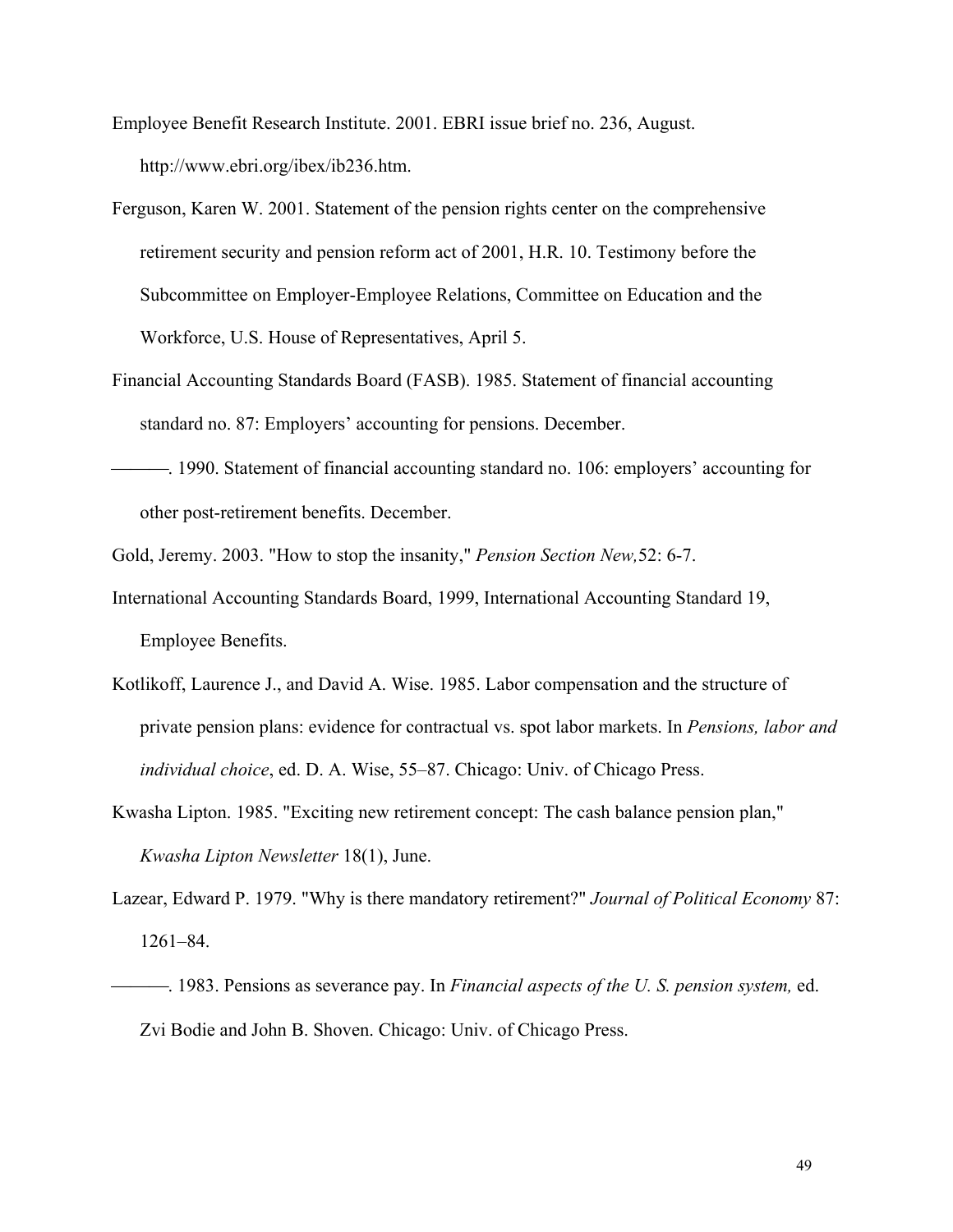- Manning, Tonya B., and Donald J. Segal. 2002. Stop the insanity. Presentation given at the Enrolled Actuaries Meeting.
- Petertil, Jeffrey P. 2003. Measuring terminable postretirement obligations. Current Pension Actuarial Practice in Light of Financial Economics Symposium, Society of Actuaries, June.
- Singh, Laurie Kaplan. 2001. "Profiting from health-care cuts?" *CFO Magazine* (Feb. 1). http://www.cfo.com/article/1,5309,2045%7C%7CA%7C7%7C7,00.html.
- Trowbridge, C.L. 1952. "Fundamentals of pension funding," *Transactions of the Society of Actuaries* (4): 17–43.
- Watson Wyatt. 2003. Most conversions to cash balance pensions are cost-neutral and 80 percent of employees actually fare better. Press release, April 7. http://www.watsonwyatt.com/us/news/press.asp?ID=11294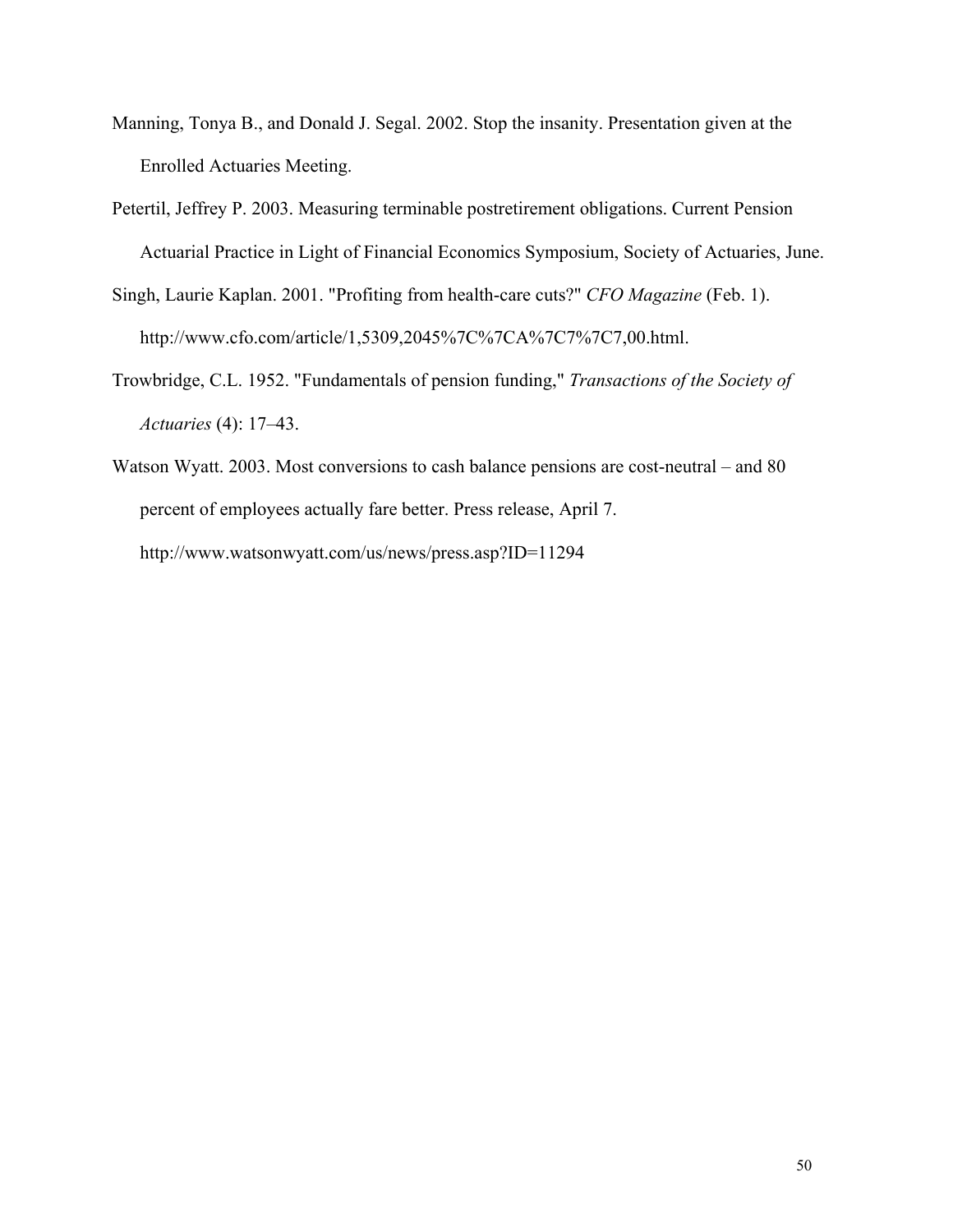# **Appendix A**

## **Notation Table**

| Notation             | Definition                                                                                              |
|----------------------|---------------------------------------------------------------------------------------------------------|
|                      |                                                                                                         |
| $\boldsymbol{t}$     | Career year.                                                                                            |
| $L_t()$              | Liability valuation function, discounts, annuitizes and decrements as necessary.                        |
| $A_t$                | Accrued benefit, end of year $t$ .                                                                      |
| $ABO_t$              | $=L_{t}(A_{t})$                                                                                         |
| $AC_t$               | $= L_t(\Delta A_t)$ , accrued-benefit-based service cost (traditional unit credit normal cost).         |
| $P_t$                | Projected benefit, end of year $t$ .                                                                    |
| $PBO_t$              | $=L_t(P_t)$                                                                                             |
| $SC_t$               | $= L_t(\Delta P_t)$ , FAS 87 Service Cost (projected unit credit normal cost).                          |
| $V_t$                | Vested benefit, end of year $t$ .                                                                       |
| $VBO_t$              | $=L_t(V_t)$                                                                                             |
| $\mathit{VC}_t$      | $= L_t(\Delta V_t)$ , Exit Cost (service cost under exit-cost model)                                    |
| $TC_t$               | Total compensation, end of year $t$ .                                                                   |
| $W_t$                | Direct compensation, end of year $t$ .                                                                  |
|                      | $W_t = TC_t - XC_t$ , where $XC_t$ is recognized cost. $W_t = TC_t - VC_t$ under exit-cost method.      |
| $R_t$                | An "implicit contract" reserve. Employer owes employee, $R_t > 0$ , or vice versa, $R_t < 0$ .          |
| $\Delta R_t$         | One year change in implicit reserve. Special case, FAS 87 vs. Exit Cost: $\Delta R_t = SC_t - VC_t$     |
| $W_t$                | Special case, used in Appendix B. $W_t = TC_t - SC_t = W_t + VC_t - SC_t = W_t - \Delta R_t$            |
| $TC_{t}^{'}$         | Special case, effective total compensation: $TC_t^{\dagger} = W_t^{\dagger} + VC_t = TC_t - \Delta R_t$ |
| $\boldsymbol{\chi}$  | Employee age at hire.                                                                                   |
| $T-t \ddot{a}_{x+t}$ | \$1 deferred annuity, employee age $x + t$ , commences at age $x + T$                                   |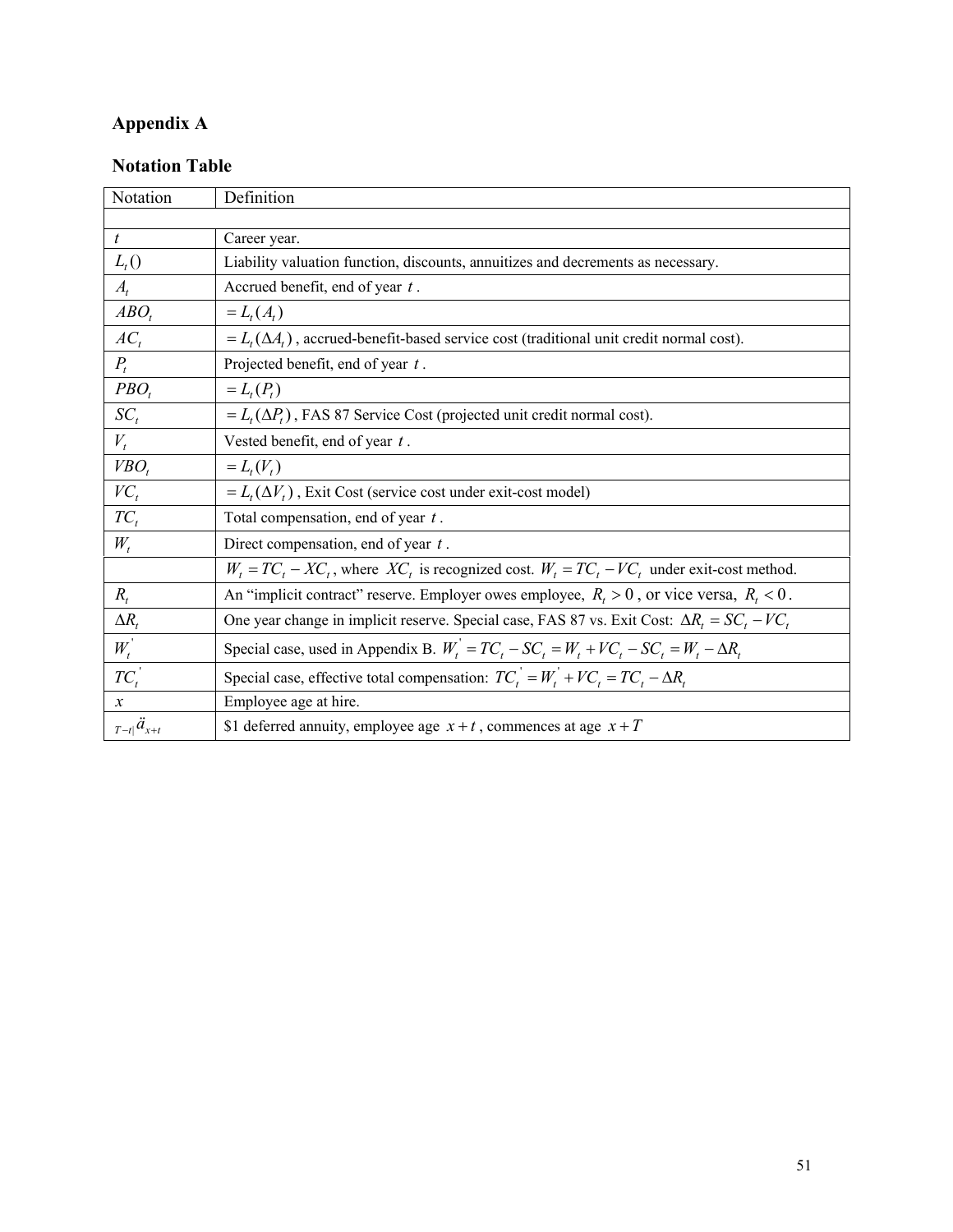## **Appendix B**

A defined lump sum payable on exit  $(V_t)$  is equal to 2 percent of final year's notional total compensation (what Company A pays,  $TC_t$ ) for each year of service. Direct pay  $(W_t)$  is determined by subtracting recognized exit benefit cost,  $VC_t$ . When  $SC_t$  is recognized (per FAS 87), alternate direct pay  $(W_t)$  is determined accordingly, and vested total compensation  $(TC_t)$  is computed by adding back *VC<sub>t</sub>*. The equivalences  $\Delta V_t = V_c$  and  $\Delta P_t = SC_t$  are special cases due to assumed zero percent discount, service survival certainty and the lump-sum benefit definition.

|             | $TC_t$             | $W_{t}$   | $V_{t}$ | $\Delta V_t = V C_t$ | $P_{t}$ | $\Delta P_t = SC_t$ | $W_{t}$  | $TC_t$              | $R_{t}$  | $\Delta R_t$ | $V_t / TC_t$ | $VC_t/TC_t$ |
|-------------|--------------------|-----------|---------|----------------------|---------|---------------------|----------|---------------------|----------|--------------|--------------|-------------|
|             | \$50,000           | \$49,000  | \$1,000 | \$1,000              | \$4,000 | \$4,000             | \$46,000 | \$47,000            | \$3,000  | \$3,000      | 2%           | 2.00%       |
|             | 52,448             | 51,350    | 2,098   | 1,098                | 8,000   | 4,000               | 48,448   | 49,546              | 5,902    | 2,902        | 4            | 2.09        |
| 3           | 55,016             | 53,813    | 3,301   | 1,203                | 12,000  | 4,000               | 51,016   | 52,219              | 8,699    | 2,797        |              | 2.19        |
|             | 57,710             | 56,394    | 4,617   | 1,316                | 16,000  | 4.000               | 53,710   | 55,026              | 11,383   | 2,684        | 8            | 2.28        |
| 5           | 60,536             | 59,099    | 6,054   | 1,437                | 20,000  | 4,000               | 56,536   | 57,973              | 13,946   | 2,563        | 10           | 2.37        |
| 6           | 63,500             | 61,934    | 7,620   | 1,566                | 24,000  | 4,000               | 59,500   | 61,066              | 16,380   | 2,434        | 12           | 2.47        |
|             | 66,609             | 64,904    | 9,325   | 1,705                | 28,000  | 4,000               | 62,609   | 64,314              | 18,675   | 2,295        | 14           | 2.56        |
| $\,$ 8 $\,$ | 69.871             | 68,017    | 11,179  | 1,854                | 32,000  | 4.000               | 65,871   | 67.725              | 20,821   | 2,146        | 16           | 2.65        |
| 9           | 73,292             | 71.279    | 13,193  | 2,013                | 36,000  | 4.000               | 69,292   | 71,305              | 22.807   | 1,987        | 18           | 2.75        |
| 10          | 76,881             | 74,697    | 15,376  | 2,184                | 40,000  | 4,000               | 72,881   | 75,064              | 24,624   | 1,816        | 20           | 2.84        |
| 11          | 80,645             | 78,279    | 17,742  | 2,366                | 44,000  | 4,000               | 76,645   | 79,011              | 26,258   | 1,634        | 22           | 2.93        |
| 12          | 84,594             | 82,033    | 20,302  | 2,561                | 48,000  | 4,000               | 80,594   | 83,154              | 27,698   | 1,439        | 24           | 3.03        |
| 13          | 88,736             | 85,967    | 23,071  | 2,769                | 52,000  | 4,000               | 84,736   | 87,504              | 28,929   | 1,231        | 26           | 3.12        |
| 14          | 93,081             | 90,089    | 26,063  | 2,991                | 56,000  | 4,000               | 89,081   | 92,072              | 29,937   | 1,009        | 28           | 3.21        |
| 15          | 97,638             | 94,409    | 29,291  | 3,229                | 60,000  | 4.000               | 93,638   | 96,867              | 30,709   | 771          | 30           | 3.31        |
| 16          | 102,419            | 98,936    | 32,774  | 3,483                | 64,000  | 4,000               | 98,419   | 101,902             | 31,226   | 517          | 32           | 3.40        |
| 17          | 107,434            | 103,680   | 36,528  | 3,753                | 68,000  | 4,000               | 103,434  | 107,187             | 31,472   | 247          | 34           | 3.49        |
| 18          | 112,694            | 108,652   | 40,570  | 4,042                | 72,000  | 4,000               | 108,694  | 112,737             | 31,430   | $-42$        | 36           | 3.59        |
| 19          | 118.212            | 113,862   | 44,921  | 4,351                | 76,000  | 4.000               | 114,212  | 118,563             | 31,079   | $-351$       | 38           | 3.68        |
| 20          | 124,000            | 119,321   | 49,600  | 4,680                | 80,000  | 4,000               | 120,000  | 124,680             | 30,400   | $-680$       | 40           | 3.77        |
| 21          | 130,072            | 125,042   | 54,630  | 5,030                | 84,000  | 4,000               | 126,072  | 131,102             | 29,370   | $-1,030$     | 42           | 3.87        |
| 22          | 136,441            | 131,037   | 60,034  | 5,404                | 88,000  | 4,000               | 132,441  | 137,845             | 27,966   | $-1,404$     | 44           | 3.96        |
| 23          | 143,122            | 137,320   | 65,836  | 5,802                | 92,000  | 4,000               | 139,122  | 144,924             | 26,164   | $-1,802$     | 46           | 4.05        |
| 24          | 150.129            | 143,903   | 72,062  | 6,226                | 96,000  | 4,000               | 146,129  | 152,356             | 23,938   | $-2,226$     | 48           | 4.15        |
| 25          | 157,480            | 150,802   | 78,740  | 6,678                | 100,000 | 4,000               | 153,480  | 160,158             | 21,260   | $-2,678$     | 50           | 4.24        |
| 26          | 165,191            | 158,032   | 85,899  | 7,159                | 104,000 | 4.000               | 161,191  | 168,351             | 18,101   | $-3,159$     | 52           | 4.33        |
| 27          | 173,280            | 165,608   | 93,571  | 7,672                | 108,000 | 4.000               | 169,280  | 176,951             | 14,429   | $-3,672$     | 54           | 4.43        |
| 28          | 181,764            | 173,547   | 101,788 | 8,217                | 112,000 | 4,000               | 177,764  | 185,981             | 10,212   | $-4,217$     | 56           | 4.52        |
| 29          | 190,664            | 181,867   | 110,585 | 8,797                | 116,000 | 4,000               | 186,664  | 195,462             | 5,415    | $-4,797$     | 58           | 4.61        |
| 30          | 200,000            | 190,585   | 120,000 | 9,415                | 120,000 | 4,000               | 196,000  | 205,415             | $\theta$ | $-5,415$     | 60           | 4.71        |
|             | $\Sigma$ 3,263,459 | 3,143,459 |         | 120,000              |         | 120,000             |          | 3,143,459 3,263,459 |          | $\theta$     |              |             |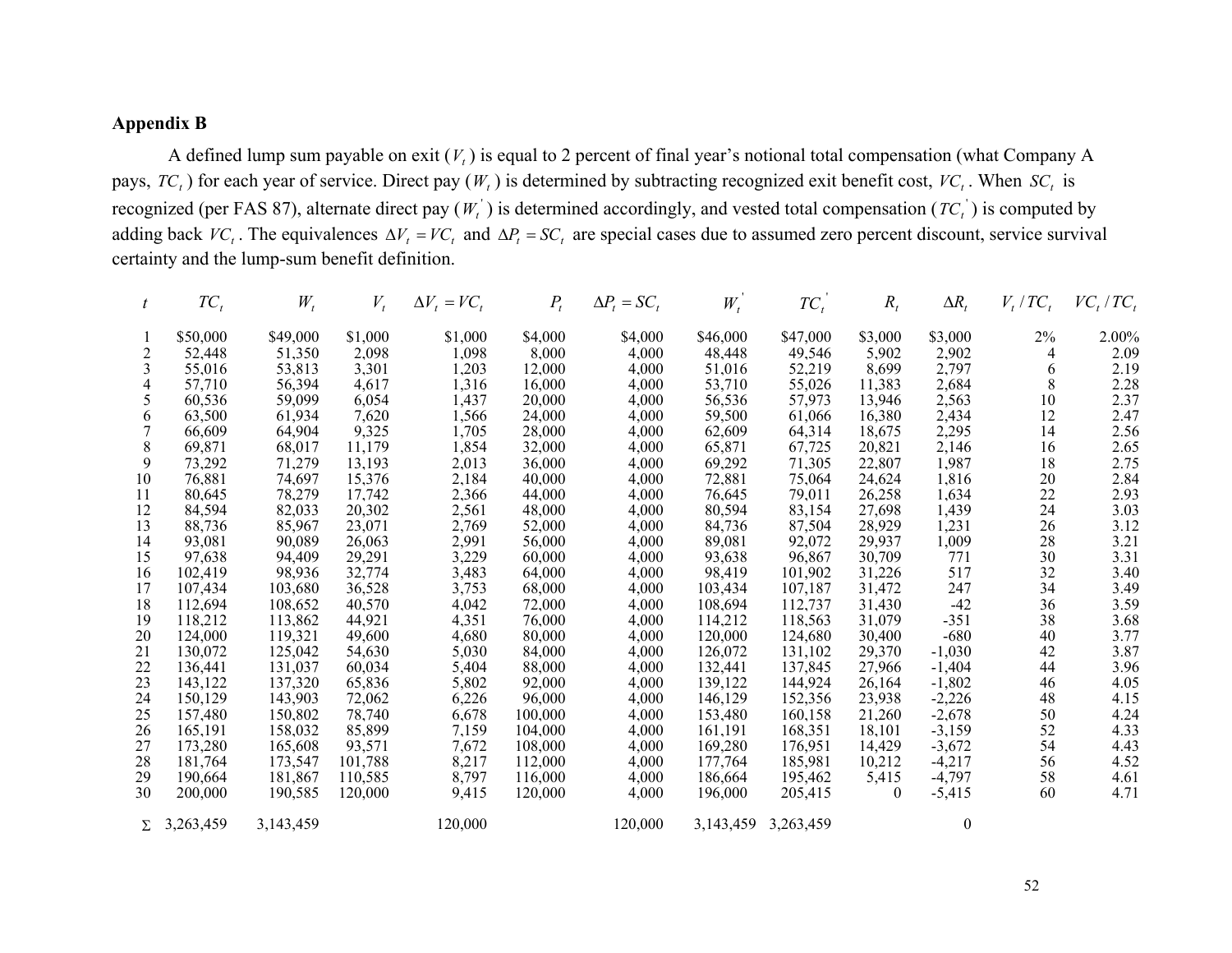## **Endnotes**

<sup>1</sup> In many cases, for example, one party performs first, effectively becoming a creditor of the other.

 $2^2$  A "better" contract increases at least one party's welfare at no cost to any other party.

 $3$  The performance of such employees can neither be perfectly specified (as in an explicit contract) nor costlessly monitored; thus, incentives that motivate employees are incorporated into an efficient (but second best) contract. Although the same considerations might argue for implicit contracts for senior executives, it appears that the cost-benefit ratio related to the specification of executive contracts is generally more favorable than it is for salaried professionals and middle managers.

<sup>4</sup> The Canadian Institute of Chartered Accounts adopted CICA 3460 effective for 1987, and added CICA 3461 in 2000. The Accounting Standards Board of the U.K. replaced Statement of Standard Accounting Practice 24 (SSAP24) with Financial Reporting Standard 17 (FRS 17) which they promulgated in 2000 to be in effect in 2003, postponed to 2005. The IASB's predecessor, the International Accounting Standards Committee, introduced International Accounting Standard 19 (IAS 19) in 1999. Each standard uses projected costing for statements of profit and loss.

 $<sup>5</sup>$  See, especially, Byrne's remark defending the practice of spreading the cost of immediate</sup> increases in accrued promises over substantial future periods (i.e., delayed recognition):

> "There is no basis for the view that an employer adopts a pension plan primarily as a reward for services rendered prior to the adoption of the plan … Pension funds represent reward for future service and productivity.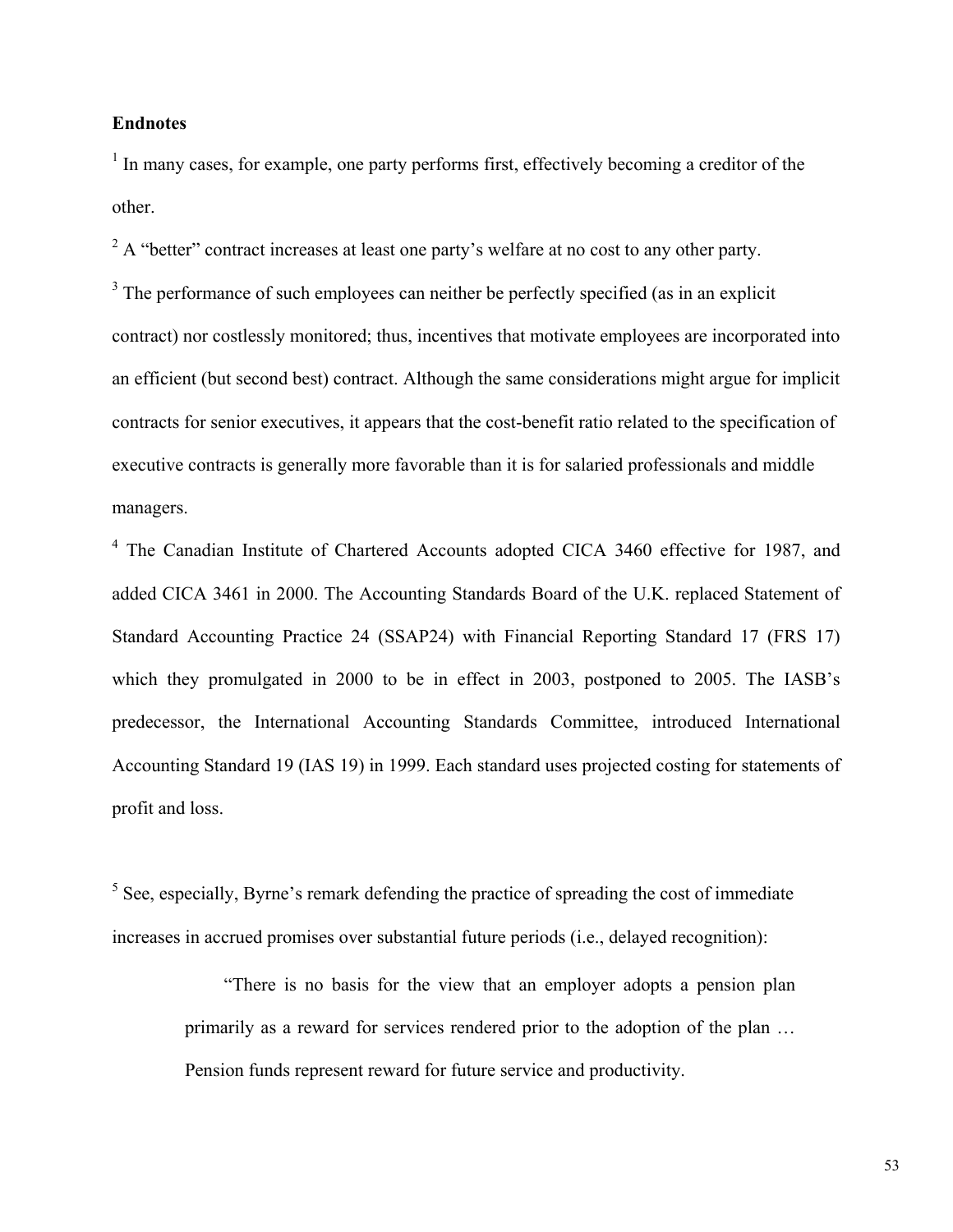"The same conclusion can be reached for amendments to a pension plan. That a plan may use pre-adoption service or pay … does not detract from the conclusion that the plan is an exchange for future service" (Byrne et al. 1983, p. 985).

We return to this subject in Section 4.43.

 $6$  Recall that the VBO, as opposed to the ABO, ignores nonvested benefits and benefits for which eligibility rules have not yet been satisfied. In the example at hand, the VBO equals the ABO.  $<sup>7</sup>$  Final-pay plans are invariably based on some measure of direct pay. The use of total</sup> compensation in our example simplifies the illustration without significant distortion. <sup>8</sup> This is equivalent to zero percent discount rate and service survival probability of unity.  $9^9$  Two percent of \$52,448 times two years. The entire tabulation appears in Appendix B. <sup>10</sup> Source: an anonymous reviewer of this paper.

<sup>11</sup> "The study found that when companies reduced costs in the conversion it was largely due to the prospective elimination of subsidies for early retirement, which typically augment benefits at around age 55. The effect on normal retirement benefits was much more muted" (see Watson Wyatt 2003). "Some companies may feel that these subsidies have become cumbersome, expensive or unfair. Where that is the case, the introduction of a cash balance plan may present an opportunity to eliminate or rethink these subsidies" (see Kwasha Lipton 1985, p. 6, original emphasis).

<sup>12</sup> Some might argue that the spreading of window costs over future periods to match anticipated cost savings from the elimination of unproductive workers is good accounting. It is more likely true that the losses that arise from continuing to employ these workers (under a contract theory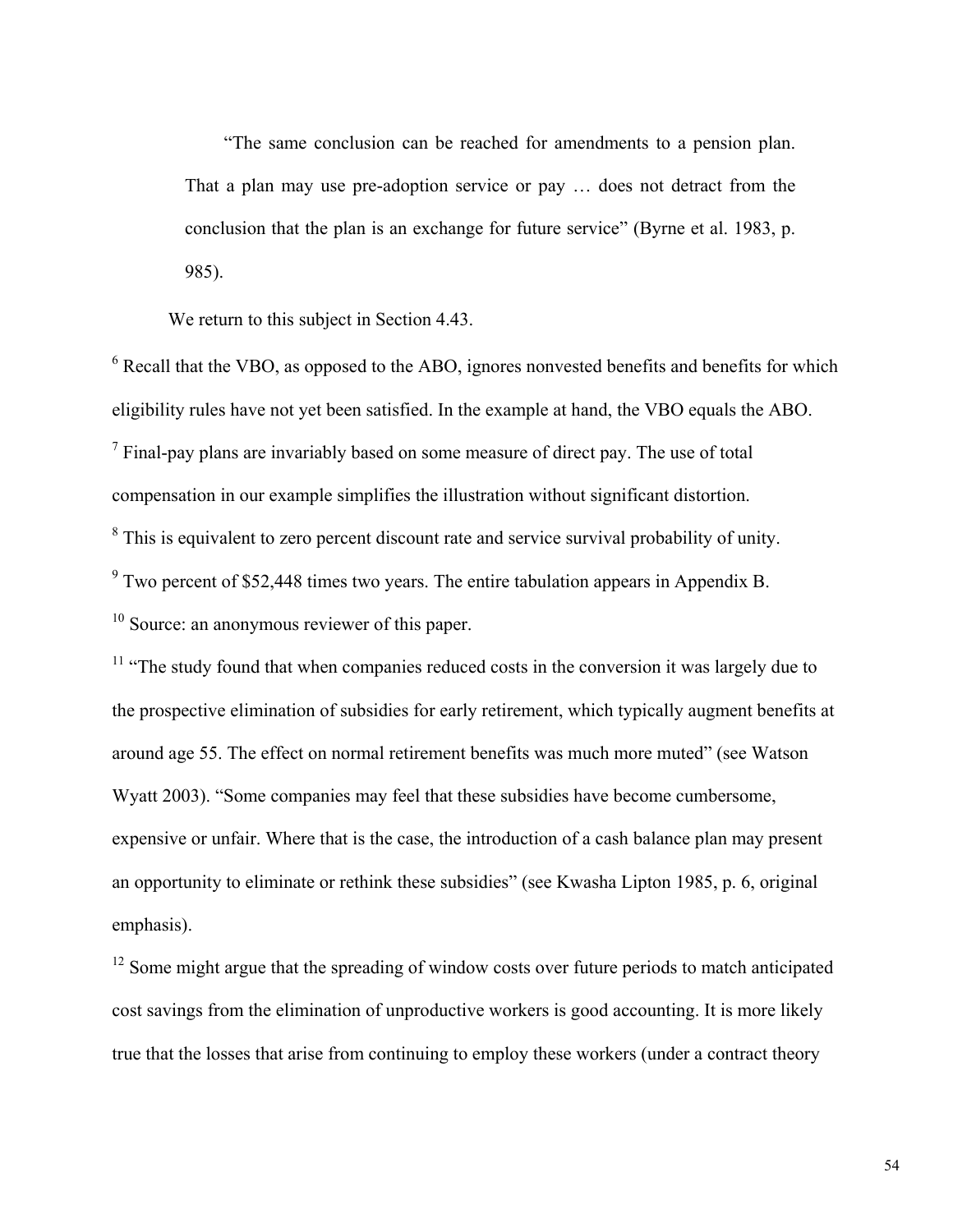that makes employers reluctant to terminate them) have already been incurred because the "contract" assures that the losses will soon be realized. The window plan write-off recognizes that cost immediately. If any spreading were really appropriate, it would be backward not forward.

<sup>13</sup> Because post-employment medical benefits are not pay-related, the accumulated postretirement benefit obligation (APBO) under FAS 106 (FASB 1990) parallels both the ABO and the PBO under FAS 87. The APBO accumulates uniformly from the employee's date of hire until his first eligibility date (e.g., at age 55). Throughout that period, the exit benefit is certainly zero and may remain so forever because the firm maintains the right to revoke it.

 $14$  Petertil (2003) characterizes these conditional promises as employee "equity interests." Here they are characterized as equity options.

<sup>15</sup> A negative implicit contract reserve is created and amortized.

<sup>16</sup> This situation may be created quite deliberately under a window plan.

<sup>17</sup> Because the benefits were designed to protect old long-service employees, the eligibility cliffs occur only with substantial age and service.

<sup>18</sup> Paul Simon (1969) "The Boxer"

<sup>19</sup> Because revocable benefits never vest, pay-as-you-go is exit costing.

 $20$  At some plants, age plus service had to total 70 or 75.

<sup>21</sup> Also see Gold (2003) for a brief follow-up to Manning and Segal (2002).

22 "… reducing the *expected* pension benefits of older employees" (emphasis added).

<sup>23</sup> A convenient argument, given that the S&P 500 Index ended the year 2000 at 1320.28.

 $24$  The IRS proposed rule has been promulgated during an administration generally deemed to be corporate-friendly.